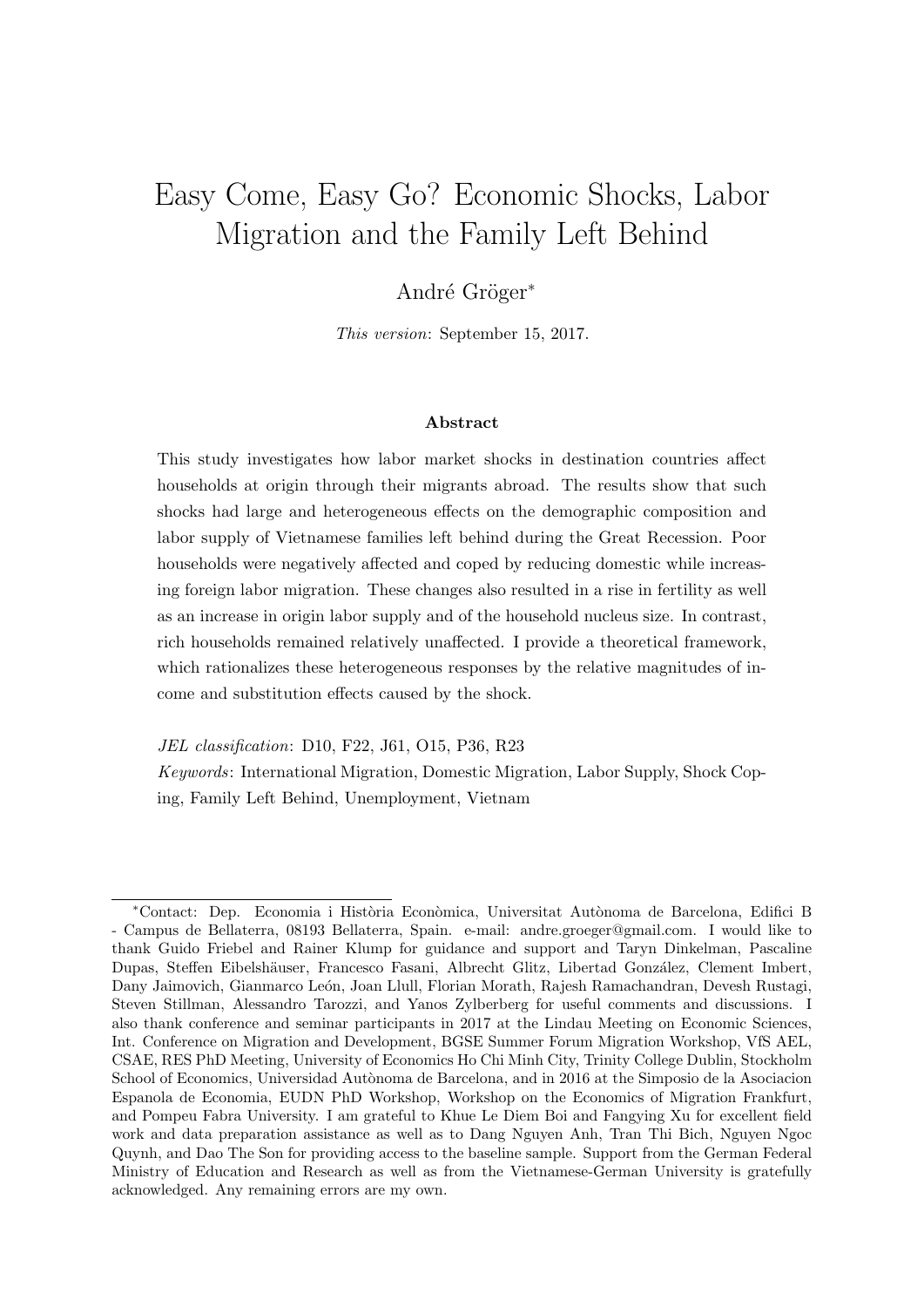## 1 Introduction

The magnitude of migration is large and has been growing rapidly over the past decades, both within and across countries [\(World Bank](#page-31-0) [2009\)](#page-31-0).<sup>[1](#page-1-0)</sup> International migration typically yields high income gains to migrant workers from developing countries [\(McKenzie et al.](#page-29-0) [2010\)](#page-29-0). Countries such as the Philippines and Vietnam are actively promoting temporary labor export schemes with the goal of fostering remittance receipts, which have become a major source of income for families left behind [\(World Bank](#page-31-1) [2016a\)](#page-31-1). In this environment of increasing migration and remittances, households at the origin become dependent on overseas incomes and exposed to economic shocks through their migrants abroad. Despite the increasing scale of this phenomenon, there is little evidence about the impact on the family left behind, their coping strategies, and the implications for domestic and foreign migration.

This paper studies the effect of economic shocks to migrant incomes during the Great Recession on their remittance-dependent families left behind in Vietnam. I address three sets of questions: First, with negative income shocks that hit migrant members abroad and transmit to the origin through remittances, how do families left behind cope and which role do domestic and international migration strategies play in this? Second, do they react heterogeneously to the shock and, if yes, for what reason? Third, conditional on their coping strategies, what are the financial consequences for affected households and the implications for a migration-driven development policy?

Vietnam provides an interesting setting for this study as the country has been experiencing a sharp increase in both domestic and foreign migration since the beginning of the economic and political liberalization of the early 1990s [\(Abella and Ducanes](#page-26-0) [2011\)](#page-26-0). The number of domestic migrants in Vietnam was estimated to be 6.6 million in 2009 (8.6% of the total population), up from 4.5 million in 1999 [\(Marx and Fleischer](#page-28-0) [2010\)](#page-28-0). At the same time, approximately 1 million Vietnamese (1.2% of the total population) were living abroad in a diverse set of destination countries [\(Dang et al.](#page-27-0) [2010\)](#page-27-0) and Vietnam ranked among the top 10 net emigration countries [\(United Nations](#page-30-0) [2013b\)](#page-30-0). Remittance receipts amounted to approximately 6.2 billion USD in 2007, constituting almost 8% of GDP [\(World Bank](#page-31-2) [2016b\)](#page-31-2).<sup>[2](#page-1-1)</sup>

Estimating the effects of migration on the family left behind is typically complicated as selection into migration tends to be correlated with unobserved characteristics. Furthermore, economic shocks abroad might also affect migrant origin areas, thereby preventing

<span id="page-1-0"></span><sup>1</sup>The total stock of domestic migrants was estimated to be 763 million in 2005 [\(United Nations](#page-30-1) [2013a\)](#page-30-1) and 191 million for international migrants, with the latter having increased to 243 million in 2015 [\(United Nations](#page-30-2) [2015\)](#page-30-2).

<span id="page-1-1"></span><sup>&</sup>lt;sup>2</sup>As an open economy in the lower middle-income category with a medium-sized population of approximately 90 million people and no common land borders with any major migrant destination country, the case of Vietnam might also be informative for other developing country contexts sharing similar characteristics.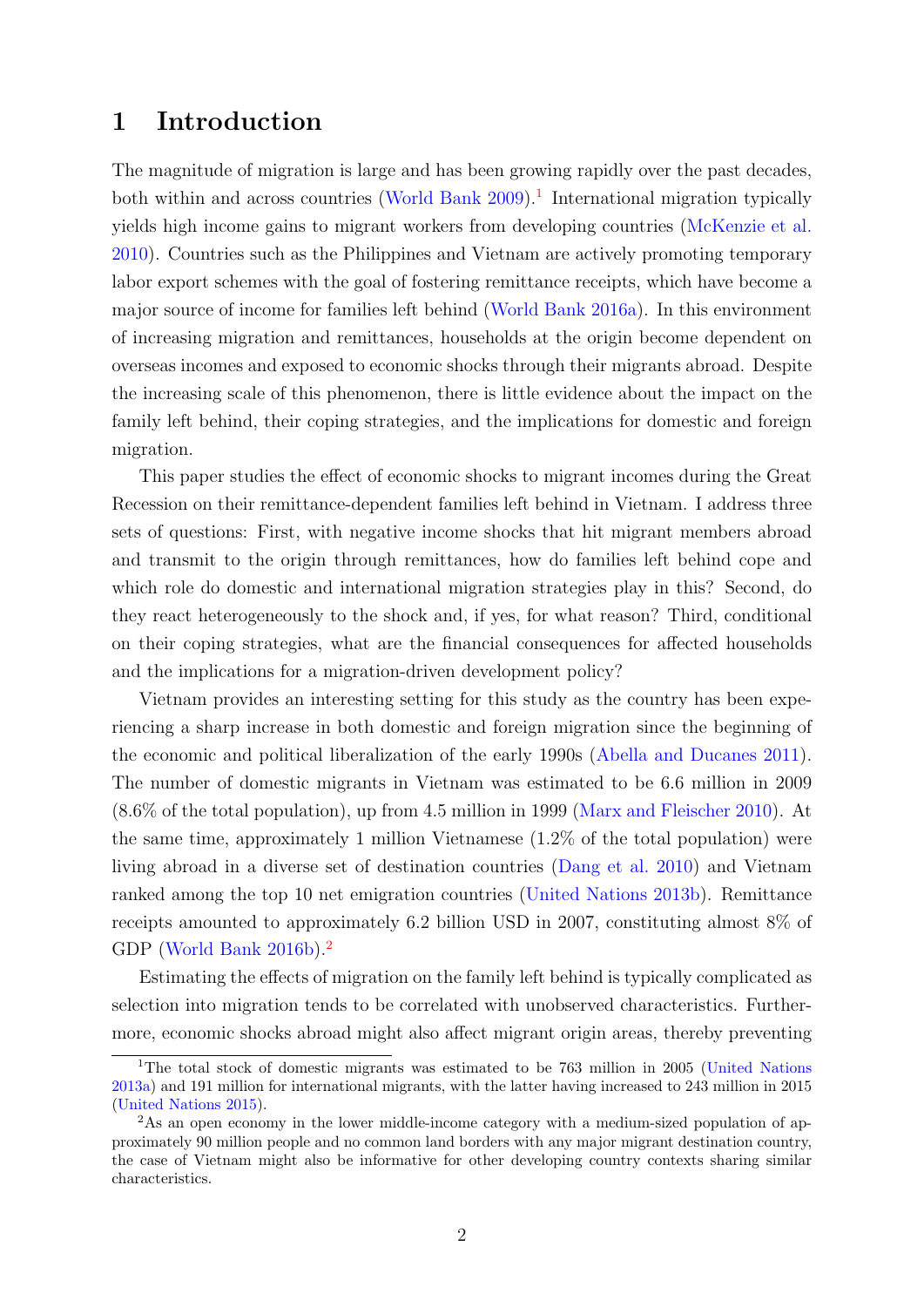the identification of household responses. In addition, microeconomic data on migrants and their households at the origin tends to be scarce. Following [McKenzie and Yang](#page-29-1) [\(2012\)](#page-29-1), this study overcomes these issues by adopting a quasi-experimental approach, relying on unique survey data from a panel of around 500 migrant households in Vietnam. The data includes individual information from 670 absent international migrants across 30 different destination countries and approximately 2,200 household nucleus members and domestic migrants, which was collected in two waves in 2008 and 2013, with the latter implemented by the author. I exploit the fact that families left behind were exposed to differential shocks conditional on the destination choices and skill levels of their international migrants in order to construct a continuous and household-specific measure of employment shocks during the Great Recession. I conduct a difference-in-difference analysis comparing origin households with differential treatment magnitudes, before and after the crisis occurred. The estimation strategy enables me to control for time-invariant household of origin and migrant destination country characteristics as well as for changes in the province of origin over time. This setting allows identifying the causal effects of economic shocks abroad on the outcomes of families left behind.

The results of this paper provide evidence that labor market shocks abroad led to large changes in the demographic composition of origin households in Vietnam and their migration decisions during the aftermath of the crisis. First, I find that affected families left behind coped with the shock by readjusting their labor supply along the extensive margin across different locations in a complementary way: they increased labor supply at home through the number of working members by 10% (compared to baseline levels) in response to the average economic shock. This was mainly driven by former domestic labor migrants returning to the origin household (-50%). Simultaneously, households sent around 10% more labor migrants abroad. The key contribution of this paper is to provide the first empirical evidence of a trade-off between domestic and foreign migration strategies among migrant households in developing countries. Furthermore, the positive net inflow of former domestic migrants to the origin led to an increase in fertility as well as in the overall size of the household nucleus.

Second, I find that household responses were strongly heterogeneous along the initial distribution of wealth and that the effects outlined were driven mainly by the subgroup of poor migrant households. Rich migrant households, on the other hand, remained relatively unaffected or responded to a much lower degree, respectively. These heterogeneous effects can be rationalized by a simple household migration model in which households at the origin distribute their labor optimally across home, domestic, and foreign locations in order to maximize their utility. The main intuition behind this framework is that changes in the foreign wage cause income and substitution effects and that the relative magnitudes of each effect determines the elasticity of domestic and foreign labor supply with respect to labor market shocks abroad. For poor households that face relatively low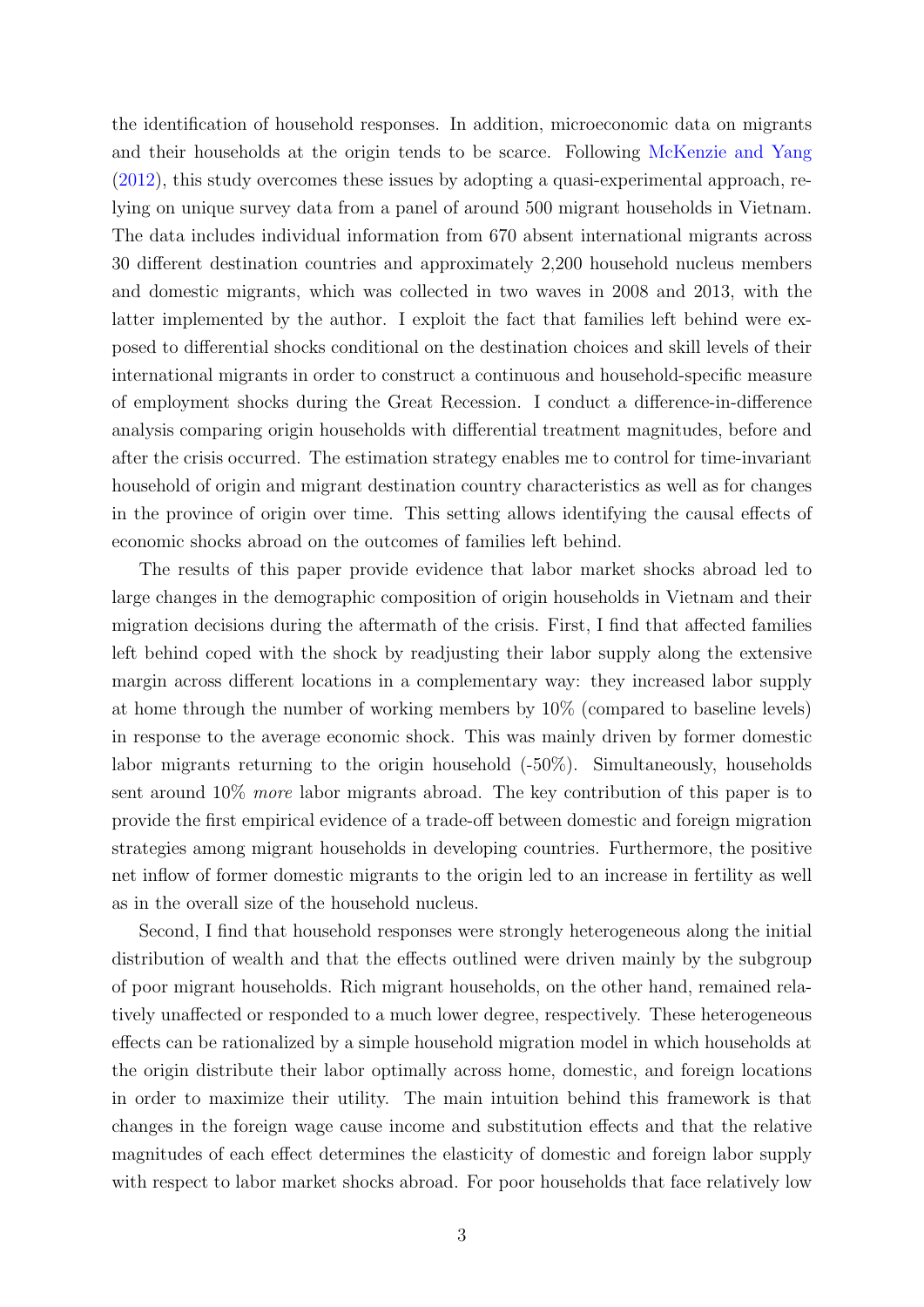levels of wages in domestic locations compared to what they can earn abroad, the elasticity of domestic (international) migration with respect to foreign wages can be positive (negative).

Third, the analysis of the financial consequences of families left behind in the aftermath of the crisis provides suggestive evidence consistent with poor migrant families left behind being negatively affected by the crisis while rich ones remained relatively unaffected. For the poor, the allocation of additional labor abroad did not result in an immediate increase in remittances receipts and, together with a strong depletion in household assets, resulted in a significant decrease in household expenditure  $(-10\%)$ , even three years after the peak of the crisis and despite all coping efforts.

I address a number of concerns regarding the robustness of my empirical results. Relying on historic migration data for my household sample, I confirm the validity of my identifying assumption by demonstrating the presence of pretreatment parallel trends for my key outcome variables. Due to the number of destination country-skill clusters being unbalanced in this empirical setting, all estimations are implemented using a wild bootstrap procedure to calculate cluster-robust standard errors. Taking advantage of the availability of a large non-migrant household sample from the same survey, I also conduct a test verifying that my shock measures are exogenous to economic development at the origin. Furthermore, I show that the results are robust to sample attrition as well as a range of modifications of the shock measure and outcome variables.

This study contributes to at least four different strands in the literature in Development, Labor, and Migration: 1) determinants of migration; 2) household risk management; 3) selection into migration; and 4) family left behind. In line with classic theories of domestic [\(Harris and Todaro](#page-28-1) [1970,](#page-28-1) [Cole and Sanders](#page-27-1) [1985,](#page-27-1) [Kennan and Walker](#page-28-2) [2011\)](#page-28-2) and international migration [\(Borjas](#page-26-1) [1999,](#page-26-1) [Clark et al.](#page-27-2) [2007\)](#page-27-2), the empirical literature on the determinants of migration has identified differences in income opportunities between origin and destination to be the main driver for emigration, both in the domestic [\(Todaro](#page-30-3) [1980\)](#page-30-3) and international context [\(Mayda](#page-28-3) [2010,](#page-28-3) [Ortega and Peri](#page-29-2) [2013\)](#page-29-2). While there is a general consensus about this effect, my results document a contradicting phenomenon in which negative economic shocks in a destination country, i.e. a *decrease* of differences in income opportunities, increase emigration to that country.

There is a large literature on household risk management strategies which has identified a range of measures that households rely on in order to cope with negative income shocks. A strand of this literature is dedicated to migration related strategies which have been identified to fulfill important insurance functions via remittances when households at the origin are hit by negative shocks, both in the context of domestic [\(Rosenzweig and](#page-30-4) [Stark](#page-30-4) [1989\)](#page-30-4) and international migration (de la Brière et al. [2002,](#page-27-3) [Yang and Choi](#page-31-3) [2007\)](#page-31-3).<sup>[3](#page-3-0)</sup>

<span id="page-3-0"></span> ${}^{3}$ For an overview of the literature on the economics of remittances, see [Rapoport and Docquier](#page-30-5) [\(2006\)](#page-30-5) for theoretical considerations, and [Yang](#page-31-4) [\(2011\)](#page-31-4) for a review of evidence.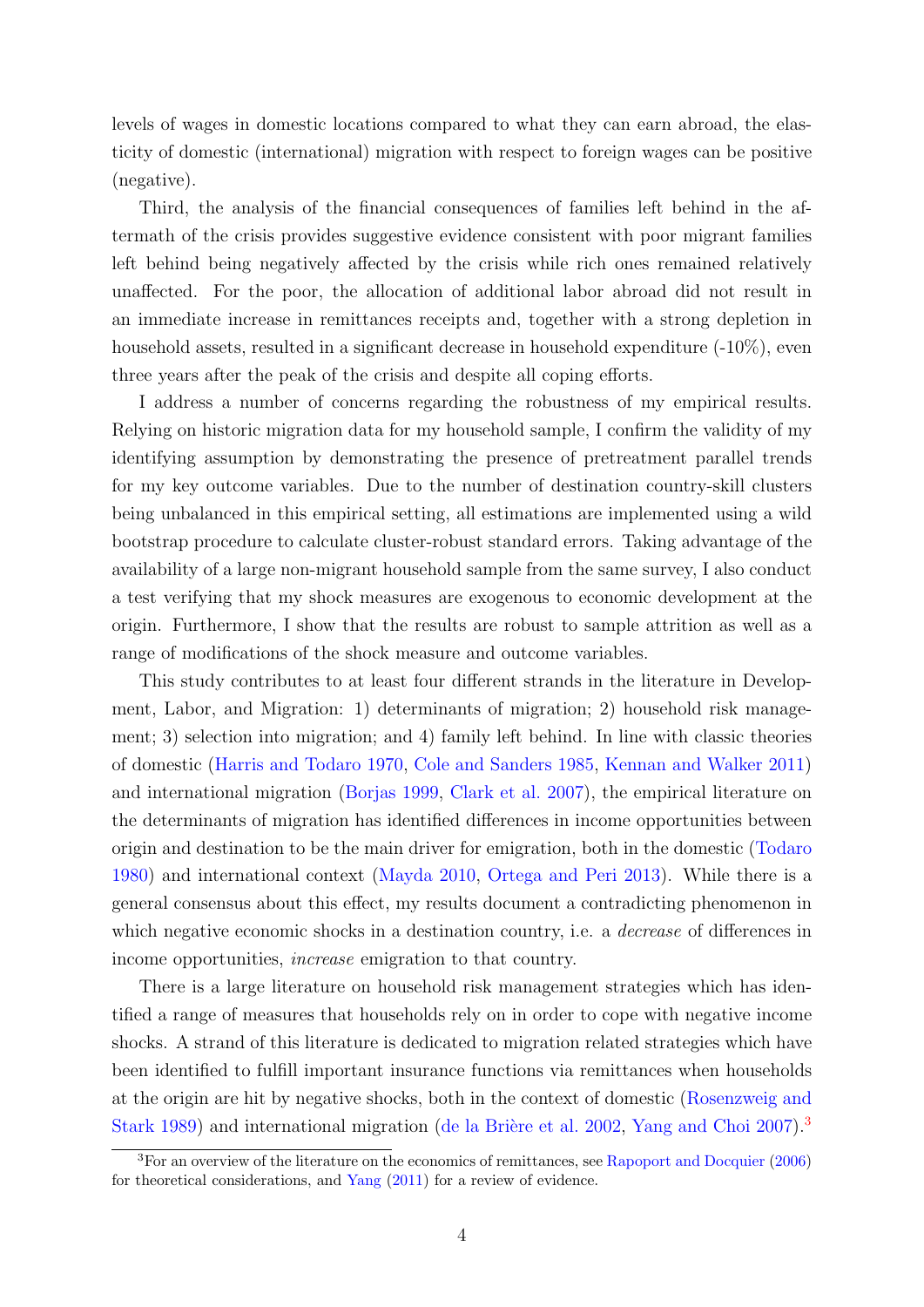Gröger and Zylberberg  $(2016)$  show that rural households affected by a natural disaster in Vietnam cope predominantly through domestic labor migration to urban areas: those with settled migrants ex-ante receive more remittances while non-migrant households react by sending new members away ex-post. This study adds to that literature by showing that migrant households in developing countries make use of both domestic and international migration strategies flexibly in order to cope with income shocks.

The central question of the literature on migration selection is typically the one about brain drain. Applied work has identified positive skill selection into migration, both in the context of domestic (Fernández-Huertas Moraga [2013\)](#page-28-5) and international migration [\(Grogger and Hanson](#page-28-6)  $2011$ ).<sup>[4](#page-4-0)</sup> My findings show that this general trend can reverse temporarily in times of crises abroad, when international migration becomes more negatively selected. Since skills tend to be negatively correlated with poverty, another strand of this literature investigates to which extent household wealth constraints constitute barriers to migration. Most empirical studies are indicative of binding financial constraints [\(Chiquiar and Hanson](#page-27-4) [2005,](#page-27-4) [McKenzie and Rapoport](#page-29-3) [2010,](#page-29-3) [Bryan et al.](#page-26-2) [2014,](#page-26-2) [Angelucci](#page-26-3) [2015,](#page-26-3) [de Janvry et al.](#page-27-5) [2015,](#page-27-5) [Bazzi](#page-26-4) [2017\)](#page-26-4), but there is no consensus so far about whether income growth at origin leads to more or less migration [\(Dustmann and Okatenko](#page-28-7) [2014\)](#page-28-7). This article contributes to this question by showing that credit constraints among migrant households are not strongly binding, as they achieve to finance additional international migration in the face of an income shock. This is consistent with their wealth levels being significantly superior to those of the average household in Vietnam and their migration costs lower due to existing migration networks. An understudied area in this literature is the joint investigation of the selection into domestic and international migration as well as the relationship between these strategies.<sup>[5](#page-4-1)</sup> To my knowledge, this study is the first to provide evidence on the trade-off between domestic and foreign migration strategies among migrant households, documenting a partial substitution of domestic with foreign labor supply in order to cope with negative income shocks.

There is a growing literature about the effects of labor migration on the families left behind.<sup>[6](#page-4-2)</sup> In a closely related study, [Yang](#page-31-6) [\(2006\)](#page-31-5) and Yang [\(2008\)](#page-31-6) explore how Philippine migrant households responded to positive income shocks during the Asian Financial Crisis and find no effect on households' labor supply at the origin. Using administrative data on international contract workers from the Philippines, [McKenzie et al.](#page-29-4) [\(2014\)](#page-29-4) investigate how emigration flows were affected by the Great Recession. They find a negative effect on emigration flows driven by a decrease in the demand for migrant labor, but no significant response of overseas earnings because of minimum wage restrictions abroad. [Fajardo](#page-28-8)

<span id="page-4-1"></span><span id="page-4-0"></span><sup>4</sup>See [Docquier and Rapoport](#page-27-6) [\(2012\) for an overview of this literature.](#page-28-8)

<sup>&</sup>lt;sup>5</sup>[I only know of one study investigating such questions: for Mexico,](#page-28-8) [Majlesi and Narciso](#page-28-9) [\(2015\)](#page-28-9) find [that individuals living in municipalities more exposed to Chinese import competition are more likely to](#page-28-8) [migrate domestically, while they are less likely to migrate to the US.](#page-28-8)

<span id="page-4-2"></span> ${}^{6}$ See [Antman](#page-26-5) [\(2013\) for an overview of this literature.](#page-28-8)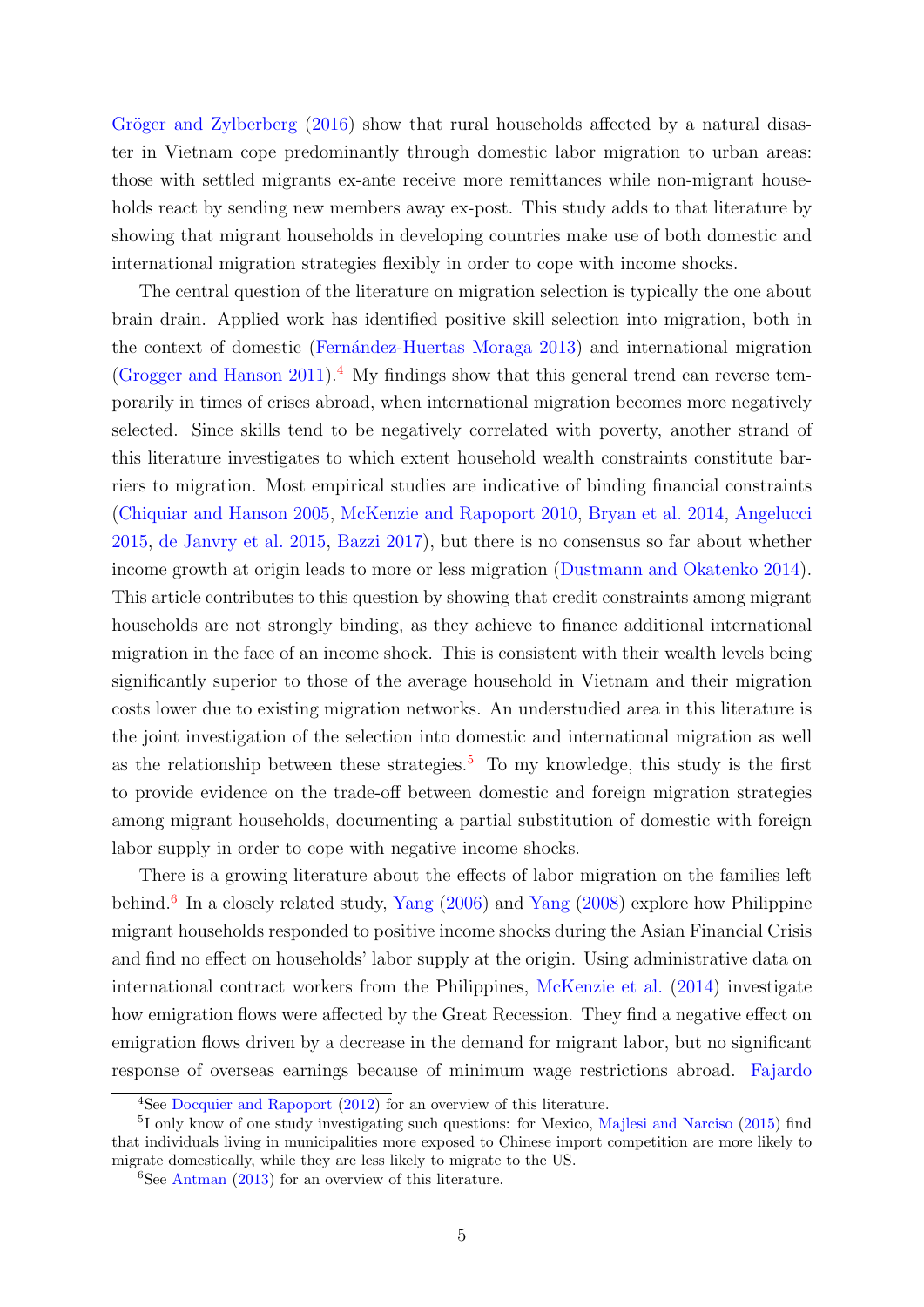[et al.](#page-28-8) [\(2015\)](#page-28-8) investigate Mexican-US migration flows during the Great Recession. They find that rich households in Mexico reacted to economic shocks in the US by bringing their members back to Mexico, while poor ones sent more workers to the US. My results confirm the effect for poor migrant households in the general context of a developing country with migrants to a large number of different destinations worldwide. In contrast, I find that rich households remained relatively unaffected. Furthermore, by relying on a unique household dataset covering both domestic and international migration as well as detailed individual demographic and financial outcomes enables me to analyze within household responses directly, thereby providing a complete picture of different impacts and coping mechanisms at the origin.

The remainder of the paper is structured as follows. Section [2](#page-5-0) introduces a simple theoretical framework to guide the empirical analysis. Section [3](#page-8-0) provides the background for my study, namely the patterns of migration in Vietnam, descriptive statistics, and the construction of the shock measure. Section [4](#page-14-0) outlines the identification and estimation strategy. Section [5](#page-17-0) presents the main results and section [6](#page-23-0) summarizes the findings from a series of robustness checks. I briefly conclude in Section [7.](#page-25-0)

## <span id="page-5-0"></span>2 Theoretical Framework

I develop a simple theoretical framework in which migration decisions are determined at the household level [\(Stark and Bloom](#page-30-6) [1985\)](#page-30-6) and agents choose to send family members away for work in two competing markets: the domestic and the foreign one. The objective of this exercise is to understand how migrant families left behind who are dependent on remittances revise their migration decisions when they are hit by an economic shock that decreases overseas incomes and, ultimately, leads to a negative income shock at home through remittances. The goal of this section is to provide a framework for guiding the empirical analysis, and not to provide a theoretical contribution as such.

Consider a family consisting of  $n$  members. There are three potential locations, the origin area of the household (subscript  $h$  for home), the domestic migration destination (subscript d), and the foreign migration destination (subscript  $f$ ), over which the family can allocate its labor supply. Following [Roy](#page-30-7) [\(1951\)](#page-30-7) and using the notation of [Chiquiar](#page-27-4) [and Hanson](#page-27-4) [\(2005\)](#page-27-4), I assume that household members' wage equations are of the following type:  $w_i = \mu_i + \delta_i s$ , where  $w_i$  is the wage in location  $i$   $(i \in \{h, d, f\})$ ,  $\mu_i$  is the minimum wage for unskilled labor, s is the individual level of schooling, and  $\delta_i$  is the return to schooling. Because minimum wages tend to be higher in developed compared to developing countries such as Vietnam, I assume  $\mu_f > \mu_d$ . In contrast, the returns to schooling are typically lower in developed compared to developing countries:  $\delta_f < \delta_d$ .

<span id="page-5-1"></span><sup>7</sup>Note that the wage comparison in the context of this study is between Vietnam, a relatively poor developing country, and a range of foreign destination countries as listed in Panel A of Table [1,](#page-33-0) which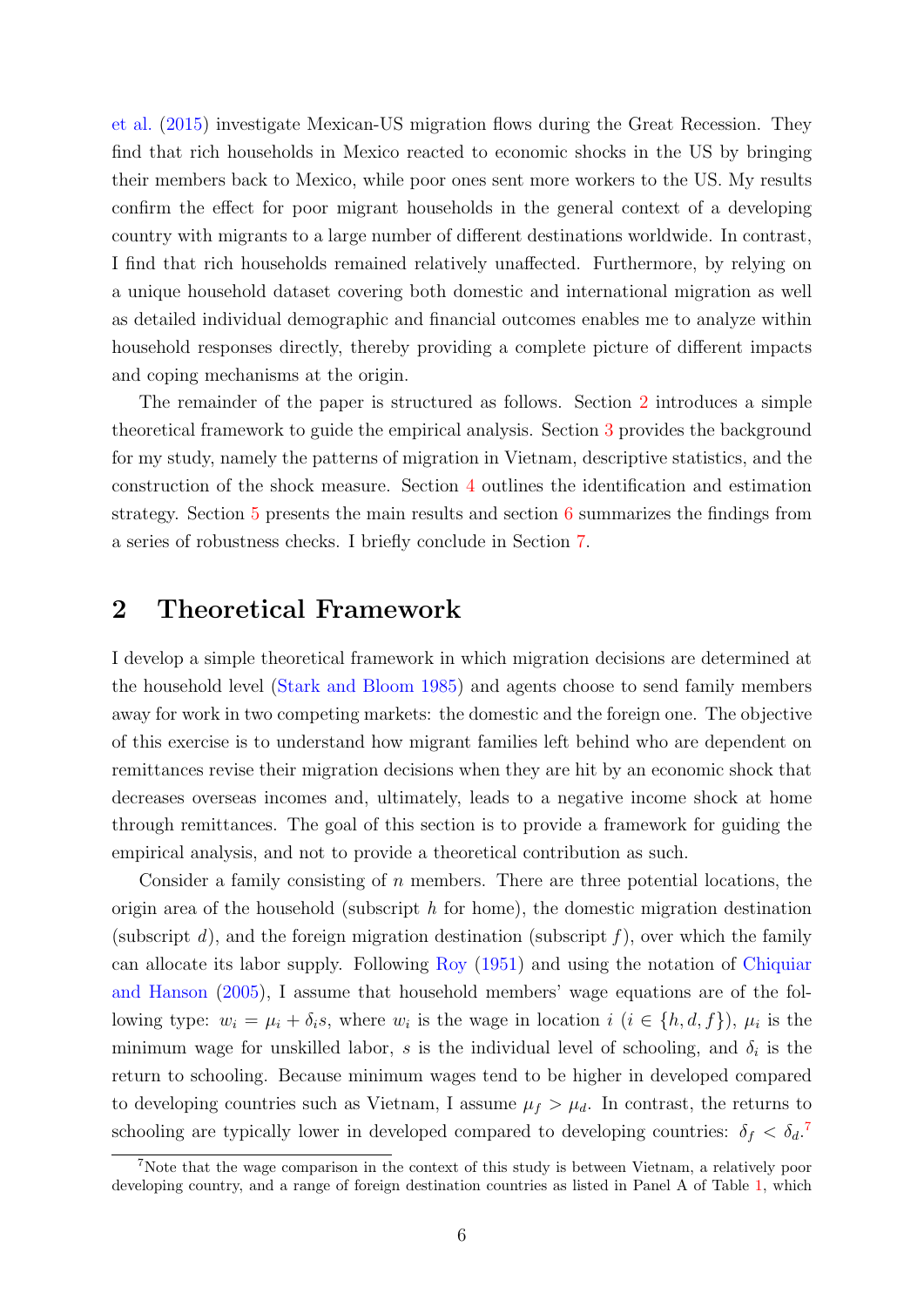Consequently, the relative wage premium of foreign to domestic migration  $\left(\frac{w_f}{w_d}\right)$  is higher for low- compared to high-skilled migrant workers. For simplicity, I normalize the wage at home to zero. The economic shock is assumed to depress foreign wages uniformly, while the returns to skills remain unchanged. This implies that the deterioration of the relative wage premium is stronger for low-skilled compared to high-skilled migrant workers, both in absolute and relative terms. This is also consistent with the descriptive statistics presented in Panel B of Table [1](#page-33-0) that labor market shocks during the Great Recession affected the former stronger than the latter.

Income from the family's labor supply is pooled at the household level<sup>[8](#page-6-0)</sup> and all members have the same skill level. Household utility is determined by a concave function with respect to the number of household members left behind, which has arguments for  $h, d$ , and f. Households maximize their utility by keeping as many members as possible at home while allocating labor optimally across domestic and foreign locations in order to secure a minimum level of consumption (c). The intuition behind this is that securing home production is imperative and requires a minimum number of members at home, but that productivity is marginally decreasing with labor supply [\(Jayachandran](#page-28-10) [2006\)](#page-28-10).<sup>[9](#page-6-1)</sup> Migration incurs constant psychic costs to the household which arise when sending their members away and materialize in the form of disutility [\(Sjaastad](#page-30-8) [1962\)](#page-30-8). This disutility is assumed to be constant over time and smaller for domestic  $(\alpha)$  than for foreign migration (β) due to distance and higher ease of return ( $\alpha < \beta$ ). For simplicity, my framework abstracts from (plausibly heterogeneous) monetary migration costs assuming that wages are net of the respective costs for each location. Consequently, the household maximization problem is:

> Max  $m_h, m_d, m_{\,f}$  $U(m_h, m_d, m_f) = u(m_h) - \alpha m_d - \beta m_f,$ subject to  $m_h + m_d + m_f = n$ , and  $w_d m_d + w_f m_f \geq \underline{c}$ .

This setup highlights how the migrant household's choice between keeping the family together and sending members away for work is affected by changes in foreign wages. Securing a certain pay-off from migration corresponds qualitatively to a situation in which falling below  $\underline{c}$  puts the family's welfare at risk.<sup>[10](#page-6-2)</sup> The main goal of this simple frame-

mainly belong to the group of developed countries. For empirical evidence supporting these assumptions, see [Chiquiar and Hanson](#page-27-4) [\(2005\)](#page-27-4) and [Montenegro and Patrinos](#page-29-5) [\(2014\)](#page-29-5).

<span id="page-6-0"></span><sup>8</sup>This is not restrictive since it suffices for results to hold that only a share of migrant labor income in domestic and foreign destinations is pooled through remittances.

<span id="page-6-1"></span><sup>9</sup>The incentive of keeping family members at home is very prevalent in the Vietnamese context due to the historic household registration system (Ho Khau), which conditions property rights and access to social services on the presence of a minimum number of family members in origin areas [\(Hardy](#page-28-11) [2001\)](#page-28-11).

<span id="page-6-2"></span><sup>&</sup>lt;sup>10</sup>An alternative way of interpreting this assumption is that  $\sigma$  are the minimum returns from migration needed 1) to make the household migration investment profitable over a fixed migration duration when financed through household assets or, 2) to service debt repayments when financed through credit and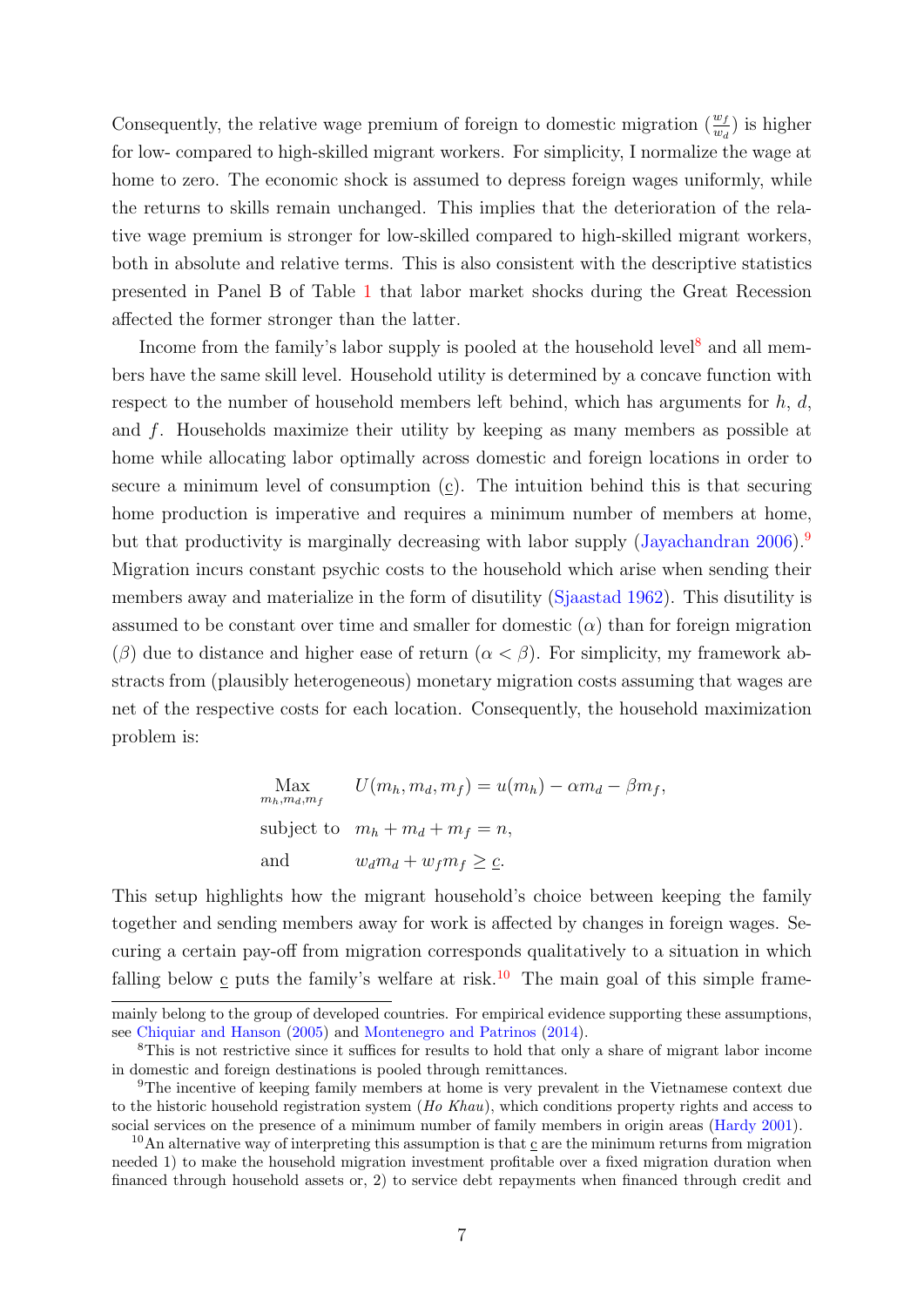work is to illustrate how migrant households with different skills and resulting wage levels respond to income shocks abroad in terms of domestic and foreign migration decisions. Note that abstracting from the adaptation of the minimum consumption level is of analytical convenience and helps focusing the model's comparative statics on the essential effect of labor allocation across different destinations. A modification of this assumption that allows positive decreasing marginal returns to additional consumption does, however, qualitatively yield similar predictions. Solving this model and deriving the elasticities of domestic and foreign migration with respect to foreign wages yields that they are determined by the sign of the following expressions respectively (see Appendix Section [B.2](#page-39-0) for a step-by-step solution):

<span id="page-7-0"></span>
$$
sgn(\frac{dm_d^*}{dw_f}) = sgn(-\frac{w_d}{w_f^2}u'(m_h^*) + \frac{(w_d - w_f)m_d^*}{w_f^2}u''(m_h^*) - \beta \frac{w_d}{w_f^2}),\tag{1}
$$

<span id="page-7-1"></span>
$$
sgn(\frac{dm_f^*}{dw_f}) = sgn(\frac{1}{w_d}u'(m_h^*) + \frac{(w_f - w_d)m_f^*}{w_d^2}u''(m_h^*) + \alpha \frac{1}{w_d}).
$$
\n(2)

Intuitively, changes in the foreign wage cause income and substitution effects to the households at origin. Due to the negative shock at destination, foreign labor markets become relatively less attractive, constituting a substitution effect that pushes all families to reduce the amount of foreign labor supply. Simultaneously, the reduction in foreign migrant wages makes families left behind poorer, which implies an income effect that increases the incentive for greater levels of migration. The difference between these two effects ultimately determines the elasticity of domestic and foreign labor supply with respect to foreign wages. The specific sign of each elasticity depends on the shape of the utility function, the cost parameters, the magnitude of the shock and, most importantly, on households' relative wage premium of foreign to domestic migration. Based on this framework, heterogeneous household responses originate from differences in these premiums. Note, that the comparative statics of this theoretical framework in the general and continuous case are ambiguous and can, theoretically, vary to the extent that the signs of expressions [1](#page-7-0) and [2](#page-7-1) become positive or negative. Nevertheless, similar to previous work by [Fajardo et al.](#page-28-8) [\(2015\)](#page-28-8) for the case of a single migration destination, I expect poor households with a high relative wage premium of foreign to domestic migration to experience the strongest income effect that may outweigh the substitution effect and result in increased foreign migration in response to the shock abroad, eventually at the expense of domestic migration. On the other hand, I expect rich household to respond less or remain unaffected.[11](#page-7-2)

that falling below this threshold corresponds to default.

<span id="page-7-2"></span> $11$ In Appendix Section [B.3,](#page-41-0) I provide a calibration exercise for my theoretical framework which demonstrates that the elasticities of domestic and foreign migration with respect to the foreign wage can, under certain assumptions, be positive and negative for poor households respectively. At the same time, rich households remain unaffected.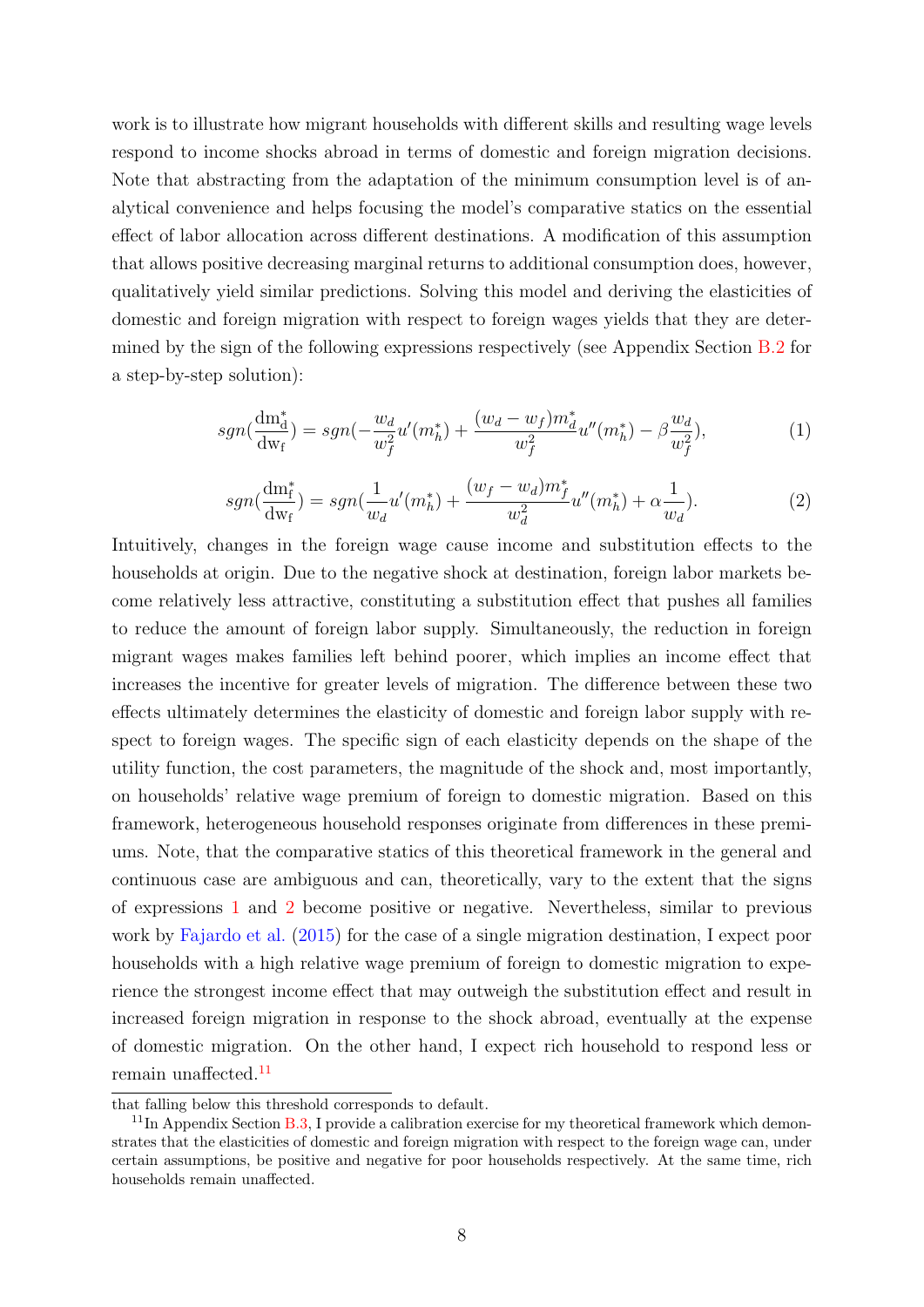Although this framework relies on the change of the foreign wage level as the exogenous parameter, there is evidence that the period of study during the Great Recession was characterized by nominal wage rigidities in several destination countries, especially for low-skilled workers receiving minimum wages [\(McKenzie et al.](#page-29-4) [2014,](#page-29-4) [Cadena and Kovak](#page-26-6) [2016\)](#page-26-6). Therefore, in my empirical strategy, I use changes in the level of unemployment, which is a more suitable proxy for economic shocks in this case. Alternatively, one could also change the definition of  $w_i$  to capture the expected wage, which is a weighted average of the effective wage and the probability of being employed at destination. In such a framework, the empirical effects would then capture changes in the probability of being employed given a constant level of wages.

## <span id="page-8-0"></span>3 Background

#### 3.1 Migration in Vietnam

Since the opening of Vietnam's economy in the wake of the post-Soviet liberalization reforms of the early 1990s (Doi Moi - renovation), the country has experienced rapid GDP growth, averaging 7% per year, accompanied by an impressive reduction in the poverty headcount. These economic reforms also triggered a liberalization of the historic household registration system (Ho Khau), which closely regulated people's movement and constituted high barriers to migration [\(Hardy](#page-28-11) [2001\)](#page-28-11). The result was a sharp increase in both domestic and, subsequently, foreign migration and remittances receipts [\(Abella and](#page-26-0) [Ducanes](#page-26-0) [2011\)](#page-26-0). Nowadays, domestic migration is widespread and the number of internal migrants in Vietnam was estimated to be 6.6 million as of 2009 [\(Marx and Fleischer](#page-28-0) [2010\)](#page-28-0). This corresponded to 8.6% of the total population, compared to 4.5 million (6.5%) during the previous census round in 1999.

The surge in domestic migration alongside the release of comprehensive panel datasets covering this theme, has led to a growing literature dedicated to the causes and consequences of domestic migration in Vietnam. Similar to patterns found in other developing countries, domestic migrants tend to be relatively young and more educated than the average citizen in Vietnam [\(Coxhead et al.](#page-27-7) [2015\)](#page-27-7). The main motive for domestic migration in Vietnam is economic and migrants are predominantly seeking employment opportunities. The industrial sector is the main provider for off-farm employment in Vietnam and its activity is highly concentrated in a small number of urban centers, mainly Ho-Chi-Minh-City (Saigon) and surrounding provinces in the South, as well as Hanoi in the North.

Conditional on the sector of employment, wages paid in these urban centers are considerably higher compared to rural areas. Domestic migration tends to be relatively inexpensive in Vietnam and migrants usually find low-skilled jobs rather quickly. Due to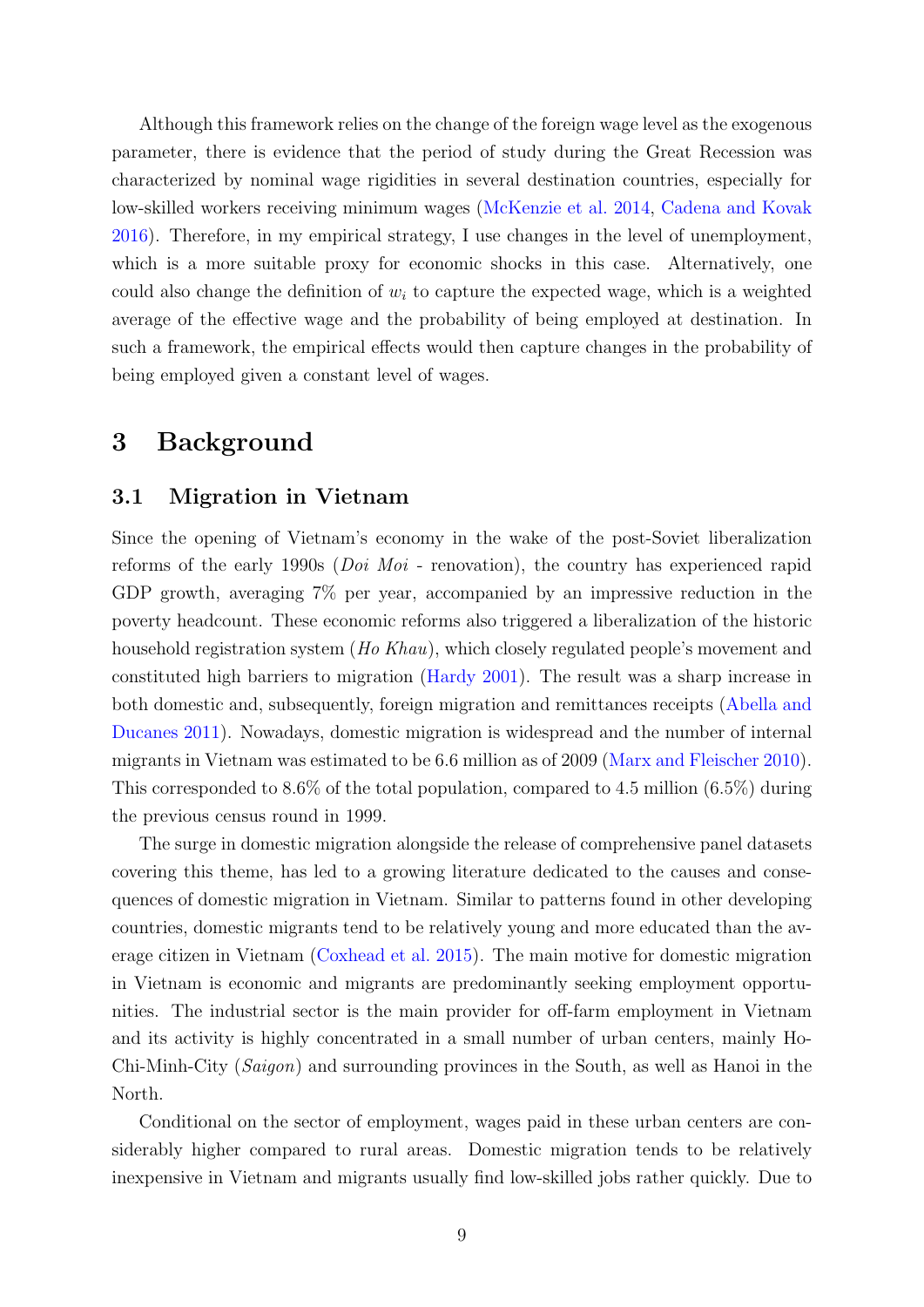the high concentration of capital investments and off-farm job creation in certain sectors and provinces, domestic labor mobility has been identified as an important mechanism for spreading welfare gains across the country [\(Phan and Coxhead](#page-29-6) [2010\)](#page-29-6). Especially for the low-skilled population in rural areas, seasonal migration is an important way of increasing household expenditure and alleviating poverty [\(de Brauw and Harigaya](#page-27-8) [2007\)](#page-27-8). Furthermore, domestic labor migration is also used as a shock-coping strategy in rural areas in order to smooth negative shocks to agricultural incomes, both ex-ante, through remittances from existing migrant networks, and ex-post, through additional out-migration  $(Gröger and Zylberberg 2016).$  $(Gröger and Zylberberg 2016).$  $(Gröger and Zylberberg 2016).$ 

In contrast to domestic migration, there is a general lack of data and empirical evidence on foreign migration in Vietnam. Nevertheless, existing aggregated data confirms that the stock of foreign migrants from Vietnam has been increasing in recent years, with the result that Vietnam was listed among the top 10 net emigration countries over the 2000 to 2010 period [\(United Nations](#page-30-0) [2013b\)](#page-30-0). For 2008, [Dang et al.](#page-27-0) [\(2010\)](#page-27-0) estimate that 1 million Vietnamese were living abroad, corresponding to 1.2% of the total population.<sup>[12](#page-9-0)</sup> Simultaneously, remittance receipts from international migrants grew rapidly and reached approximately 8.3 billion USD in 2010, constituting 7% of GDP [\(World Bank](#page-31-2) [2016b\)](#page-31-2).

Between 2000 and 2010, the single most important channel of international migration was the country's temporary labor export scheme, sending around 70 thousand contract workers per year to a diverse set of countries worldwide [\(Ministry of Foreign Affairs of](#page-29-7) [Viet Nam](#page-29-7)  $2012$ <sup>[13](#page-9-1)</sup>. This figure has increased to around 100 thousand departures per year since 2010. Within this program, contract workers from Vietnam migrate on a temporary basis, through employment quotas to certain destination countries, which are usually negotiated in bilateral agreements. Job matching in Vietnam is performed through private recruitment agencies that charge relatively high fees, officially amounting to several months of overseas gross earnings [\(Abella](#page-26-7) [2004\)](#page-26-7). However, there is anecdotal evidence of excessive overcharging practices among agencies, such that effective fees tend to be even higher (Wang and Bélanger [2011\)](#page-30-9). In addition to that, foreign migration costs are often debt-financed at high interest rates in Vietnam [\(Hoang and Yeoh](#page-28-12) [2015\)](#page-28-12).

A previous study based on the baseline data used in this paper finds that foreign migrants in Vietnam share certain characteristics with domestic ones [\(Dang et al.](#page-27-0) [2010\)](#page-27-0): they are relatively young and better educated than the average Vietnamese. Independent of the channel of migration, economic motives are the main driver of foreign migration and migrants typically remit large shares of their overseas income to their families left

<span id="page-9-0"></span><sup>&</sup>lt;sup>12</sup>Note that these figures refer to recent flows and stocks of Vietnamese migration after 1998 and exclude the approximately 2 million political refugees who left the country between 1975 and 1995.

<span id="page-9-1"></span><sup>13</sup>See [Nguyen](#page-29-8) [\(2014\)](#page-29-8) for an institutional description of Vietnam's labor export program. Alternative channels of international migration in Vietnam are non-temporary workers migrating through family reunification policies or other permanent migration channels, irregular labor migration, as well as educational and marriage migration to a minor scale.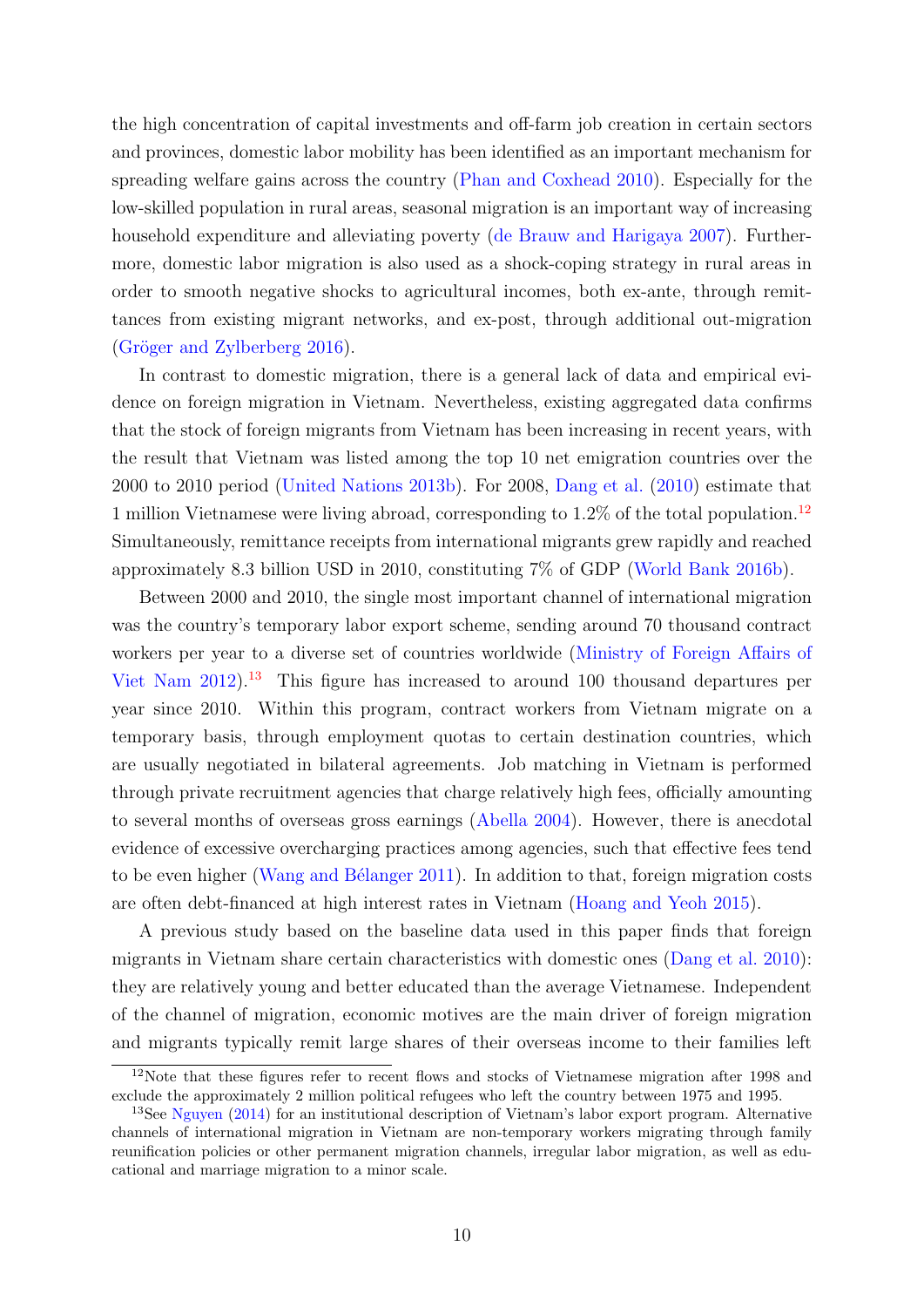behind. There is a wide variation across destinations in wage earning potentials for overseas workers with OECD countries such as Japan offering the highest salaries and the United Arab Emirates or Malaysia the lowest [\(McKenzie et al.](#page-29-4) [2014\)](#page-29-4). Apart from descriptive statistics, empirical evidence in this country context is thus far very limited.<sup>[14](#page-10-0)</sup> To the best of my knowledge, the analysis in this study is the first one to rely on a comprehensive panel of foreign and domestic migrants and their households in Vietnam.

#### 3.2 Household and Migrant Data

The analysis in this paper focuses on households with international migrants having left prior to the onset of the Great Recession and who were, therefore, exposed to the deterioration of labor market conditions abroad through their migrants. Data on households and their migrants was collected in two rounds in 2008 and 2013 among a stratified random sample in Vietnam.<sup>[15](#page-10-1)</sup> Households were selected into the sample if they had at least one migrant abroad during the baseline in 2008 who left the household within ten years prior to the baseline survey and had not returned yet.<sup>[16](#page-10-2)</sup> Detailed information on all nucleus member as well as domestic and international migrants was collected through proxy respondents, usually the head of the household. Out of the initial sample of 576 migrant households interviewed in the baseline survey, 546 of them could be successfully tracked in the follow-up survey. Accounting for missing observations, in the empirical analysis I am left with a sample size of 507 households including individual information from 665 foreign migrant individuals and 2,170 household members at the origin in the balanced version. This translates into an attrition rate of 12% over 5 years or 2.4% per year, which is remarkably low compared to similar datasets, particularly those including migrant households in a developing country [\(Yang](#page-31-6) [2008\)](#page-31-6). In the robustness checks, I conduct additional tests which show that, in addition to being small, attrition does not bias my estimates.

<span id="page-10-0"></span>Panel A of Table [1](#page-33-0) shows the geographical distribution of international migrant indi-

<sup>&</sup>lt;sup>14</sup>This is mainly due to sample sizes of international migrants in random population surveys being too small for rigorous quantitative analysis. I know of only three studies conducting econometric analyses on the impact of international migration on families left behind in Vietnam: while [Nguyen et al.](#page-29-9) [\(2011\)](#page-29-9) find that remittances have a positive impact on per capita expenditures, [Nguyen and Mont](#page-29-10) [\(2012\)](#page-29-10) show that this does not translate into a significant decrease of consumption-based poverty. [Binci and Giannelli](#page-26-8) [\(2016\)](#page-26-8) find that remittances increase schooling and reduce child labor.

<span id="page-10-1"></span><sup>&</sup>lt;sup>15</sup>The first round of this survey was commissioned by the Global Development Network and the Institute for Public Policy Research as part of a global project under the name Development on the Move (DOTM). See [Chappell et al.](#page-27-9) [\(2010\)](#page-27-9) for a technical report on the global project and [Dang et al.](#page-27-0) [\(2010\)](#page-27-0) for details on the survey in Vietnam, including the sampling procedure. The follow-up round in 2013 was organized by the author in collaboration with the Mekong Development Research Institute and the Vietnamese-German University.

<span id="page-10-2"></span><sup>&</sup>lt;sup>16</sup>Apart from this migrant household sample, the survey also included a strata of non-migrant and returned migrant households. I exclude these observations from the main analysis as, by definition, they did not experience the shock of interest. Nevertheless, in robustness checks, I rely on the non-migrant sample in order to demonstrate the exogeneity of the shocks to household outcomes in Vietnam.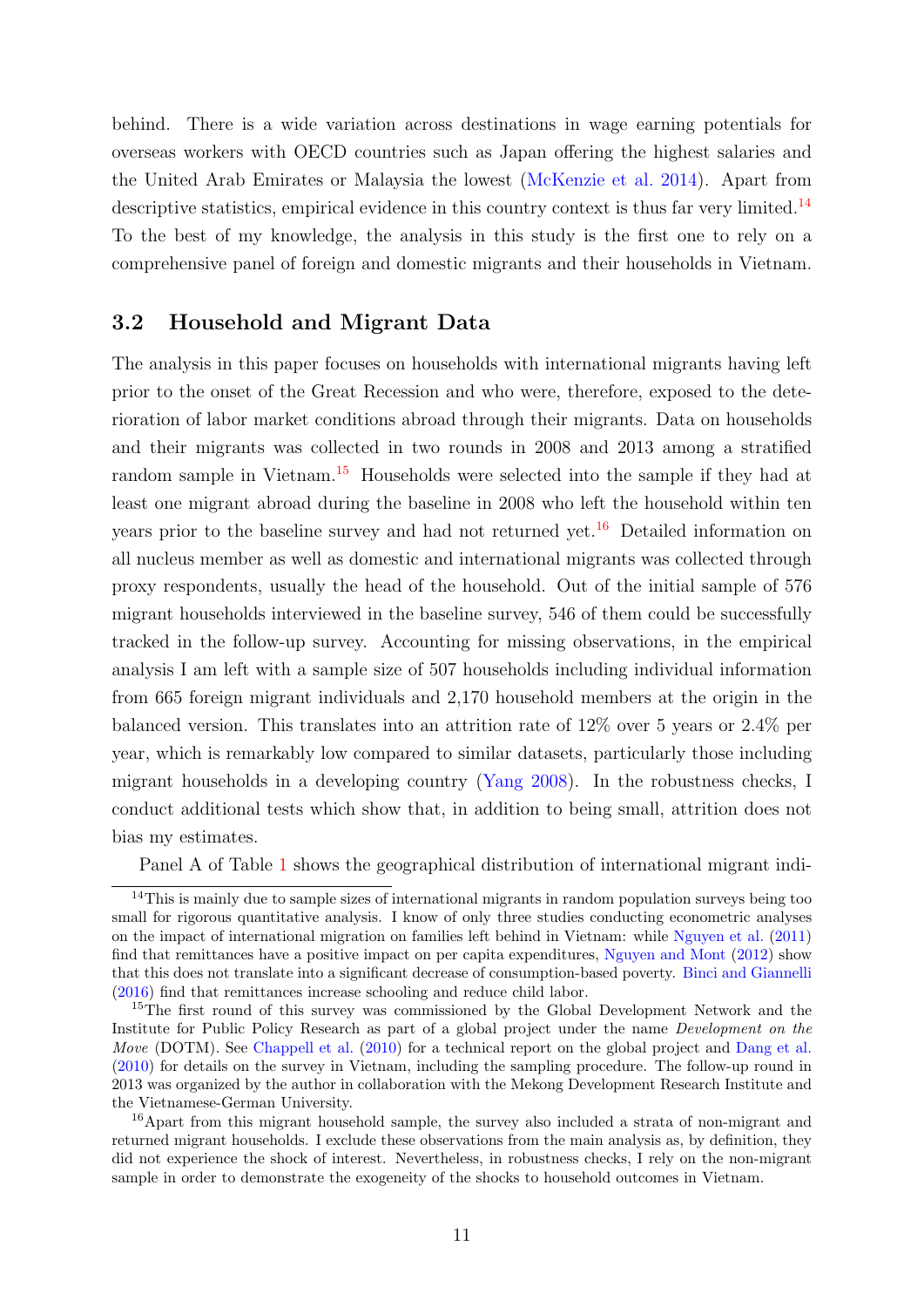viduals from the sample households across the top 10 destination countries recorded in the baseline survey. Among those, the United States of America stand out as the single most important destination country with 27.7% of the total sample. Taiwan comes in second with 14.9%, followed by Malaysia (9.2%), South Korea (8.7%), Germany (6.6%), and Russia (6.3%). Together, the top 10 destination countries listed account for 87.5% of the total sample of migrants, with the remaining 12.5% spread over 20 other destinations.

Table [2](#page-33-1) provides descriptive statistics on foreign migrant individuals. They tend to be relatively young, with a mean age of around 31 years. Due to the stratification strategy, migrants captured in the sample have left the household between 1998 and 2008, with the median migrant having left in 2005. 56% of migrants are female and the majority is reported to be married (62%). Due to positive skill selection into migration, the share of low-skilled migrants with less than secondary educational attainment is relatively low at 22%. The majority of migrants have achieved at least a secondary level of education and 13% a tertiary degree before departure. As for the reasons for migration, economic considerations are by far the most important answer with 55% being reported having left for such motives, followed by family-  $(43\%)$ , and education-related reasons  $(17\%)$  $(17\%)$  $(17\%)$ .<sup>17</sup>

Table [3](#page-34-0) presents summary statistics on the main outcome variables of migrants' families left behind in Vietnam. In line with the theoretical considerations, the sample is divided into low- and high-skilled households using their level of per capita consumption in 2008 with respect to the median to proxy for their level of education.<sup>[18](#page-11-1)</sup> By construction, low- and high-skilled migrant households are different in many aspects along their observable characteristics. In terms of demography, low-skilled households are considerably larger in size, with almost 5 nucleus members (excluding any migrants) compared to high-skilled ones with only 3.5 in 2008. While low-skilled households are almost equally distributed across rural and urban areas, 63% of high-skilled households live in urban areas.

In line with the subsample selection criteria, domestic income is rather different for the two subgroups with 1,432 USD per capita for low-skilled households versus 2,525 USD for the high-skilled ones respectively.<sup>[19](#page-11-2)</sup> Note that domestic income increases for both subgroups over time, but the increase is more pronounced for low-skilled households  $(32\%)$  than for high-skilled ones  $(6\%)$ . In 2008, net remittances are larger for the highskilled in absolute terms but constitute a higher share of domestic income for the low-

<span id="page-11-0"></span><sup>&</sup>lt;sup>17</sup>Descriptive statistics indicate that the majority of migrants being reported other than economic motives for migration still send remittances back home. This underlines the fact that economic motives, even if not explicitly reported, ultimately play a key role for any kind of migration decision among my sample households.

<span id="page-11-1"></span> $18$ This approach is preferable over using categorical education information directly because it provides a smooth and continuous distribution and is highly correlated with household skill levels.

<span id="page-11-2"></span><sup>19</sup>Note that all monetary variables are expressed in real USD (PPP) per capita. Low-skilled migrant households are still considerably richer than the average Vietnamese non-migrant household that earned 1,165 USD per capita in 2008 according to the World Development Indicators.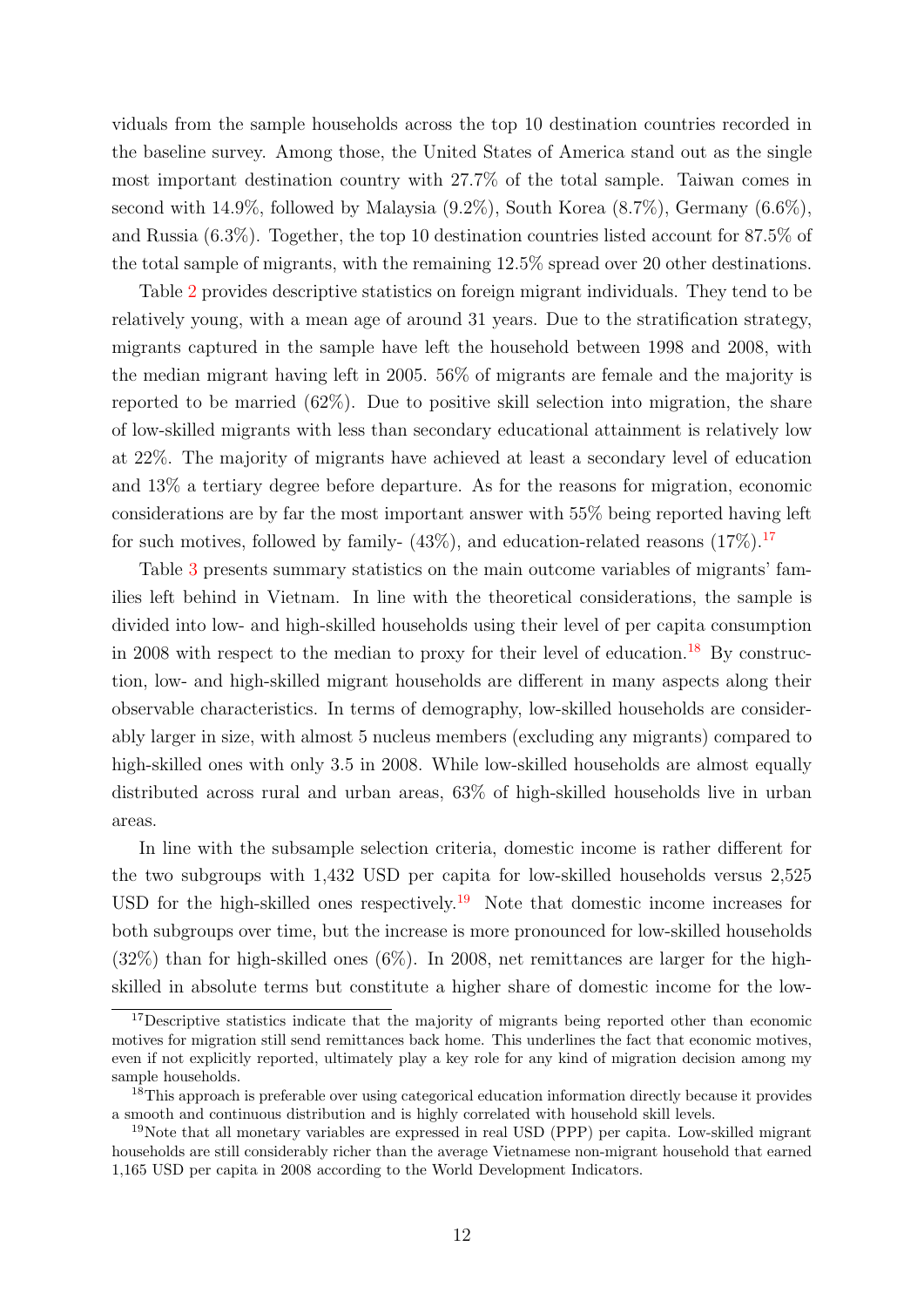skilled. The level of net remittances decreases over time for both types of households, but this trend is stronger for rich households whose remittances decrease by more than 50% over 5 years. The wealth gap between the two subgroups is even more extreme when considering total consumption, with the high-skilled household mean being more than three times larger than the low-skilled one.

Given the sample stratification strategy, all households have at least one foreign migrant abroad during baseline, such that:  $p(migrant) = 1$ , for both subgroups. The mean number of migrants per household is 1.2 for low- and 1.36 for high-skilled households during the baseline, with 84% (78%) of the former (latter) households having just one migrant, while 16% (22%) have two or more. Both the migrant status and the total number of migrants decrease over time for both groups. However, when looking at the number of foreign migrants conditional on having at least one such migrant, we actually observe an increase for both subgroups, which is more pronounced for low-skilled households, who send 20% more migrants. While sample migrants are spread across many different destinations, the number of destinations is rather concentrated within households, with only 4% of the sample having migrants in different destination countries simultaneously. As expected given the subsample selection, the distribution of migrants' educational attainment prior to departure is clearly polarized between the two subgroups: low-skilled households' distribution is concentrated in the lower tail and *vice versa* for high-skilled ones. This shows that the level of household consumption is a good proxy for, and highly correlated with, educational attainment.

Turning to domestic migration patterns, we observe that about 20% report a domestic migrant, with the total number of domestic migrants being twice as high for the highcompared to low-skilled. While the incidence and number of domestic migrants increases for both subgroups over time, the trend is more pronounced for low-skilled households, with 20% of the sample changing status over time and the mean number of domestic migrants increasing threefold. Due to missing data on domestic migrants' occupation in the baseline survey, I am unable to determine the level of domestic labor migration in 2008. Therefore, the numbers reported reflect the flow of former household members who migrated domestically during the 5 years between baseline and follow-up and are reported working in 2013.

#### 3.3 Shock Measure Construction

In order to construct a proxy capturing employment shocks that households in Vietnam were exposed to through their migrants abroad, I rely on [Bartik](#page-26-9) [\(1991\)](#page-26-9) and combine cross-sectional information about foreign migrants' destinations and skill-levels prior to the Great Recession with time-varying data reflecting the change in unemployment rates by destination and skill-group during the crisis years. Using unemployment rates in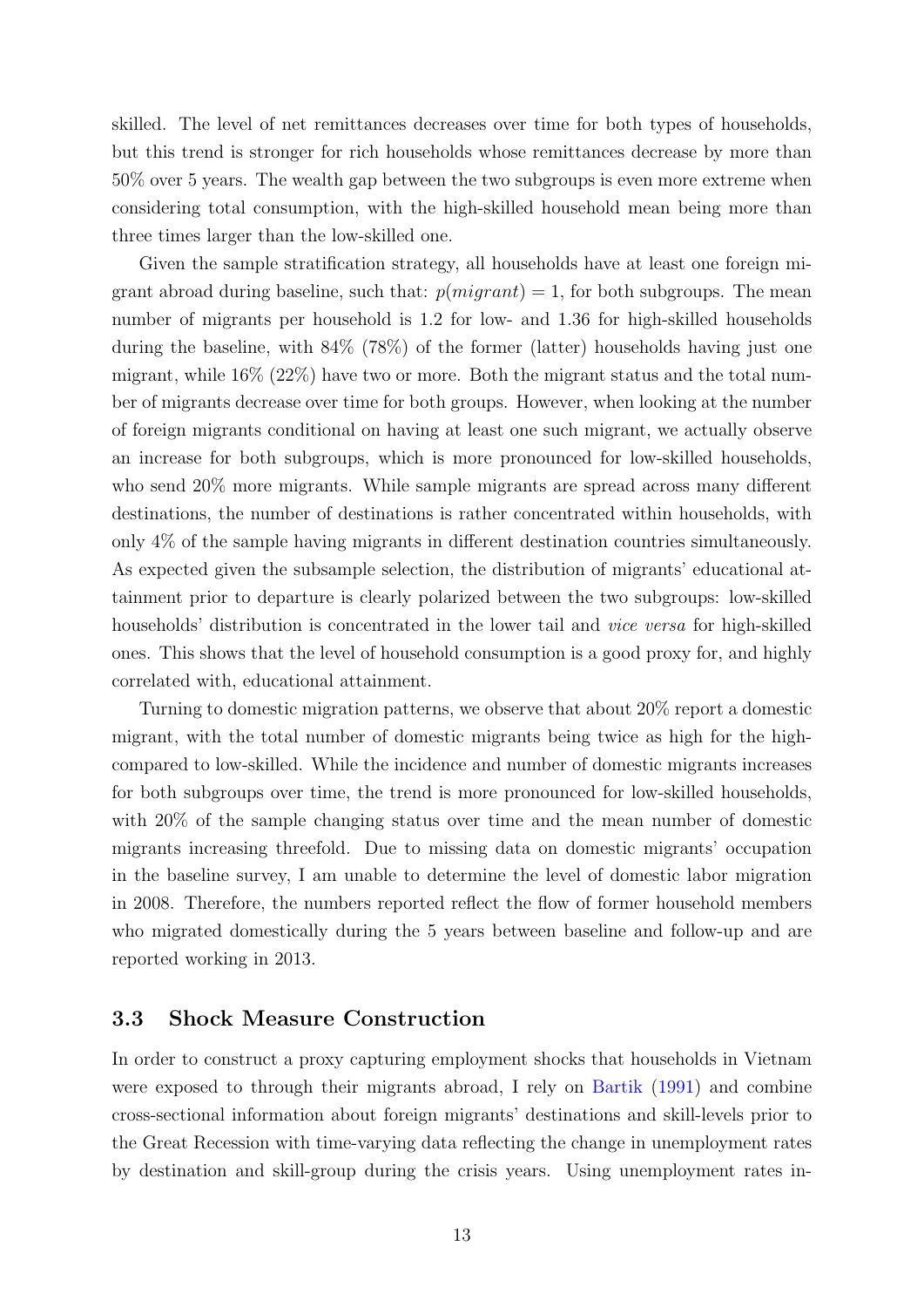stead of alternative measures of economic shocks, such as GDP, allows me to exploit migrant-specific dynamics of economic shocks within each destination.<sup>[20](#page-13-0)</sup> Based on foreign migrants' location in 2008, Figure [1](#page-32-0) depicts the evolution of unemployment rates in the top 12 destination countries before, during, and after the Great Recession. While unemployment rates started to rise in most countries only in 2008, a few countries experienced a rise in 2007 already (most notably Japan, UK, and the USA). After steep, but highly differential increases in the unemployment rates across countries, levels peaked in 2009. In order to capture the crisis impact, my analysis relies on the changes in unemployment rates from the start of the crisis in late 2007 to its peak in 2009. Consequently, the benchmark shock measure is calculated as follows:

<span id="page-13-2"></span>
$$
Shock_h = \frac{\sum_{d=1}^{D} \sum_{s=1}^{S} (M_{h,d,s,2008} \times \Delta UR_{d,s,2007-2009})}{M_{h,2008}},
$$
\n(3)

with  $M_{h,d,s,2008}$  being the number of foreign migrants from household h, at destination d, with skill level s in the baseline year 2008. UR<sub>d,s,2007</sub>-<sub>2009</sub> is the destination-skill-specific change in unemployment rates between the crisis years 2007 to 2009. In order to proxy for the level of skills, I use data on migrants' educational attainment prior to departure following the International Standard Classification of Education with 1997 levels (ISCED97). As described in Table [3,](#page-34-0) there is considerable variation in migrants' educational attainment across households, such that the benchmark shock measure is strongly household-specific. Columns two to four in panel B of Table [1](#page-33-0) report this measure for the main destinations.[21](#page-13-1) The distribution of migrant skills across all destinations is concentrated in the secondary education cell (65% of the total number of migrants), followed by the primary (22%), and tertiary category (13%). On average, the effective shock measure decreases with the individual levels of educational attainment within destinations, i.e. low-skilled workers experienced stronger economics shocks compared to high-skilled ones during the Great Recession.

In robustness checks, I also use an alternative shock measure which reflects the a simple destination-specific trend in unemployment rates and is calculated as follows:

<span id="page-13-3"></span>
$$
Shock_d = \frac{\sum_{d=1}^{D} (M_{h,d,2008} \times \Delta UR_{d,2007-2009})}{M_{h,2008}},
$$
\n(4)

with  $M_{d,2008}$  being the number of foreign migrants from household h at destination d during the baseline.  $UR_{d,2007-2009}$  is the destination-specific change in unemployment rates between the crisis years 2007 to 2009. Note that this measure is destination country-

<span id="page-13-0"></span> $^{20}$ Due to a lack of data on foreign migrants' sector of employment abroad in the baseline, I am unable to repeat the same exercise for sector-specific GDP trends.

<span id="page-13-1"></span><sup>&</sup>lt;sup>21</sup>Note that for ease of exposition, the measure reported is collapsed over three education categories. The actual variation is, however, greater and relies on the complete ISCED97 system with seven categories.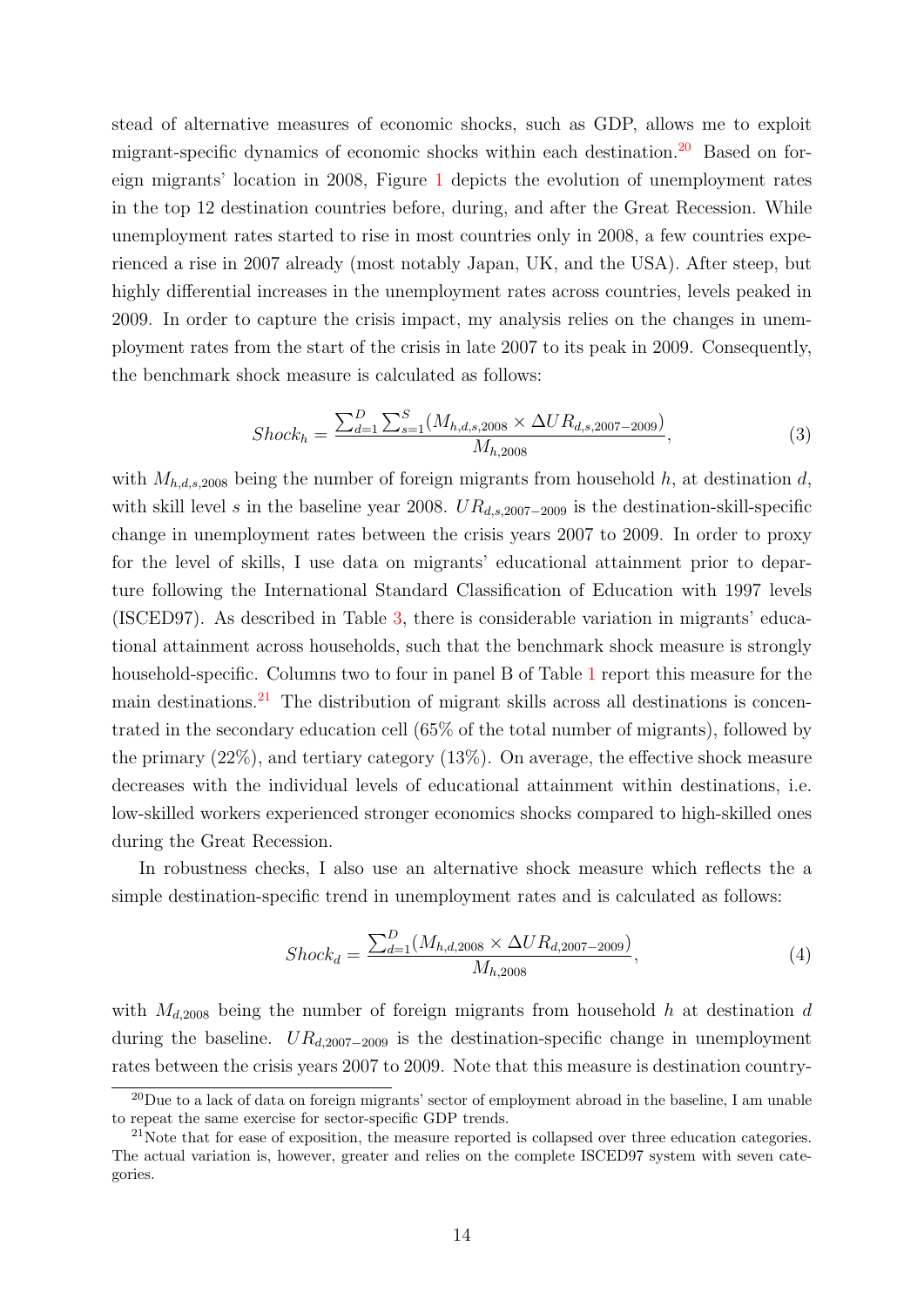specific for the vast majority of sample households (96%) with one destination reported in the baseline. For those households the shock variable turns out to be the simple destination country average, as listed in Panel B of Table [1](#page-33-0) (column 1) and depicted in Figure [2.](#page-32-1) With an increase of 4.67 percentage points, the USA experienced the biggest shock magnitude, followed by Canada (2.33 pp), United Kingdom (2.28 pp), Russia (2.2 pp), and Taiwan (1.94 pp). Note that the shocks were not particularly concentrated within certain continents apart from North America, and that some destinations were hardly affected at all, such as Korea  $(0.4 \text{ pp})$  and Germany  $(-0.91 \text{ pp})$ , while their direct neighbors were (e.g. Japan with 1.23 pp and France with 1.8 pp). This suggests that the effective magnitude of the shock in each destination was rather unexpected and unlikely to have been anticipated by migrants and their families left behind.

## <span id="page-14-0"></span>4 Empirical Approach

#### 4.1 Identification Strategy

In order to establish the impact of changes in migrants' employment conditions abroad on household outcomes at the origin, this study adopts a quasi-experimental approach using the following setup: First, I focus on a sample of international migrant households in Vietnam, whose migrants are spread over a large set of destination countries worldwide. Second, as recommended by [McKenzie and Yang](#page-29-1) [\(2012\)](#page-29-1), I rely on plausibly exogenous and heterogeneous shocks conditional on migrants' destination and educational attainment prior to departure generated by the Great Recession which affected households in Vietnam through their migrants abroad. Third, the data used provides the location of (domestic and foreign) migrants and the outcome variables of interest for a panel of households at the origin, both before and after the Great Recession. Given this setting, I conduct a difference-in-difference analysis based on a continuous shock measure, controlling for time-invariant household and destination country characteristics as well as for potentially confounding changes over time at the level of the province of origin. Consequently, the identifying variation comes from households in Vietnam being subject to differential magnitudes of employment shocks depending on their migrants' skill level within a specific destination country.

The underlying identifying assumption is that if the shocks faced by migrants with different skill levels within a certain destination had been of the same magnitude, then changes in outcomes at origin would not have varied systematically across families left behind. In order to verify this parallel trend assumption, I conduct the following placebo test for the correlation between the shock measure and the pretreatment trends of the household outcomes of interest. Using data on the migration history of members and migrants from the baseline survey, I reconstruct the key outcome variables for my sample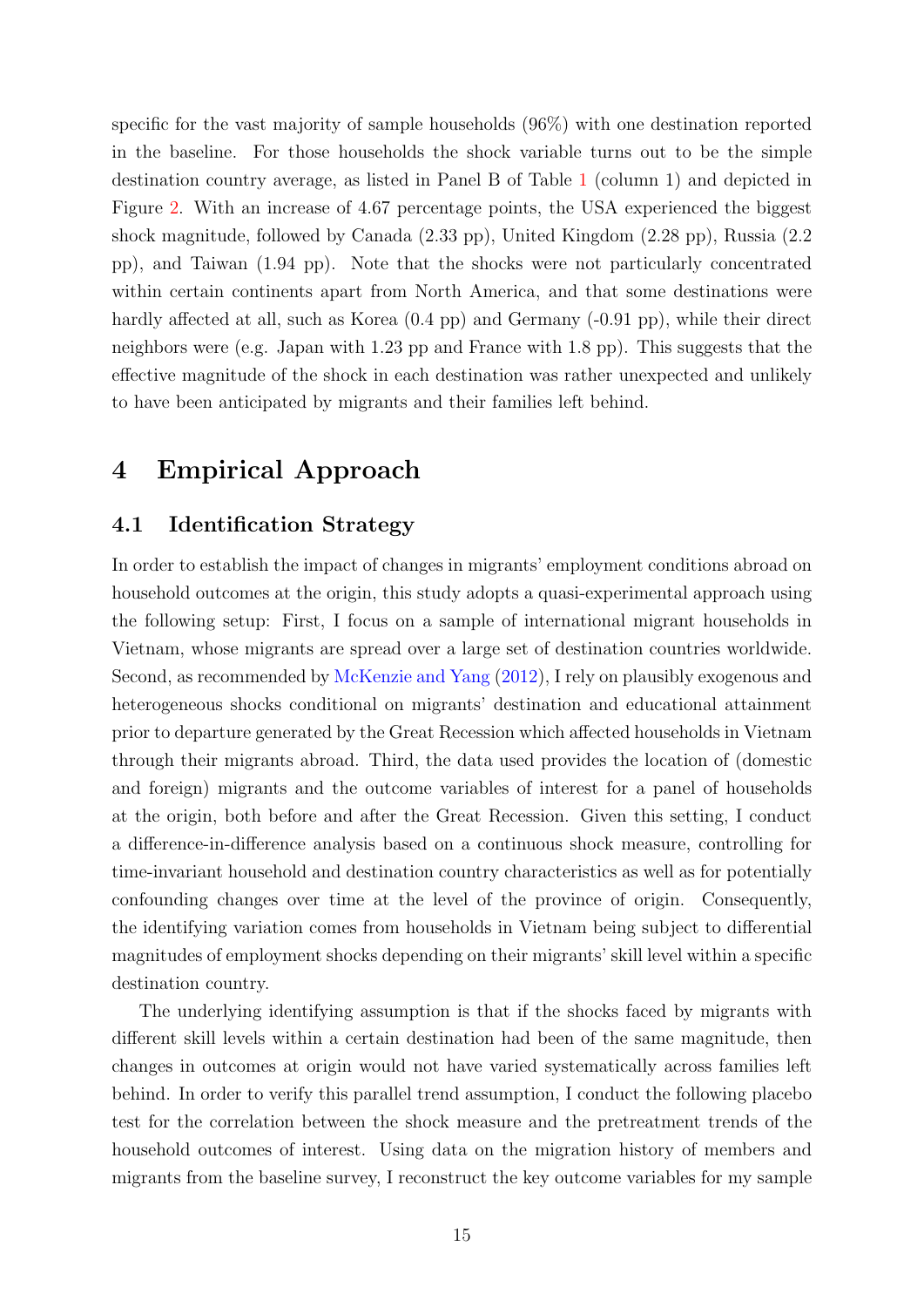households in 2003, i.e. 5 years prior to the baseline survey. In the robustness checks, I then replicate my estimations as if the Great Recession had happened five years earlier, i.e. between the years 2003 and 2008. Note that this specification is a direct test for the presence of pretreatment parallel trends and the results provide evidence in favor of this assumption.

A common issue when estimating the causal effect of migrant economic conditions on the outcomes of their families left behind is that, due to economic conditions not being randomly allocated, any observed relationship between the two may simply reflect the influence of unobserved third factors at the household or destination country level. This could, for instance, occur if more ambitious households migrated more frequently or targeted more attractive destinations which, in turn, suffered from the crisis more severely. I account for this problem by including household fixed effects in my estimations, which absorb unobserved, time-invariant characteristics of the household of origin. Furthermore, relying on within destination country-variation of the shock measure also allows me to include destination country dummies, which control for time-invariant factors at the destination country level.

Another potential concern when relying on treatment variation generated by employment shocks abroad is that they might be correlated with economic outcomes at the origin. For example, despite the fact that the Great Recession affected mainly developed countries, which tend to be traditional destination countries for Vietnamese migrants, there is some evidence that the crisis also had an indirect impact on the Vietnamese economy through a decrease in trade with and foreign direct investment from affected countries [\(Nabli](#page-29-11) [2011\)](#page-29-11).<sup>[22](#page-15-0)</sup> In order to deal with this, on top of the time trend that captures aggregate changes, I also include a set of province of origin-year dummies in the baseline equation, which accounts for potentially confounding changes in economic development over time in each of the Vietnamese sample provinces.

Additionally, taking advantage of the availability of a large non-migrant household sample from the same survey (i.e. households without migrants from the same enumeration areas), I also conduct a direct test to verify that the economic shocks that neighboring households experienced through their migrants at the destination are uncorrelated with the outcomes of non-migrant households in the same locality. The results of this test indicate that the shock measure used is uncorrelated with changes in demographic or financial outcomes among non-migrant households in Vietnam. In other words, they provide evidence that employment shocks abroad related to the Great Recession only affected sample households through their migrants in the respective destination country.

<span id="page-15-0"></span><sup>22</sup>Note that there was no correlation in the formal labor market performance between the destinations and Vietnam (see bold line in Figure [1\)](#page-32-0).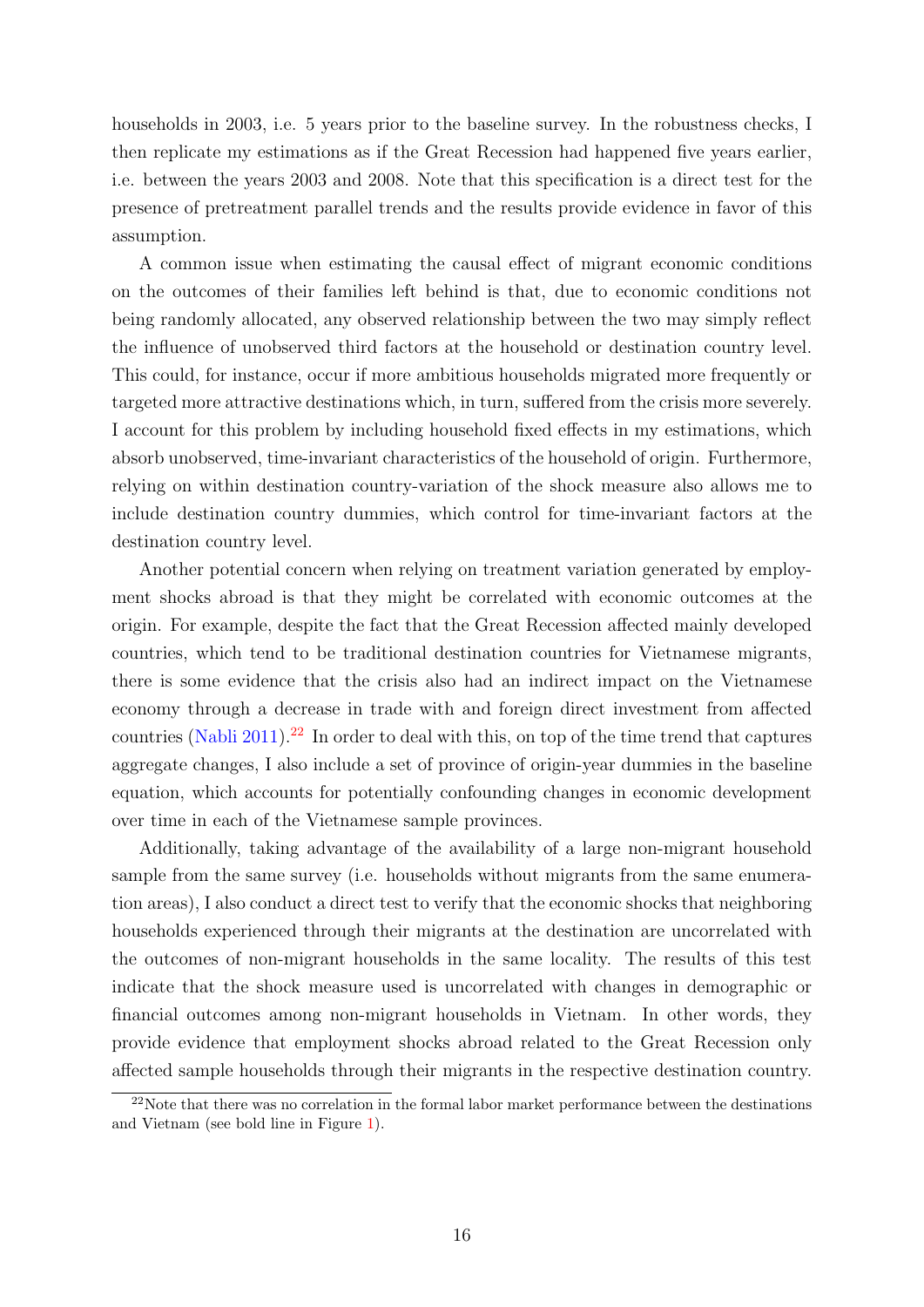#### 4.2 Estimation Specification

Based on shock the measure as calculated in equation [3](#page-13-2) and the identification strategy outlined, I estimate the following difference-in-difference benchmark equation:<sup>[23](#page-16-0)</sup>

<span id="page-16-4"></span>
$$
Y_{hpt} = \alpha + \beta_1 Shock_h \times T_t + (\beta_2 Shock_h \times T_t \times High_h) + \beta_3 T_t + \delta_h + \gamma_{pt} + \eta_d + \varepsilon_{hpt} \tag{5}
$$

where  $Y_{hpt}$  is the outcome of interest for household h from province of origin p, and in year t, with  $t = 2008$  or 2013. Shock<sub>h</sub> is the destination and skill-specific shock measure and T is a time dummy which equals 1 for the post-shock period 2013.  $High<sub>h</sub>$ is a subgroup dummy being equal to one if the household's expenditure per capita level is above the sample median and zero otherwise.  $\delta_h$  are household fixed effects and  $\gamma_{pt}$ and  $\eta_d$  are sets of province of origin-year-specific as well as destination-specific dummies respectively.  $\varepsilon_{hpt}$  is the error term and standard errors are clustered according to the baseline destination country of foreign migrants.[24](#page-16-1) Given the relatively low number and unequal distribution of the clusters in this empirical setting, conventional cluster-robust standard errors have been criticized for being artificially low, leading to over rejection in standard asymptotic tests. I deal with this by implementing the wild bootstrap procedure proposed by [Cameron et al.](#page-26-10) [\(2008\)](#page-26-10) to calculate standard errors.[25](#page-16-2)

For each outcome variable, I estimate the baseline specification first for the full sample and, subsequently, by subgroups in order to analyze their heterogeneous reactions.<sup>[26](#page-16-3)</sup> I do so by augmenting the regression equation by a complete set of interaction terms with the subgroup dummy variable  $(High_h)$ . In the following analysis, I report  $\beta_1$  (labeled Shock) and the interaction term of  $\beta_2$  with the high-skilled dummy (Shock  $\times$  High), respectively. In the analysis the coefficient on  $\beta_1$  reflects the causal treatment effect for the below median expenditure subgroup, while  $\beta_2$  measures the difference in treatment effects between the two subgroups. The separate effect for the above median expenditure subgroup is determined by the net effect of the two coefficients and I test whether this difference is equal to zero using an F-test on the linear restriction.

Given the continuous character of the shock measure used, each coefficient reflects the impact of a one percentage point increase in the unemployment rate during the crisis years 2007 to 2009 that households in Vietnam were exposed to through their migrants abroad. However, since my shock measure effectively ranges between -2.01 and +8.9 pp,

<span id="page-16-0"></span> $23$ Note that I omit those time-invariant difference-in-difference interaction terms in equation  $5$  which are effectively absorbed by the set of fixed effects.

<span id="page-16-1"></span> $24$ For households who had migrants to more than one destination, the error term is clustered according to the destination country of the eldest migrant [\(Yang](#page-31-6) [2008\)](#page-31-6).

<span id="page-16-2"></span><sup>&</sup>lt;sup>25</sup>Standard errors reported in the analysis are calculated relying on the user-written Stata command by [Caskey](#page-27-10) [\(2015\)](#page-27-10) based on 2.000 replications.

<span id="page-16-3"></span><sup>&</sup>lt;sup>26</sup>In order to correct for endogenous sample design, all regressions are performed applying probability weights at the household level [\(Solon et al.](#page-30-10) [2015\)](#page-30-10).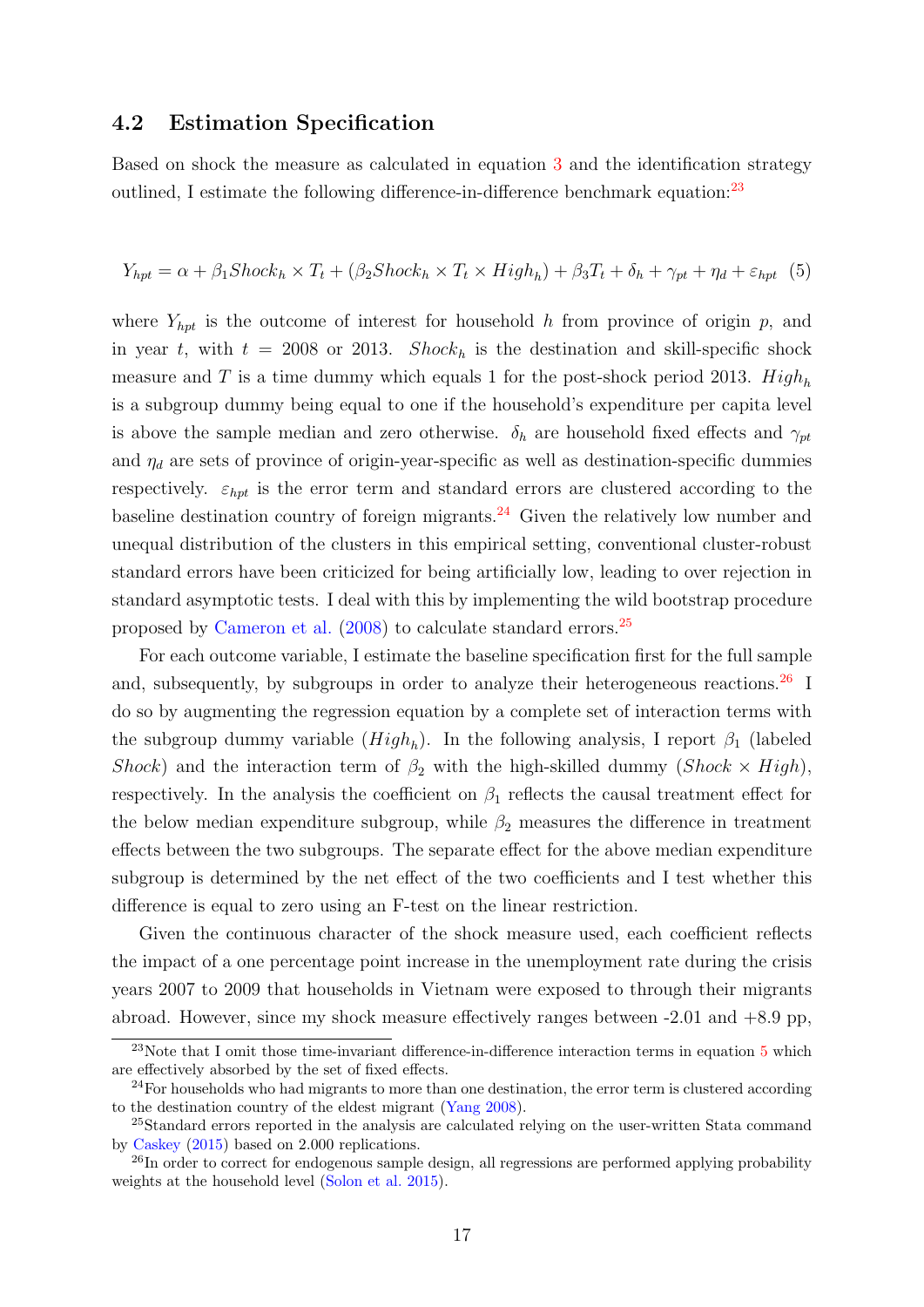one can also interpret the estimates as follows: multiplying the coefficients by the mean shock measure of 2.33 (4.78) gives the effect for the average shock (respectively of one additional standard deviation). In what follows, I refer to the effect of the average shock, unless otherwise indicated. Note that, due to the lag between baseline and follow-up, the estimates capture the medium-term impact in the aftermath of the Great Recession. In robustness checks, I also estimate an alternative regression specification, using the destination-specific shock measure as reflected in measure [4](#page-13-3) without foreign migrant destination dummies  $(\eta_d)$ .

## <span id="page-17-0"></span>5 Results

This section is organized as follows. First, I analyze how the unemployment shock abroad affected the extensive margin of labor supply of families left behind in Vietnam. Second, I focus on the dynamics of foreign migration and, subsequently, proceed to analyze domestic migration patterns. Finally, I provide evidence on the impact of the crisis on households' key financial outcomes.

#### 5.1 Origin Household Demographics

Results on household labor supply at the origin are presented in Table [4.](#page-35-0) The coefficients in columns (1) and (2) capture the total number of household members (i.e. the household nucleus size, excluding any migrants). The point estimate on the full sample in column (1) is small and insignificant, suggesting no effect of the shock on the overall size of households at the origin. However, once I include an interaction term with the dummy for rich migrant households (i.e. high-median expenditure per capita) in column (2), the two coefficients turn out to be large in magnitude, statistically significant and with opposite signs. The point estimates for the poor migrant household subsample is significant at the 5% level and its magnitude suggests an increase in the household nucleus size of approximately 0.125 individuals for a one percentage point increase in the shock measure, or 0.3 individuals for the average shock  $(\times 2.33)$ . This translates into a 7\% increase compared to the mean dependent variable for the average shock. The point estimate for the difference between the two subgroups is negative and significant, suggesting that rich households' nucleus size did actually increase by 0.1 individuals in response to a one percentage point shock, or 0.23 individuals for the mean shock (i.e  $+5.5\%$  compared to the baseline mean), compared to poor ones. Note that the net effect of the two coefficients is highly statistically significant as indicated by F-test on the linear restriction.

Looking at the subgroup of household nucleus members reported working in column (3), the coefficient is positive, but insignificant, indicating a moderate increase for the full sample. Once estimated separately for the two subgroups in column (4), again, the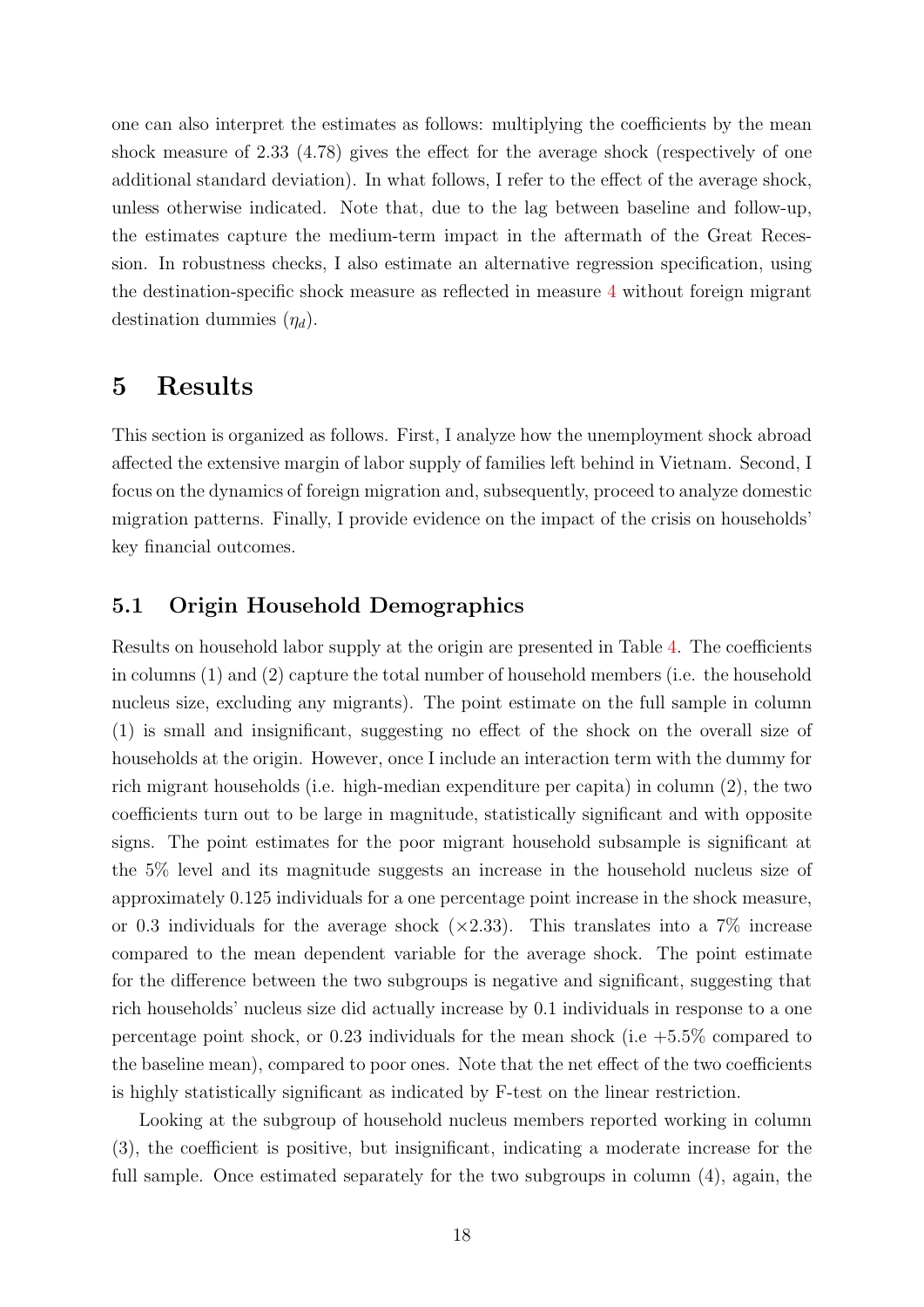coefficients become larger in magnitude and of opposite signs. The point estimates indicate a significant increase in the number of working members among the poor subsample of 0.23 individuals for the mean shock (i.e. 11% compared to the baseline level) and a zero effect for the rich migrant households as indicated by the F-test (note that net effect is not statistically significant). Combining the results of columns (1) through (4) so far, we see that the increase in the nucleus size coincides with an increase in the number of working individuals among the poor subsample, suggesting a positive net inflow of work-ing individuals to the origin household due to the economic shock abroad.<sup>[27](#page-18-0)</sup> Another potential explanation for the increase in the household nucleus size among the poor subsample and the decrease among the rich subsample identified in column (2), are changes in fertility in response to the economic shock over the course of the five years between 2008 and 2013. In column (5) and (6), I therefore analyze the number of young children between the age of 0–5 years (i.e. those who were born after the baseline data collection). The coefficient for the full sample in column (5) is zero. When estimated separately for the two subsamples in column (6), again we observe strong subgroup heterogeneity: the coefficients turn larger in magnitude, become statistically significant, and carry opposite signs. The coefficient on the poor subsample is positive and highly significant, indicating an increase in the number of young children of approximately 0.14 individuals for the mean shock or  $+50\%$  compared to baseline levels. On the other hand, the coefficient on the subgroup difference is negative and significant, indicating a decrease in the number of young children among the rich subsample of around 0.1 individuals for the mean shock or 40% compared to baseline levels.

In sum, the labor market shocks abroad during the Great Recession triggered important demographic changes among poor migrant families left behind in Vietnam. The results provide evidence of an increase in the number of working members, which appears mainly to be driven by a net inflow of individuals from outside the nucleus. Simultaneously, fertility increases and contributes partly to the increase in the nucleus size, consistent with former migrants and spouses returning to their family left behind again. On the other hand, we observe a decrease in the size of rich migrant households, which can partly be explained by a decrease in fertility, while labor supply does not change among this subsample.

<span id="page-18-0"></span> $^{27}$ In unreported regressions, I also analyze the effect on the number of non-working nucleus members, which shows a small and insignificant decrease among the poor subsample, suggesting that the increase in labor supply at the origin is indeed driven by changes in migrant flows. Further, I also check whether the crisis abroad had any impact on the skill formation process at the origin. It could potentially be the case that the crisis lead families left behind to invest more in education. When looking at the number of members in education, however, I find no effect.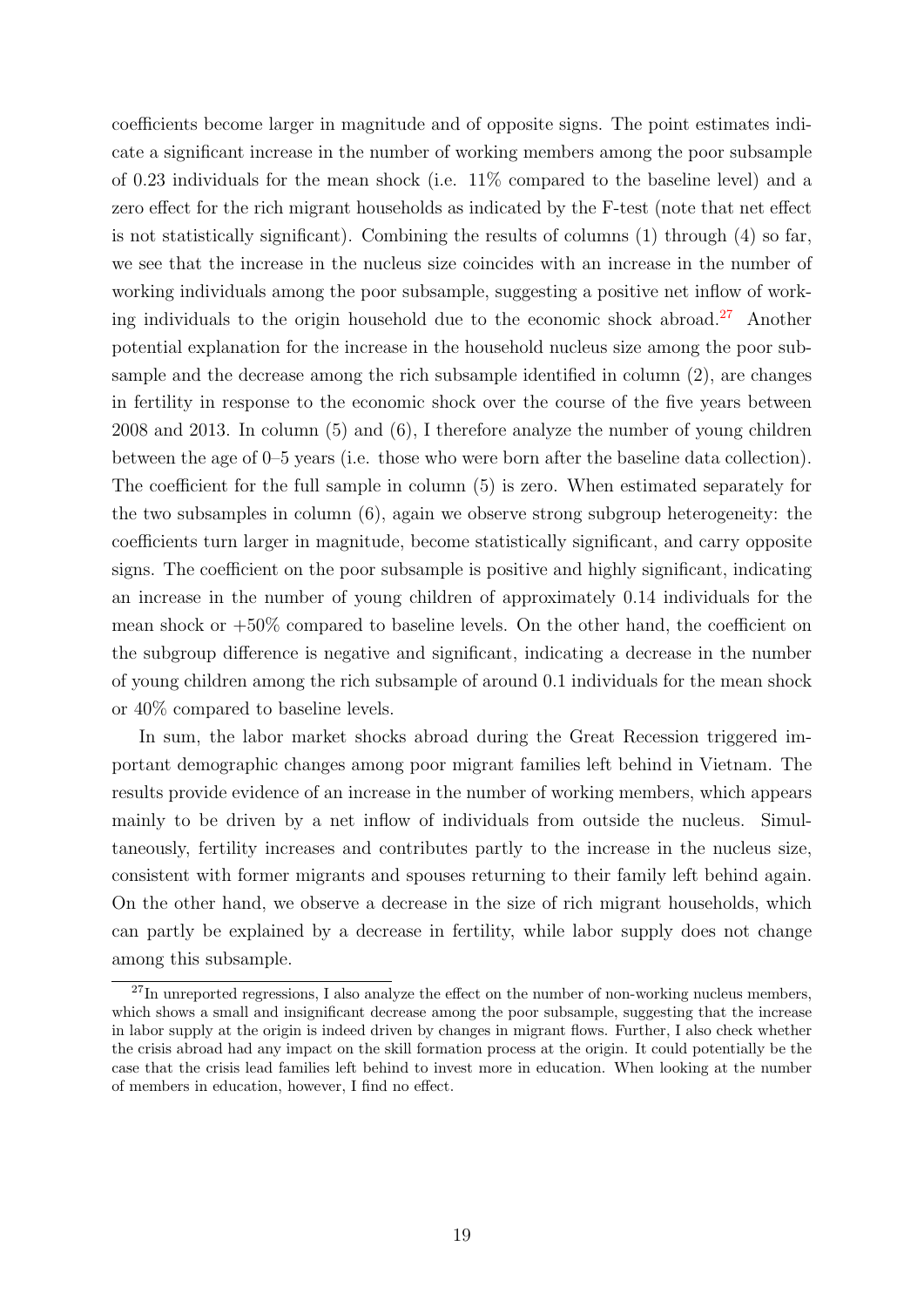#### 5.2 Domestic Migration

The results on domestic migration are provided in Table  $5.^{28}$  $5.^{28}$  $5.^{28}$  $5.^{28}$  Column (1) and (2) provide the results for the aggregate level of domestic migration. The point estimate on the full sample is negative and significant at the 10% level, indicating a small decrease in the number of domestic migrants for the full sample. Looking at the coefficients in column (2), we observe that the point estimate for the poor subgroup is large, negative, and highly significant, suggesting a decrease of 0.16 in the number of domestic migrants as a response to the average shock (i.e. -50% compared to baseline levels). For the rich subsample, again, the effect is zero as indicated by the F-test. These results add to the ones in the previous section by providing evidence that the increase in the household size among the poor subsample coincided with a decrease in the number of domestic migration, suggesting a positive net inflow of individuals to the household nucleus.

Columns (3) and (4) present suggestive evidence on the number of flows of domestic labor migrants, i.e. of baseline household members leaving the household becoming domestic labor migrants. The regression results here are very similar to the previous ones. The coefficient on the poor subsample is negative, highly significant and of similar magnitude compared to the one in column (2), indicating a negative correlation between the shock measure and the number of domestic labor migrants ex-post. This provides suggestive evidence that the aggregate decrease in the number of domestic migrants is mainly driven by labor migrants returning to the household. Again, the coefficient for the rich subsample is not significantly different from zero. Finally, columns (5) and (6) capture only the number of domestic labor migration to long-distance destinations, i.e. outside of the households' province of origin. The results are very similar to the previous one, suggesting that inter-provincial labor migration is the main driver for this correlation. Together these results provide further evidence that the decrease in domestic migration was driven by labor migrants particularly, consistent with the increase in the number of working nucleus members from the previous section.

#### 5.3 Foreign Migration

Results from the analysis of foreign migration responses are provided in Table [6.](#page-36-0) Columns (1) and (2) present the results for the total number of foreign migrants. The coefficient on the full sample is positive and highly significant, indicating a general increase of 0.11 individuals in the number of foreign migrants for the average shock (i.e. a 9% increase

<span id="page-19-0"></span><sup>&</sup>lt;sup>28</sup>Note that, due to data limitations, there are two different specifications of domestic migration outcomes in this section: levels of aggregate domestic migration in columns (1) and (2) and of domestic migration conditional on migrants' occupation and destination in columns (3) through (6). While the former coefficients are fully identified, the latter are not due to a lack of information on domestic migrants' occupation in the baseline survey, which results in these variables having only cross-sectional character. For this reason, these coefficients should only be interpreted as suggestive evidence, reflecting correlations instead of causal effects.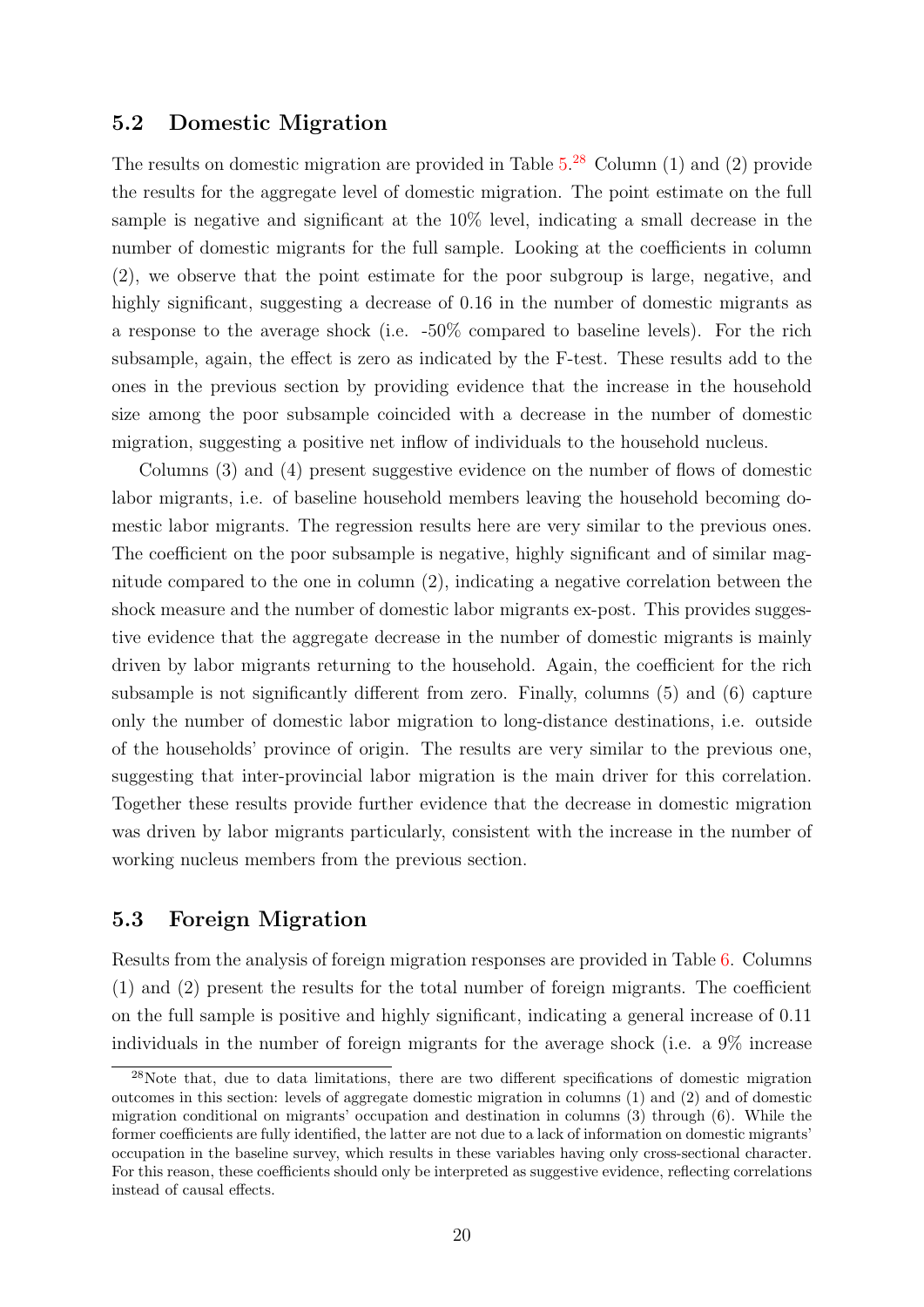compared to baseline levels). When analyzing the effects by subgroup, the coefficients on the poor subsample in column (2) is significantly positive and of similar magnitude as in column (1). On the other hand, the coefficient on the rich subgroup is small and negative, but not significant. The F-test indicates that the net effect of the two coefficients is different from zero, suggesting that the shock also lead to an increase in the number of foreign migrants among the rich subsample, although with a smaller magnitude.

In columns (3) and (4), the outcome variable is the number of foreign labor migrants, i.e. international migrants conditional on having left for labor motives. While the coefficient on the full sample is zero, the estimates by subsample have opposite signs, are highly significant, and have larger magnitudes compared to the aggregate outcomes in foreign migration. The point estimate for the poor subsample suggests an increase of 0.18 individuals or 20% compared to baseline levels. In contrast, the point estimate on the subgroup differences is negative and significant, indicating a zero effect for the rich subsample once again. Columns (5) and (6) report the results for a dummy that is specified to be one if migrants change the foreign destination country over the course of the five years between baseline and follow-up.<sup>[29](#page-20-0)</sup> Note that the descriptive statistics show very few households actually doing so and, unsurprisingly, the coefficients do not indicate any effect whatsoever. This suggests that, despite of the shock abroad, additional foreign migrants targeted the same destinations of previous migrants instead of diversifying into new ones. This is consistent with an explanation of migration destination decisions being path dependent and determined by social networks.

Summarizing above results, the analysis provides evidence that labor market shocks in migrant destinations during the Great Recession led to important and heterogeneous demographic changes among families left behind in Vietnam. Poor migrant households responded by decreasing the number of domestic migrants by 0.16 individuals (-50%) in response to the average shock, while increasing the number of foreign migrants by 0.12 individuals  $(+10\%)$ . These aggregate effects were driven by labor migration in particular. This can be interpreted as a partial substitution effect between domestic and international migration strategies as a response to the crisis abroad. In line with my theoretical framework, these results show that the elasticity of foreign (domestic) migration with respect to foreign wages was negative (positive) for the poor subsample. The positive net inflow of domestic labor migrants returning to the origin household is reflected in an increase in the number of working nucleus members. The return of migrant spouses also led to a rise in fertility, which further contributed to the increase in the nucleus size.

<span id="page-20-0"></span>On the other hand, rich migrant households remained relatively resilient to the crisis

<sup>&</sup>lt;sup>29</sup>Note that these coefficients are not fully identified due to the cross-sectional character of the outcome variable and should, therefore, only be interpreted as suggestive evidence, reflecting correlations instead of causal effects.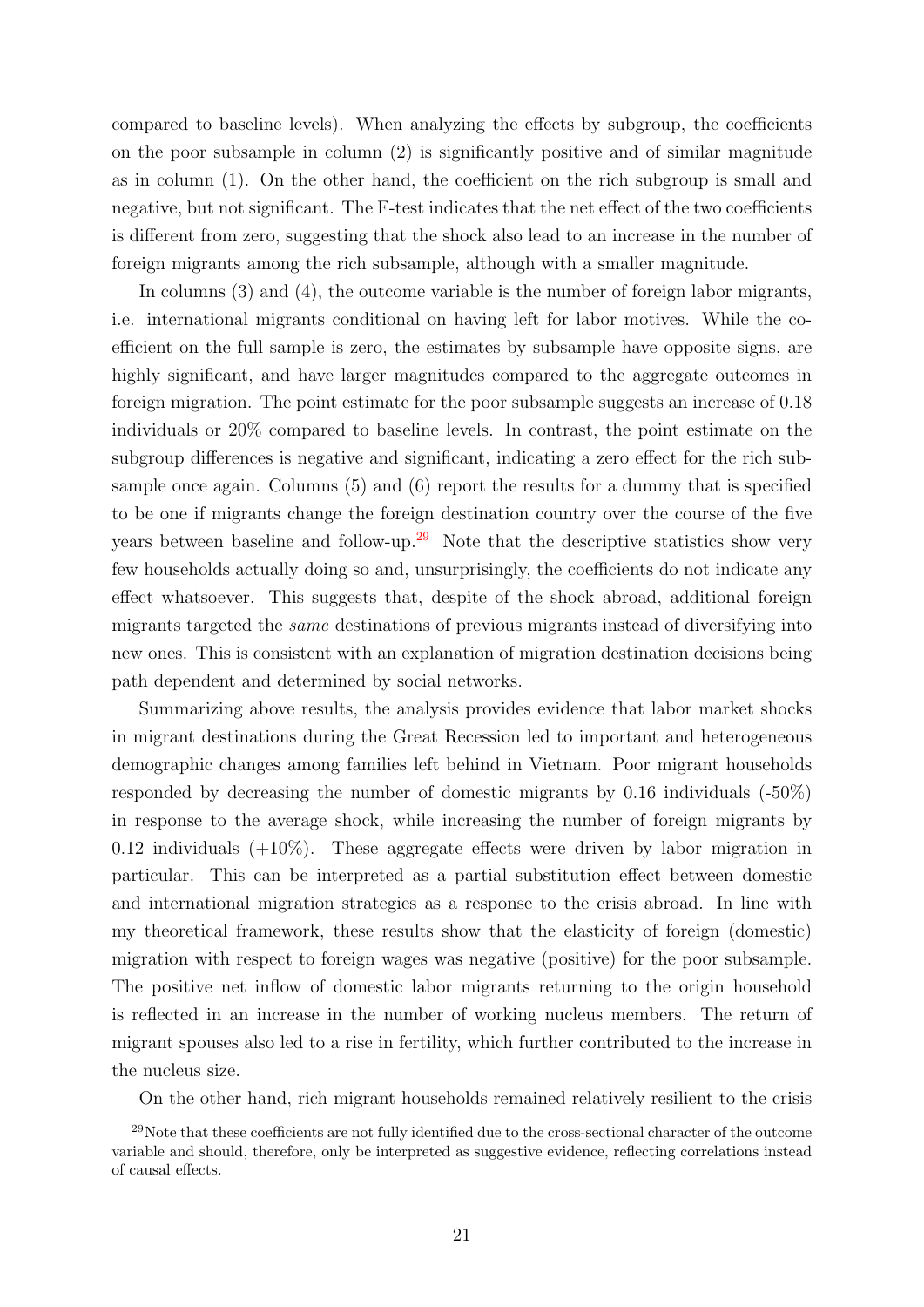abroad: the results provide no evidence of any medium-term impact on their labor supply at home or to domestic destinations. If anything, the analysis of foreign migration shows that this subgroup also increased the number of foreign migrants, however, to a lower degree and for other motives than poor migrant households (the effect on the number of labor migrants is zero). Together with the drop in fertility, these changes resulted in a decrease of the nucleus size among rich migrant households. In what follows, I analyze household financial outcomes to shed light on the financial consequences of these demographic changes.

#### 5.4 Household Finance

I first analyze how home income responded and compare the results to those for migrant income, i.e. remittances. I then present the results on the household asset position and overall expenditure. A way to understand this exercise is to write down the household budget constraint. In period t, the household receives income  $y_t^h$  from its activities at home, receives transfers from domestic and foreign migrant sources  $\tau_t = \sum_s \tau_t^s$  ( $s \in$  $\{d, f\}$ , and adjusts its asset position  $\Delta b_t$ . Transfers are positive if there is a net inflow to the origin household and  $\Delta b_t$  is negative if the household depletes its assets during the period. Finally, the household consumes  $c_t$ , such that:

$$
y_t + \tau_t - \Delta b_t = c_t.
$$

The shock supposedly lowers remittances from foreign migrants  $(\tau_t^f)$  $(t<sub>t</sub><sup>t</sup>)$  initially, and I want to investigate how they react ex-post, after the increase of foreign migration has taken place, and whether  $\tau_t-\Delta b_t$  is sufficiently large to allow the household to maintain constant consumption.

The results are presented in Table  $7<sup>30</sup>$  $7<sup>30</sup>$  $7<sup>30</sup>$  Note that the standard errors in columns  $(1)$ through (6) are relatively large and most statistical tests are underpowered. Therefore, the results should be considered as suggestive evidence. Starting with home income in columns (1) and (2), the point estimates are generally close to zero and insignificant. If anything the coefficient for the poor subsample suggests that home income remained constant, despite the increase in the number of working members. One explanation for that could be that the increase in labor supply was directed towards unpaid or work at low pay or, alternatively, that the most productive members were sent abroad. On the other hand, the coefficient on the subgroup difference is positive and larger than the one for the poor subgroup, but the null hypothesis for the net effect cannot be rejected.

Looking at the second specification with net remittances from foreign migrants in column  $(3)$ , the point estimate has a positive sign, indicating a  $10\%$  increase for the average

<span id="page-21-0"></span><sup>30</sup>Note that all variables are expressed in logarithmic US\$ (PPP) per capita, i.e., adjusted by the number of nucleus members, excluding any migrants.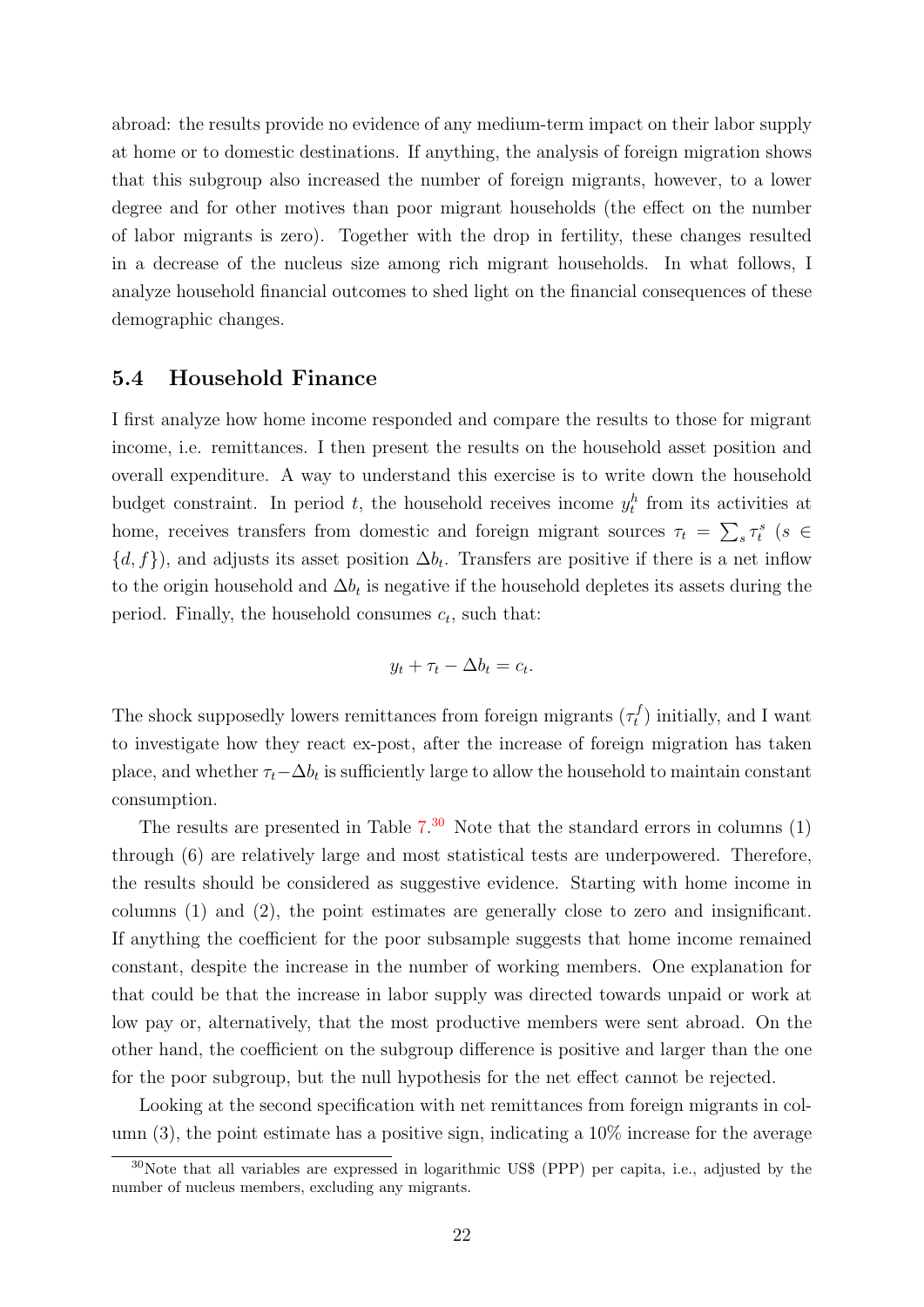shock. $31$  The results in column (4) show that this aggregate increase is driven by the rich subsample in particular: the point estimate suggests a 40% increase in remittances per capita for this subgroup (note that the net effect is weakly significant). On the other hand, the coefficient for the poor subsample is negative and large, indicating a decrease of around 40% for the average shock.

The specifications in columns (5) and (6) capture the change in the household asset position as measured by the stock of savings in cash and kind. The coefficient on the full sample is negative, indicating a general decrease. The estimates in column  $(6)$  show that this aggregate effect is driven by the poor subsample. The point estimate for this subgroup is large, suggesting a decrease in the household asset position of around 50% for the mean shock. The coefficient on the subgroup difference is positive and, if anything, suggests that the effect is zero for the high-skilled subgroup.

Turning to the expenditure measures in column (7) and (8), the coefficient on the full sample is again close to zero and insignificant, suggesting no change. Looking at the effects by subsample in column (8), the coefficients become much larger, statistically significant, and carry opposite signs. The point estimate for the poor subgroup translates into a decrease in total expenditure of around 10%, measured five years after the baseline survey and approximately three years after the peak of the crisis. The effect on the rich subgroup is again zero.

Taken together, the suggestive results on households' financial outcomes can be interpreted in the following way: poor migrant families left behind were negatively affected by the crisis abroad in the medium-term while the rich subgroup remained largely unaffected. Although the results provide no evidence of any change in home income  $(y_t^h)$ , the decrease in net remittances  $(\tau_t^f)$  $t_t^{(t)}$  for the poor subsample can be interpreted as the lasting consequences of negative labor market shocks abroad. In contrast, rich migrant households achieved to increase remittances simultaneously to a significant degree. Together, these results provide evidence that the allocation of additional labor abroad did not result in an immediate increase in remittances receipts at the origin for the poor subgroup.

Further, the results also suggest that the crisis had a negative effect on the asset position  $(\Delta b_t)$  of the poor subsample, while there seemed to be no change for the rich one. This is consistent with the fact that foreign migration tends to be quite expensive in Vietnam and requires substantial upfront investment on behalf of sending households [\(Hoang and Yeoh](#page-28-12) [2015\)](#page-28-12). The continued loss of remittances among the poor subsample together with the pronounced deterioration of household assets ultimately implied a significant decrease in expenditure  $(c_t)$ . Identifying a negative expenditure impact for poor migrant households even three years after the peak of the Great Recession and despite all shock coping efforts, can be interpreted as the long-term adverse effect of the Great Recession. These findings suggest that foreign migration can be understood as a high-

<span id="page-22-0"></span><sup>&</sup>lt;sup>31</sup>Due to data constraints, I do not observe transfers from domestic migrants  $(\tau_t^d)$  in the baseline.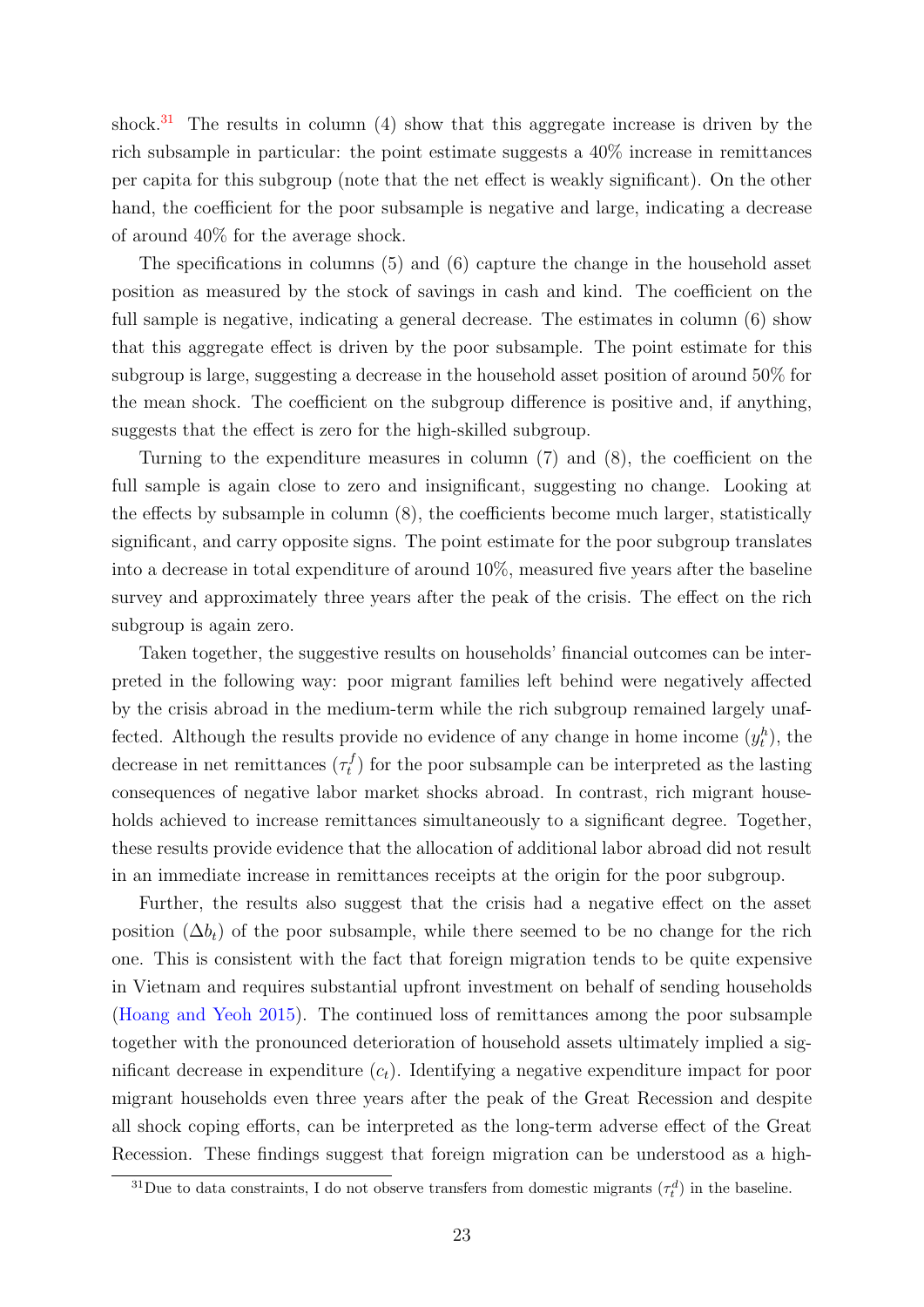risk, high-return livelihood strategy for poor households in developing countries, which can have profound and lasting effects both on the demographic composition of the family left behind, domestic and foreign migration decisions as well as households' financial outcomes.

#### <span id="page-23-0"></span>6 Robustness Checks

I perform a series of robustness checks that are divided into two groups for the ease of exposition: placebo tests are reported in the Appendix Table [8](#page-37-0) and modifications of the shock measure and outcome variables in Table [9.](#page-38-0) Starting with Table [8,](#page-37-0) panel A presents the results when estimating equation [5](#page-16-4) in a placebo shock setup between the years 2003 and 2008 as if the Great Recession had happened five years earlier.<sup>[32](#page-23-1)</sup> Note that this is a direct test for the presence of parallel trends in the pretreatment period, i.e. before the occurrence of the Great Recession. All coefficients are close to zero, providing no evidence of any significant correlations between the economic shocks in destination countries and the trends in households' main outcome variables before the occurrence of the Great Recession.<sup>[33](#page-23-2)</sup>

In panel B and C, I draw on the non-migrant household sample which, by definition, had not been exposed to unemployment shocks abroad through any migrants. I assign those households the average shock of neighboring migrant households from the same enumeration area  $(EA)$ .<sup>[34](#page-23-3)</sup> I then estimate equation [5](#page-16-4) on the sample of non-migrant households to analyze the correlation of economic shocks abroad on the outcomes of non-migrant households in Vietnam. Despite some of the coefficients from this exercise indicating modest correlations, none of them is statistically significant. Taken together, the results from this exercise provide evidence that the shock measure used is exogenous to the outcomes of non-migrant households in Vietnam, controlling for time-invariant household, destination, and time-province of origin factors. In other words, the results suggest that economic shocks in migrant destination countries during the Great Reces-

<span id="page-23-1"></span> $32$ In this exercise, I rely on demographic recall data from the baseline survey in order to reconstruct the main outcomes of interest at the household level in 2003. Note that I cannot repeat this test for household financial outcomes due to data constraints.

<span id="page-23-2"></span> $33$ Note that while the subgroup coefficient in specification (6) is weakly significant, the net effect is not statistically significant at standard levels of significance.

<span id="page-23-3"></span><sup>34</sup>Each EA is constituted by small sub-village level entities in rural areas or blocks in urban ones, and contains around 100 households on average. This matching routine appears adequate for two reasons: First, households tend to be quite homogeneous within EAs in Vietnam, which makes them comparable in terms of observable characteristics. Second, migration networks tend to have a strong spatial correlation at the local level and, therefore, foreign migration destinations are highly clustered within EAs. This implies that migrant households from the same neighborhood tend to be highly representative of potential migration options that neighboring non-migrant households are exposed to. There are around 3 households per EA, on average, and, in line with the sample stratification strategy, one migrant and one non-migrant household in each of them. In 40 out of 466 EAs where more than one migrant household is present, I randomly chose one of them to be matched to the non-migrant household.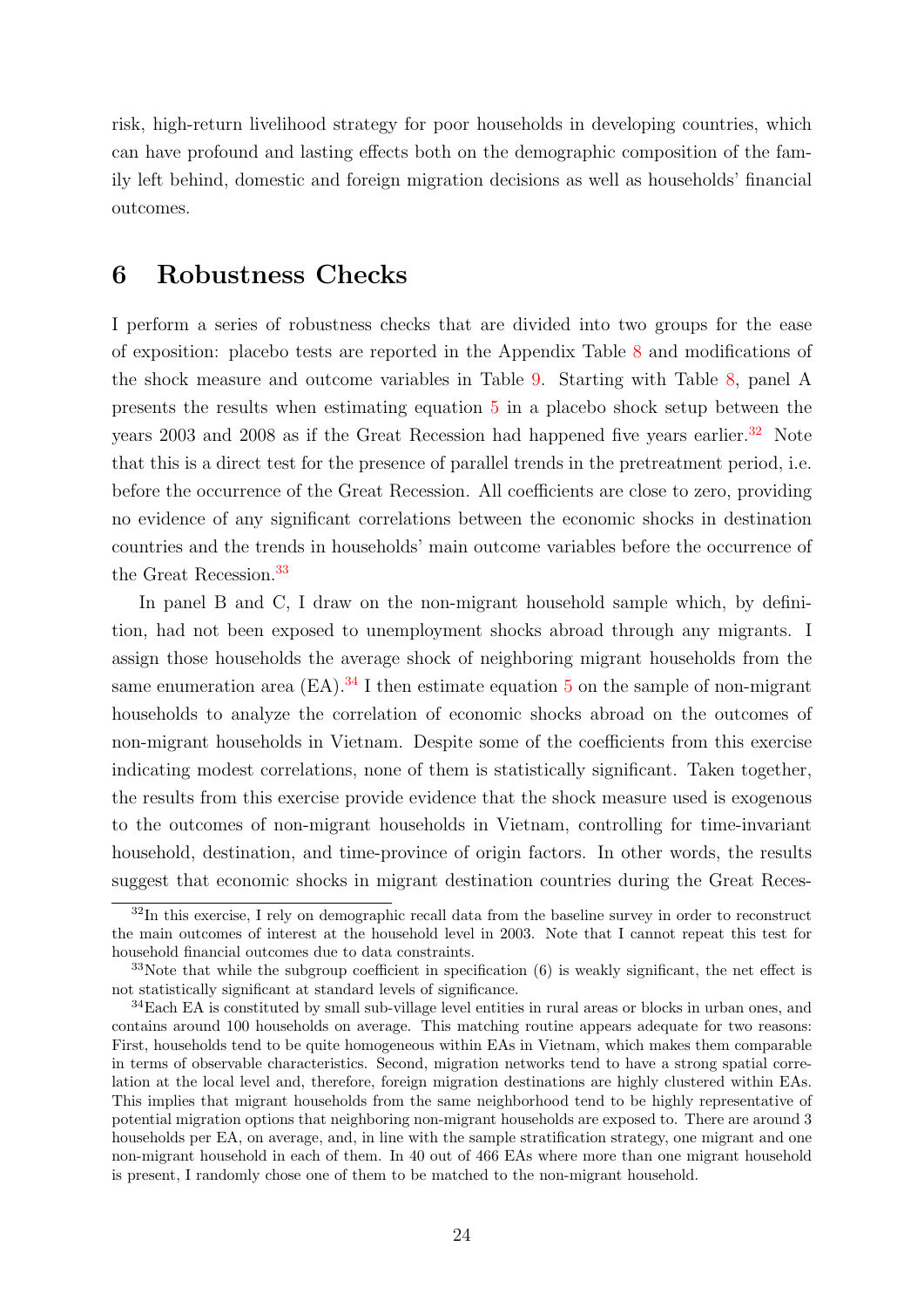sion did not affect demographic or financial household outcomes at the origin other than through having foreign migrants at the destination.

Turning to Table [9,](#page-38-0) the results on the destination-specific shock measure as calculated in formula [4](#page-13-3) are reported in panel A. Note that these estimations rely on variations in the shock measure across destination countries only and, therefore, do not account for time-invariant factors at the level of the migrant destination. Comparing the coefficients across the different specifications shows that the results are both quantitatively and qualitatively in line with the ones from my benchmark specification. Note, however, that the magnitudes in this exercise are between 30 to 50% larger than the ones in the benchmark specification. This can partly be attributed to the different mean of the shock measure, for which average effect is derived by multiplying the point estimates by 1.9 instead of 2.3. Another part is supposedly due to an omitted variable bias at the level of the destination country.

In panel B, the dependent variable is specified to be the net number of the respective outcome, instead of the total numbers. Consequently, these variables capture the change in the outcome variables between period  $t - 1$  and t for both waves in 2008 and 2013. Again, the results are very similar, both in qualitative and quantitative terms, to the ones from my benchmark estimations. In panel C, the independent variable is specified to be a net migration index, taking on the value of 1 if the household experiences positive net out-migration in year  $t$ , 0 if the household's net migration is neutral, and  $-1$  when the household experiences negative net migration (i.e. positive return migration). In contrast to my benchmark specification which captures the intensive margin of migration decisions via the number of migrants sent, this specification is informative about the extensive margin of the change in households' migration status. Despite the magnitudes of these coefficients being slightly smaller compared to those in panel B, they remain very similar to those from the benchmark specification.

Another concern is related to sample attrition, which can be worrisome if it is correlated with the shock variable. Sample selectivity could then lead to biased estimates. In unreported regressions, I estimate the benchmark specification on the unbalanced household panel. The results are remarkably similar to those from the balanced benchmark regressions, both qualitatively and quantitatively. Additionally, I also run regressions on the baseline sample with the dependent variable being an attrition indicator for households that could not be tracked in the follow-up survey  $(=1 \text{ and } 0 \text{ otherwise})$  in order to check that attrition is not correlated with the shock.<sup>[35](#page-24-0)</sup> The coefficient on the shock measure is small and not significantly different from zero (coefficient: 0.00609, standard error: 0.00485), providing no evidence that attrition could be a problem in this setting.

<span id="page-24-0"></span><sup>&</sup>lt;sup>35</sup>Standard errors clustered at the level of the migrant destination country. The regression includes household location fixed effects and controls for household characteristics (i.e. the demographic composition as well as the age, employment status, and educational attainment of the household head.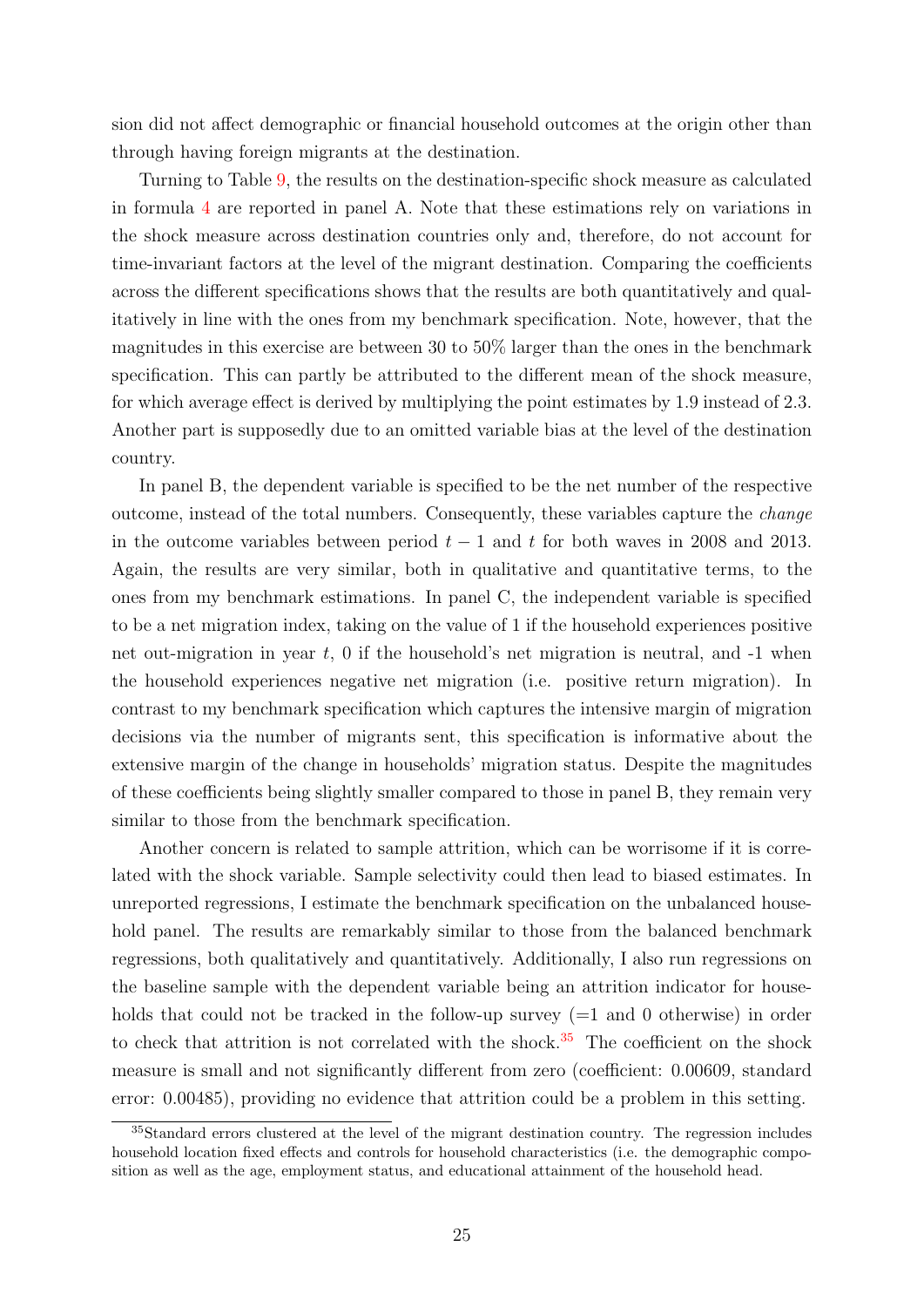## <span id="page-25-0"></span>7 Conclusion

The results presented in this study document that employment shocks abroad led to large and heterogeneous demographic changes among families left behind in Vietnam in the aftermath of the Great Recession. In contrast to classic migration theories, poor migrant households responded by decreasing the number of domestic, while increasing the one of international migrants in response to the shock abroad. These aggregate effects were driven by changes in labor migration in particular and provide the first evidence of a tradeoff between domestic and international migration strategies among migrant households in developing countries of origin. The positive net inflow of migrants returning to the origin also led to a rise in fertility and, subsequently, to an increase in the nucleus size of poor families left behind. These results reveal that different types of migration are interrelated and can have important and unexpected repercussions on a large range of outcomes among families left behind. Therefore, focusing on either domestic or international migration separately may be misleading for research on the family left behind.

The results on household finance also suggest that the crisis had a lasting negative effect on the expenditure patterns of poor families left behind, which is consistent with the fact that international migration tends to be quite expensive in Vietnam and requires substantial pre-departure investment [\(Hoang and Yeoh](#page-28-12) [2015\)](#page-28-12). From this perspective, international migration can be understood as a high-risk, high-return livelihood strategy for households in developing countries. For the most remittance-dependent ones, labor market shocks abroad can result in liquidity or debt traps at origin if remittance flows dry up and local employment opportunities are missing or insufficient to maintain minimum levels of consumption. For sending countries, labor export policies like the one implemented in Vietnam, should, therefore, be scrutinized such as to minimize these risks for poorer households aspiring international migration. Different approaches should be evaluated in this regard, for example, raising the awareness about migration-related risks through pre-departure seminars [\(Barsbai et al.](#page-26-11) [2016\)](#page-26-11) or improving households' financial decision making skills [\(Seshan and Yang](#page-30-11) [2014\)](#page-30-11).

My analysis faces two limitations: First, due to the timing of data collection, my results are only informative about the medium-term outcomes and do not allow drawing direct conclusions about the short-term impacts. Second, the analysis does not account for potential spill-over effects on either end of the migration corridor. While the impact on the destination country is out of the scope of this paper, sustained immigration despite economic crises raises important questions about the impact on the host economy: where do low-skilled newcomers work, which jobs are they doing, and how do their skills compete with those of the native population? Also, what role do host country immigration policies play in this context and is there a case for a change in these policies? Further research is required to answer these important questions.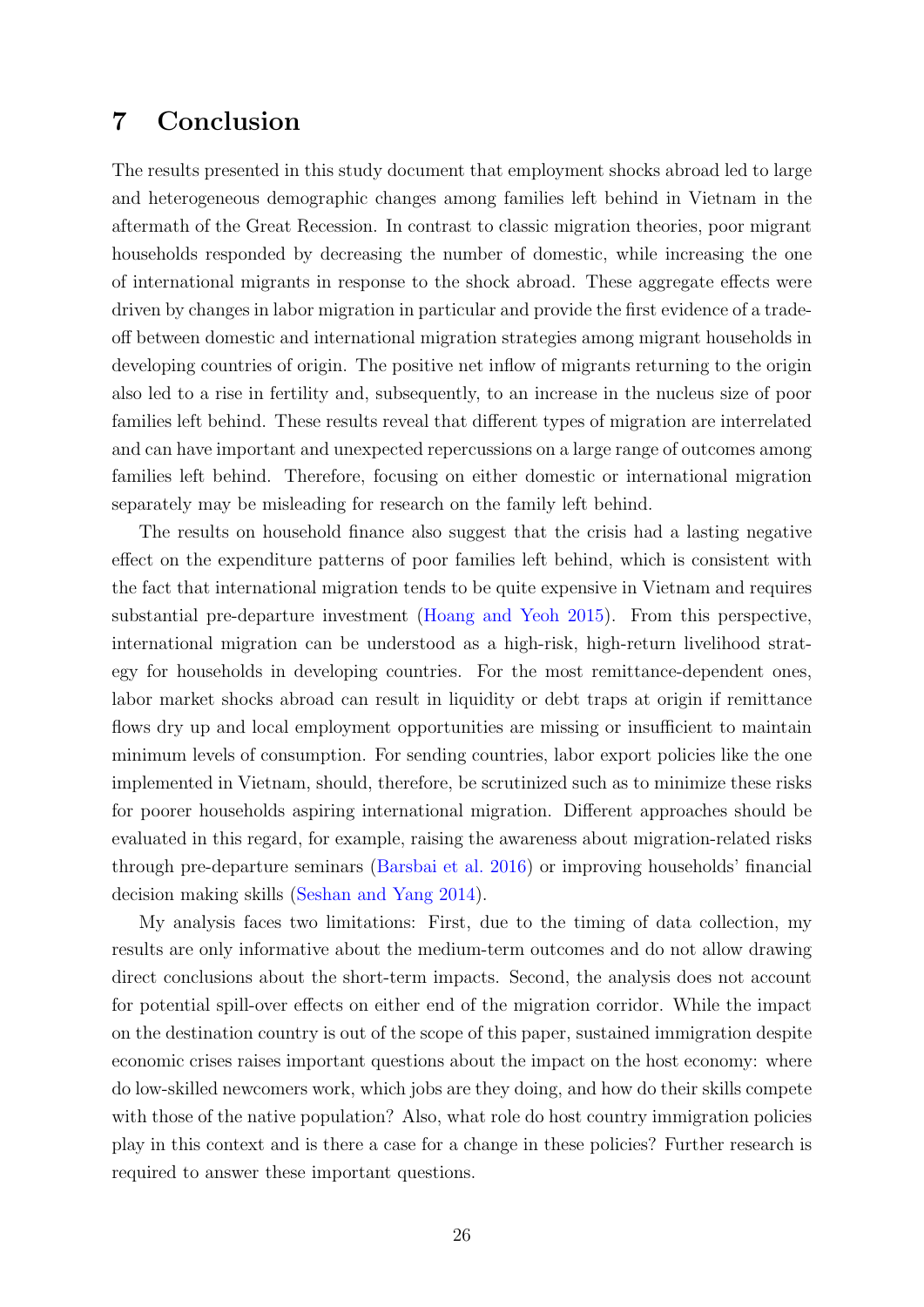## Bibliography

- <span id="page-26-0"></span>Abella, M. and Ducanes, G.: 2011, The Economic Prospects of Viet Nam and What it Means for Migration Policy, Technical report, International Labour Organization.
- <span id="page-26-7"></span>Abella, M. I.: 2004, The Role of Recruiters in Labor Migration, in D. S. Massey and J. E. Taylor (eds), International Migration, Oxford University Press, pp. 201–211.
- <span id="page-26-3"></span>Angelucci, M.: 2015, Migration and Financial Constraints: Evidence from Mexico, The Review of Economics and Statistics 97(1), 224–228.
- <span id="page-26-5"></span>Antman, F. M.: 2013, The Impact of Migration on Family Left Behind, International Handbook on the Economics of Migration, Edward Elgar Publishing, chapter 16, pp. 293–308.
- <span id="page-26-11"></span>Barsbai, T., Steinmayr, A., Yang, D., Tiongson, E. and Licuanan, V.: 2016, Harnessing the Development Benefits of International Migration: A Randomized Evaluation of Enhanced Pre-Departure Orientation Seminars for Migrants from the Philippines, Randomised Control Trial, Ongoing 3ie Funded Studies.
- <span id="page-26-9"></span>Bartik, T. J.: 1991, Who Benefits from State and Local Economic Development Policies?, W.E. Upjohn Institute for Employment Research.
- <span id="page-26-4"></span>Bazzi, S.: 2017, Wealth Heterogeneity and the Income Elasticity of Migration, American Economic Journal: Applied Economics 9(2), 219–55.
- <span id="page-26-8"></span>Binci, M. and Giannelli, G. C.: 2016, Internal versus International Migration: Impacts of Remittances on Child Labor and Schooling in Vietnam, International Migration Review pp. 1–23.
- <span id="page-26-1"></span>Borjas, G.: 1999, The Economic Analysis of Immigration, in O. Ashenfelter and D. Card (eds), Handbook of Labor Economics, 1 edn, Vol. 3, Part A, Elsevier, chapter 28, pp. 1697–1760.
- <span id="page-26-2"></span>Bryan, G., Chowdhury, S. and Mobarak, A. M.: 2014, Underinvestment in a Profitable Technology: The Case of Seasonal Migration in Bangladesh, Econometrica 82(5), 1671– 1748.
- <span id="page-26-6"></span>Cadena, B. C. and Kovak, B. K.: 2016, Immigrants Equilibrate Local Labor Markets: Evidence from the Great Recession, American Economic Journal: Applied Economics  $8(1), 257-90.$
- <span id="page-26-10"></span>Cameron, A. C., Gelbach, J. B. and Miller, D. L.: 2008, Bootstrap-Based Improvements for Inference with Clustered Errors, The Review of Economics and Statistics 90(3), 414–427.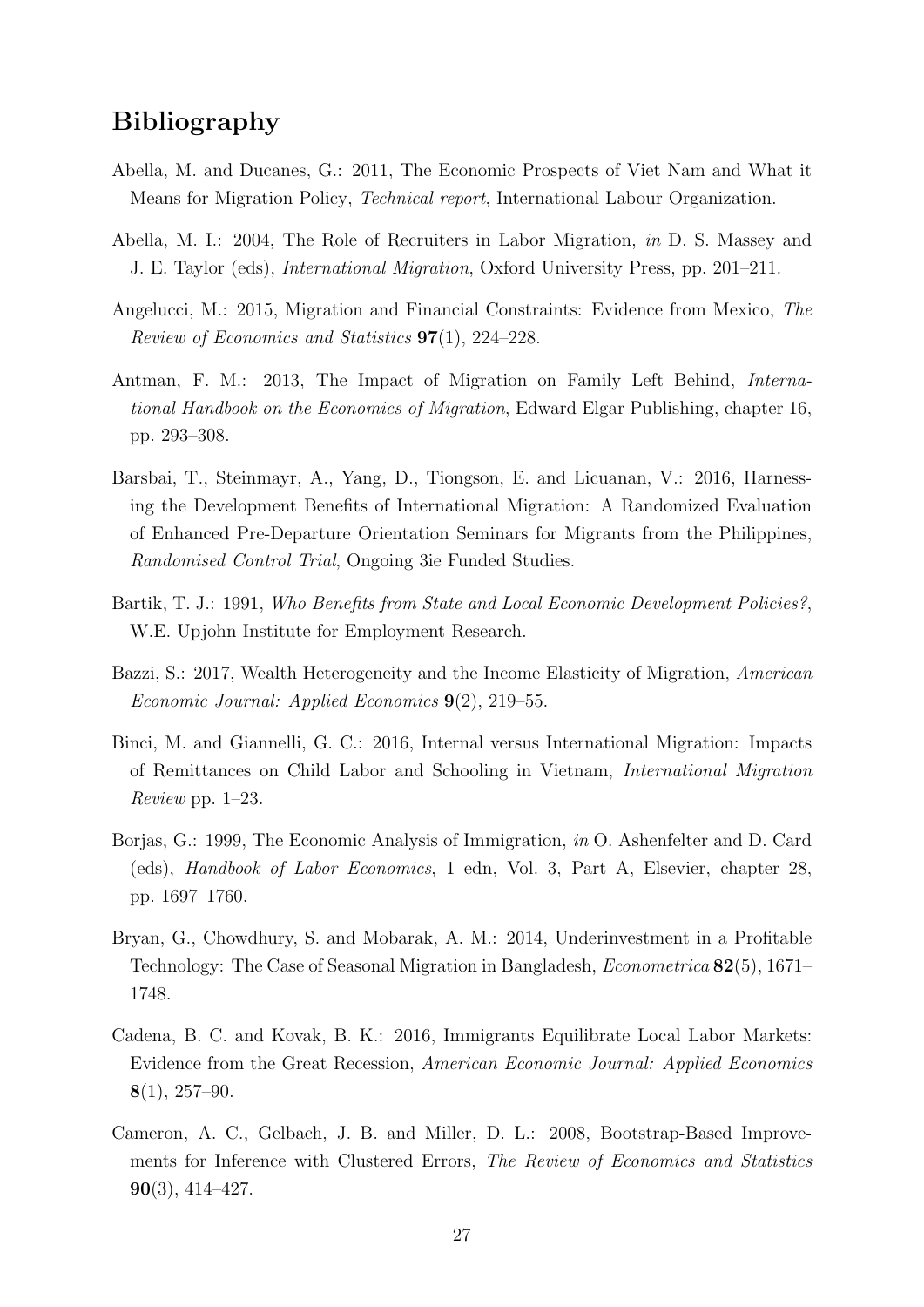- <span id="page-27-10"></span>Caskey, J.: 2015, CGMWILDBOOT: Stata Module to Estimate the Statistical Significance of Parameters using Wild Cluster Bootstrap-t Procedure.
- <span id="page-27-9"></span>Chappell, L., Angelescu-Naqvi, R., Mavrotas, G. and Sriskandarajah, D.: 2010, Development on the Move: Measuring and Optimising Migration's Economic and Social Impacts, Technical report, Global Development Network (GDN) and Institute for Public Policy Research (IPPR).
- <span id="page-27-4"></span>Chiquiar, D. and Hanson, G. H.: 2005, International Migration, Self-Selection, and the Distribution of Wages: Evidence from Mexico and the United States, Journal of Political Economy 113(2), 239–281.
- <span id="page-27-2"></span>Clark, X., Hatton, T. J. and Williamson, J. G.: 2007, Explaining U.S. Immigration, 1971-1998, The Review of Economics and Statistics 89(2), 359–373.
- <span id="page-27-11"></span>Clemens, M., Montenegro, C. and Pritchett, L.: 2008, The Place Premium: Wage Differences for Identical Workers across the U.S. Border, Working Papers 148, Center for Global Development.
- <span id="page-27-1"></span>Cole, W. E. and Sanders, R. D.: 1985, Internal Migration and Urban Employment in the Third World, American Economic Review 75(3), 481–494.
- <span id="page-27-7"></span>Coxhead, I. A., Cuong, N. V. and Vu, L. H.: 2015, Migration in Vietnam: New Evidence from Recent Surveys, Vietnam Development Economics Discussion Paper 2, The World Bank.
- <span id="page-27-0"></span>Dang, N. A., Tran, T. B., Nguyen, N. Q. and Dao, T. S.: 2010, Development on the Move: Country Report Vietnam, Technical report, Global Development Network (GDN) and Institute for Public Policy Research (IPPR).
- <span id="page-27-8"></span>de Brauw, A. and Harigaya, T.: 2007, Seasonal Migration and Improving Living Standards in Vietnam, American Journal of Agricultural Economics 89(2), 430–447.
- <span id="page-27-5"></span>de Janvry, A., Emerick, K., Gonzalez-Navarro, M. and Sadoulet, E.: 2015, Delinking Land Rights from Land Use: Certification and Migration in Mexico, American Economic  $Review 105(10), 3125-49.$
- <span id="page-27-3"></span>de la Brière, B., Sadoulet, E., de Janvry, A. and Lambert, S.: 2002, The Roles of Destination, Gender, and Household Composition in Explaining Remittances: an Analysis for the Dominican Sierra, Journal of Development Economics 68(2), 309–328.
- <span id="page-27-6"></span>Docquier, F. and Rapoport, H.: 2012, Globalization, Brain Drain, and Development, Journal of Economic Literature 50(3), 681–730.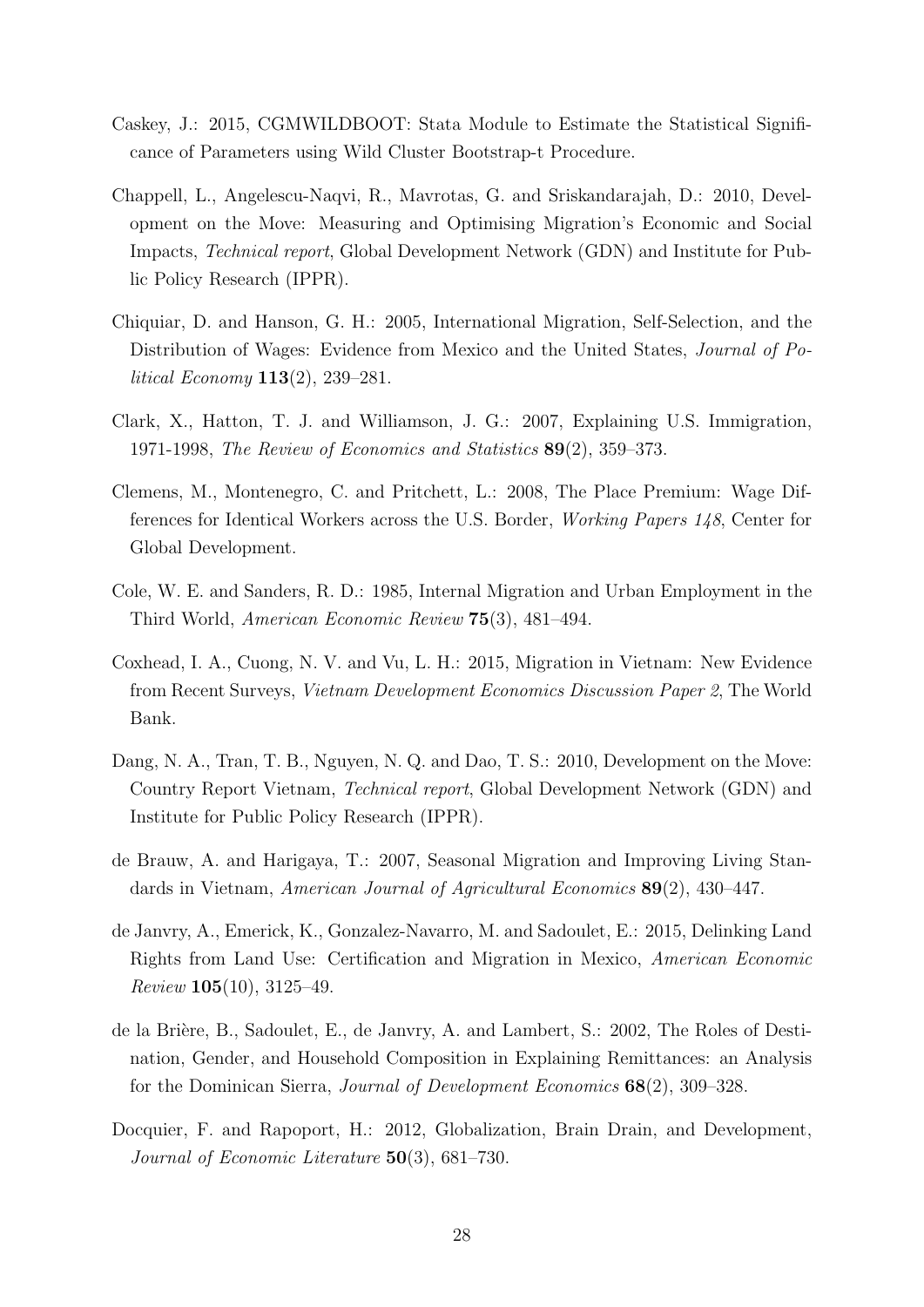- <span id="page-28-7"></span>Dustmann, C. and Okatenko, A.: 2014, Out-Migration, Wealth Constraints, and the Quality of Local Amenities, Journal of Development Economics 110, 52–63.
- <span id="page-28-8"></span>Fajardo, G., Gutierrez, E. and Larreguy, H.: 2015, Taking One for the Team: Shocks at Destination and Households' Supply of Migrants. mimeo.
- <span id="page-28-5"></span>Fern´andez-Huertas Moraga, J.: 2013, Understanding Different Migrant Selection Patterns in Rural and Urban Mexico, Journal of Development Economics 103, 182–201.
- <span id="page-28-13"></span>González, J. A. C. and del Pino, A. B.: 2012, Remittance Flows to Mexico and Employment and Total Earnings of Mexican Immigrant Workers in the United States, in J. H. Cohen, D. Ratha and I. Sirkeci (eds), Migration and Remittances during the Global Financial Crisis and Beyond, The World Bank, chapter 16, pp. 193–212.
- <span id="page-28-4"></span>Gröger, A. and Zylberberg, Y.: 2016, Internal Labor Migration as a Shock Coping Strategy: Evidence from a Typhoon, American Economic Journal: Applied Economics 8(2), 123–53.
- <span id="page-28-6"></span>Grogger, J. and Hanson, G. H.: 2011, Income Maximization and the Selection and Sorting of International Migrants, Journal of Development Economics 95(1), 42–57.
- <span id="page-28-11"></span>Hardy, A.: 2001, Rules and Resources: Negotiating the Household Registration System in Vietnam under Reform, Sojourn: Journal of Social Issues in Southeast Asia 16(2), 187– 212.
- <span id="page-28-1"></span>Harris, J. R. and Todaro, M. P.: 1970, Migration, Unemployment and Development: A Two-Sector Analysis, American Economic Review 60(1), 126–142.
- <span id="page-28-12"></span>Hoang, L. A. and Yeoh, B. S. A.: 2015, Transnational Labour Migration, Debts and Family Economics in Vietnam, Palgrave Macmillan UK, London, pp. 283–310.
- <span id="page-28-10"></span>Jayachandran, S.: 2006, Selling Labor Low: Wage Responses to Productivity Shocks in Developing Countries, *Journal of Political Economy* 114(3), 538–575.
- <span id="page-28-2"></span>Kennan, J. and Walker, J. R.: 2011, The Effect of Expected Income on Individual Migration Decisions, *Econometrica* **79**(1), 211–251.
- <span id="page-28-9"></span>Majlesi, K. and Narciso, G.: 2015, International Import Competition and the Decision to Migrate: Evidence from Mexico, CReAM Discussion Paper Series (1511).
- <span id="page-28-0"></span>Marx, V. and Fleischer, K.: 2010, Internal Migration: Opportunities and Challenges for Socio-economic Development in Viet Nam, Technical report, United Nations.
- <span id="page-28-3"></span>Mayda, A.: 2010, International Migration: A Panel Data Analysis of the Determinants of Bilateral Flows, Journal of Population Economics 23(4), 1249–1274.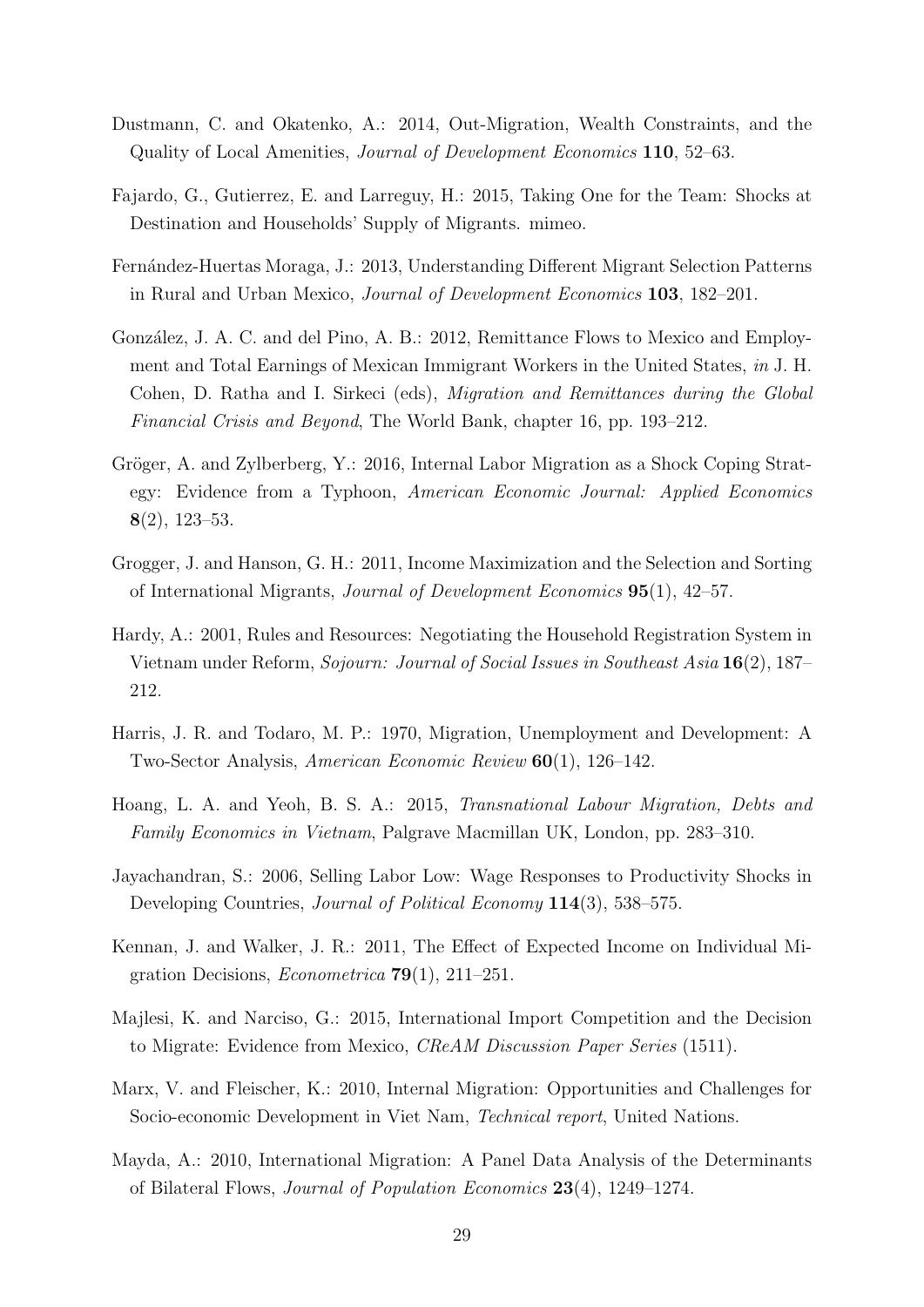- <span id="page-29-0"></span>McKenzie, D., Gibson, J. and Stillman, S.: 2010, How Important Is Selection? Experimental vs. Non-Experimental Measures of the Income Gains from Migration, Journal of the European Economic Association 8(4), 913–945.
- <span id="page-29-3"></span>McKenzie, D. and Rapoport, H.: 2010, Self-Selection Patterns in Mexico-U.S. Migration: The Role of Migration Networks, *The Review of Economics and Statistics* **92**(4), 811– 821.
- <span id="page-29-4"></span>McKenzie, D., Theoharides, C. and Yang, D.: 2014, Distortions in the International Migrant Labor Market: Evidence from Filipino Migration and Wage Responses to Destination Country Economic Shocks, American Economic Journal: Applied Economics  $6(2), 49-75.$
- <span id="page-29-1"></span>McKenzie, D. and Yang, D.: 2012, Experimental Approaches in Migration Studies, in C. Vargas-Silva (ed.), Handbook of Research Methods in Migration, Edward Elgar Publishing, chapter 12, pp. 249–272.
- <span id="page-29-7"></span>Ministry of Foreign Affairs of Viet Nam: 2012, Review of Vietnamese Migration Abroad, Technical report, Consular Department.
- <span id="page-29-5"></span>Montenegro, C. E. and Patrinos, H. A.: 2014, Comparable Estimates of Returns to Schooling Around the World, Policy Research Working Paper Series 7020, The World Bank.
- <span id="page-29-11"></span>Nabli, M. K.: 2011, The Great Recession and Developing Countries: Economic Impact and Growth Prospects, number 2539 in World Bank Publications, The World Bank.
- <span id="page-29-8"></span>Nguyen, C. H.: 2014, Development and Brain Drain: A Review of Vietnamese Labour Export and Skilled Migration, Migration and Development 3(2), 181–202.
- <span id="page-29-9"></span>Nguyen, C. V., Van den Berg, M. and Lensink, R.: 2011, The Impact of Work and Nonwork Migration on Household Welfare, Poverty and Inequality, Economics of Transition  $19(4)$ , 771–799.
- <span id="page-29-10"></span>Nguyen, V. C. and Mont, D.: 2012, Economic Impacts of International Migration and Remittances on Household Welfare in Vietnam, International Journal of Development Issues 11(2), 144–163.
- <span id="page-29-2"></span>Ortega, F. and Peri, G.: 2013, The Effect of Income and Immigration Policies on International Migration, Migration Studies 1(1), 47–74.
- <span id="page-29-6"></span>Phan, D. and Coxhead, I.: 2010, Inter-Provincial Migration and Inequality During Vietnam's Transition, Journal of Development Economics 91(1), 100–112.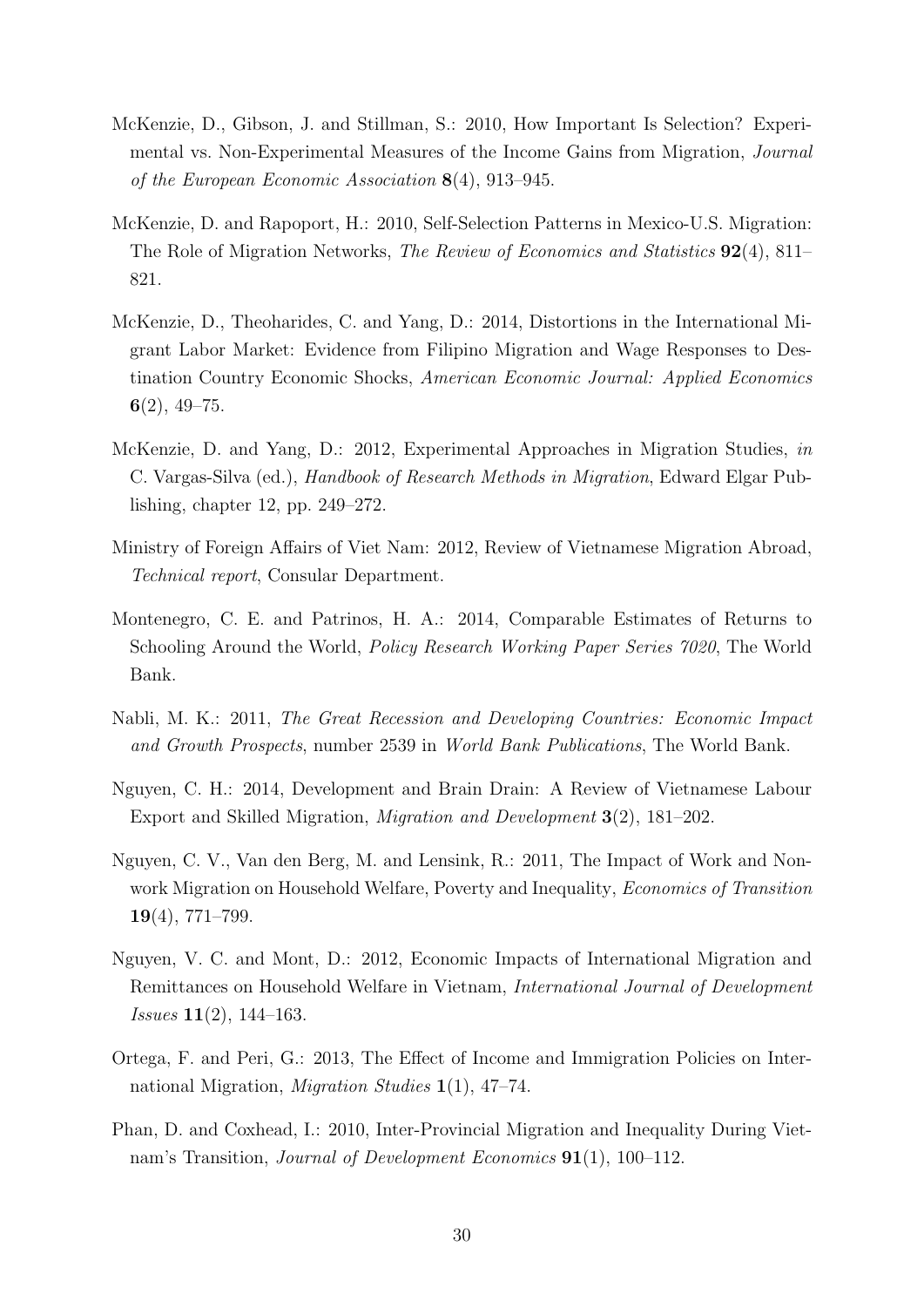- <span id="page-30-12"></span>Pisati, M.: 2007, SPMAP: Stata Module to Visualize Spatial Data, Statistical Software Components, Boston College Department of Economics.
- <span id="page-30-5"></span>Rapoport, H. and Docquier, F.: 2006, The Economics of Migrants' Remittances, in S. Kolm and J. M. Ythier (eds), Handbook on the Economics of Giving, Reciprocity and Altruism, Vol. 2, Elsevier, chapter 17, pp. 1135–1198.
- <span id="page-30-4"></span>Rosenzweig, M. R. and Stark, O.: 1989, Consumption Smoothing, Migration, and Marriage: Evidence from Rural India, Journal of Political Economy 97(4), 905–926.
- <span id="page-30-7"></span>Roy, A. D.: 1951, Some Thoughts on the Distribution of Earnings, Oxford Economic Papers 3(2), 135–146.
- <span id="page-30-11"></span>Seshan, G. and Yang, D.: 2014, Motivating Migrants: A Field Experiment on Financial Decision-Making in Transnational Households, Journal of Development Economics 108(C), 119–127.
- <span id="page-30-8"></span>Sjaastad, L. A.: 1962, The Costs and Returns of Human Migration, Journal of Political Economy **70**(5), 80–93.
- <span id="page-30-10"></span>Solon, G., Haider, S. J. and Wooldridge, J. M.: 2015, What Are We Weighting For?, Journal of Human Resources  $50(2)$ , 301-316.
- <span id="page-30-6"></span>Stark, O. and Bloom, D. E.: 1985, The New Economics of Labor Migration, American Economic Review 75(2), 173–178.
- <span id="page-30-3"></span>Todaro, M.: 1980, Internal Migration in Developing Countries: A Survey, Population and Economic Change in Developing Countries, NBER Chapters, National Bureau of Economic Research, pp. 361–402.
- <span id="page-30-1"></span>United Nations: 2013a, Cross-national Comparisons of Internal Migration: An Update on Global Patterns and Trends, Technical Report 2013/1. New York.
- <span id="page-30-0"></span>United Nations: 2013b, International Migration Report 2013, Technical report. Department of Economic and Social Affairs, Population Division.
- <span id="page-30-2"></span>United Nations: 2015, World Population Prospects: The 2015 Revision, Technical report. Department of Economic and Social Affairs, Population Division.
- <span id="page-30-9"></span>Wang, H.-Z. and Bélanger, D.: 2011, Exploitative Recruitment Processes and Working Conditions of Vietnamese Migrant Workers in Taiwan, in A. Chan (ed.), Labour in Vietnam, Institute of Southeast Asian Studies, Singapore, pp. 309–335.
- <span id="page-30-13"></span>World Bank: 2008, Vietnam: Higher Education and Skills for Growth, Technical Report 44428, World Bank. Washington, DC.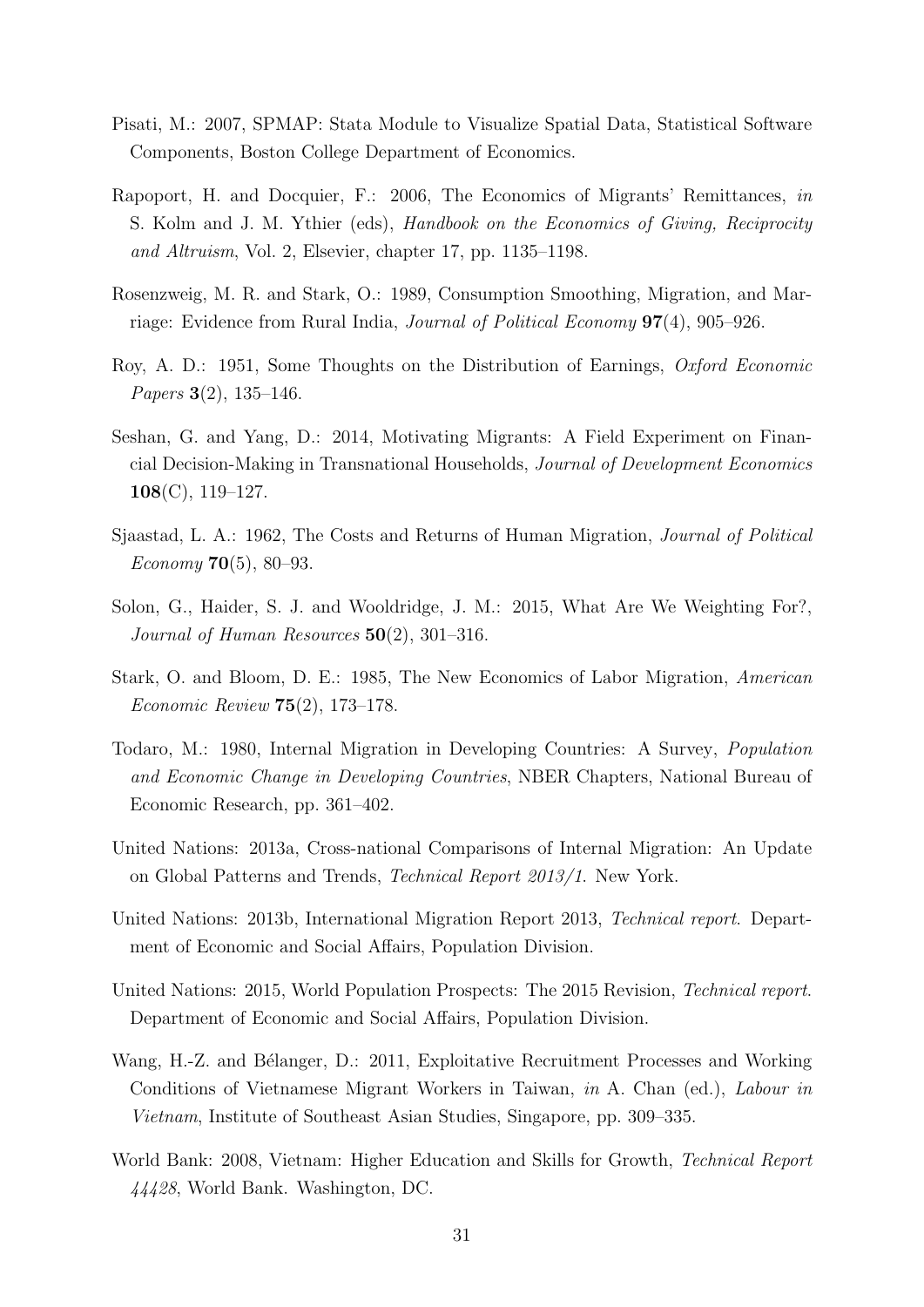- <span id="page-31-0"></span>World Bank: 2009, World Development Report 2009: Reshaping Economic Geography, Technical Report 43738. Washington, DC.
- <span id="page-31-1"></span>World Bank: 2016a, Migration and Remittances: Recent Developments and Outlook, Technical report. Migration and Development Brief 26.
- <span id="page-31-2"></span>World Bank: 2016b, World Development Indicators, Technical report. Personal remittances, received (current USD).
- <span id="page-31-5"></span>Yang, D.: 2006, Why Do Migrants Return to Poor Countries? Evidence from Philippine Migrants' Responses to Exchange Rate Shocks, Review of Economics and Statistics 88(4), 715–735.
- <span id="page-31-6"></span>Yang, D.: 2008, International Migration, Remittances and Household Investment: Evidence from Philippine Migrants' Exchange Rate Shocks, Economic Journal 118(528), 591–630.
- <span id="page-31-4"></span>Yang, D.: 2011, Migrant Remittances, Journal of Economic Perspectives 25(3), 129–152.
- <span id="page-31-3"></span>Yang, D. and Choi, H.: 2007, Are Remittances Insurance? Evidence From Rainfall Shocks in the Philippines, World Bank Economic Review 21(2), 219–248.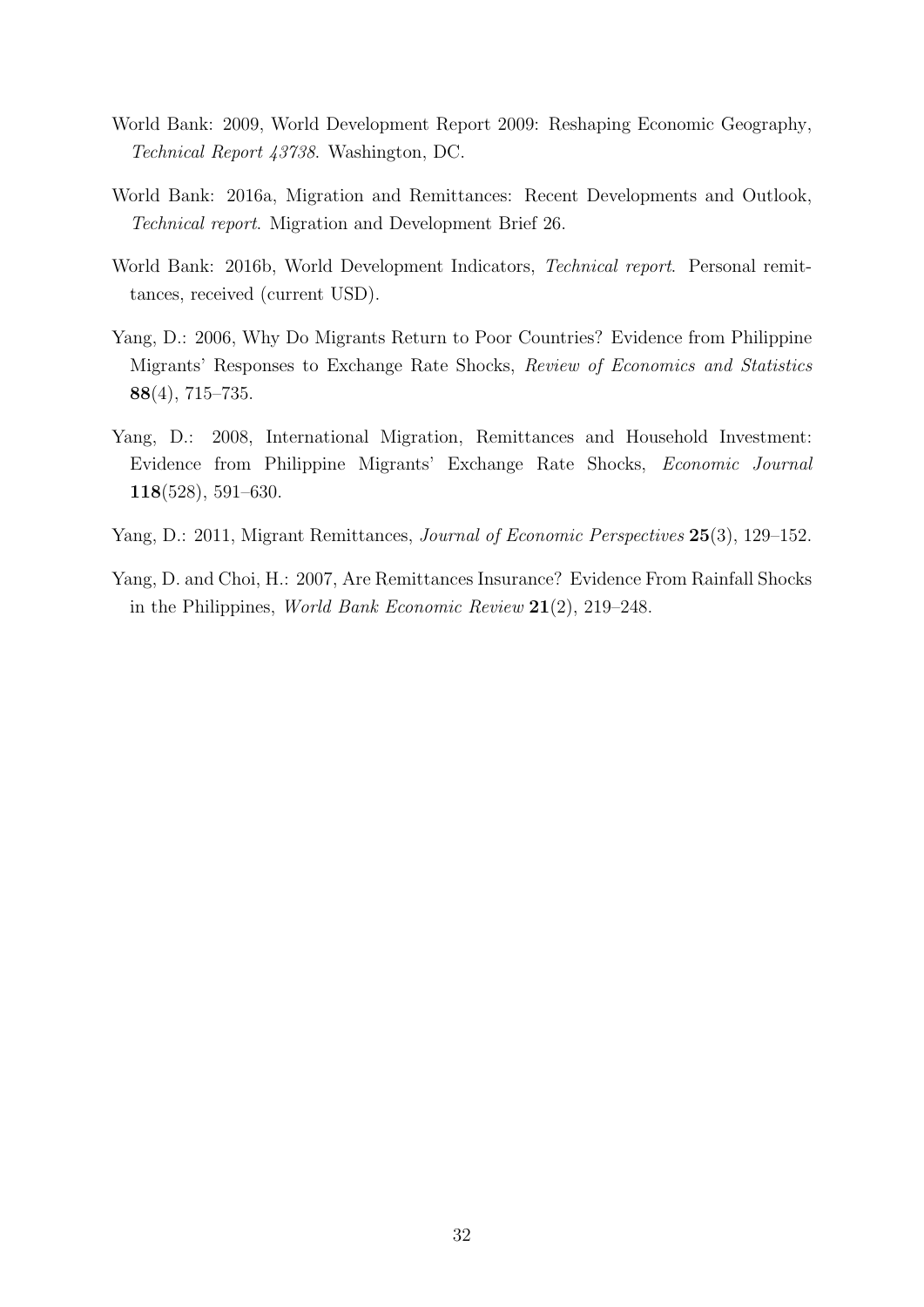## A Figures and Tables

<span id="page-32-0"></span>

Figure 1: Unemployment Rates in Top 12 Destination Countries and Vietnam

Source: IMF World Economic Outlook database. Note: Yearly unemployment rates (percent of total labor force) between 2003 and 2013 in the top 12 destination countries and Vietnam.



<span id="page-32-1"></span>Figure 2: Change in Unemployment Rate in Migrant Destination Countries 2007-2009

Source: IMF World Economic Outlook database. Note: Graphical visualization of percentage point changes in unemployment rate (percent of total labor force) between 2007 and 2009 in migrant destination countries  $(\Delta UR_{d,2007-2009})$ . Visualization using [Pisati](#page-30-12) [\(2007\)](#page-30-12).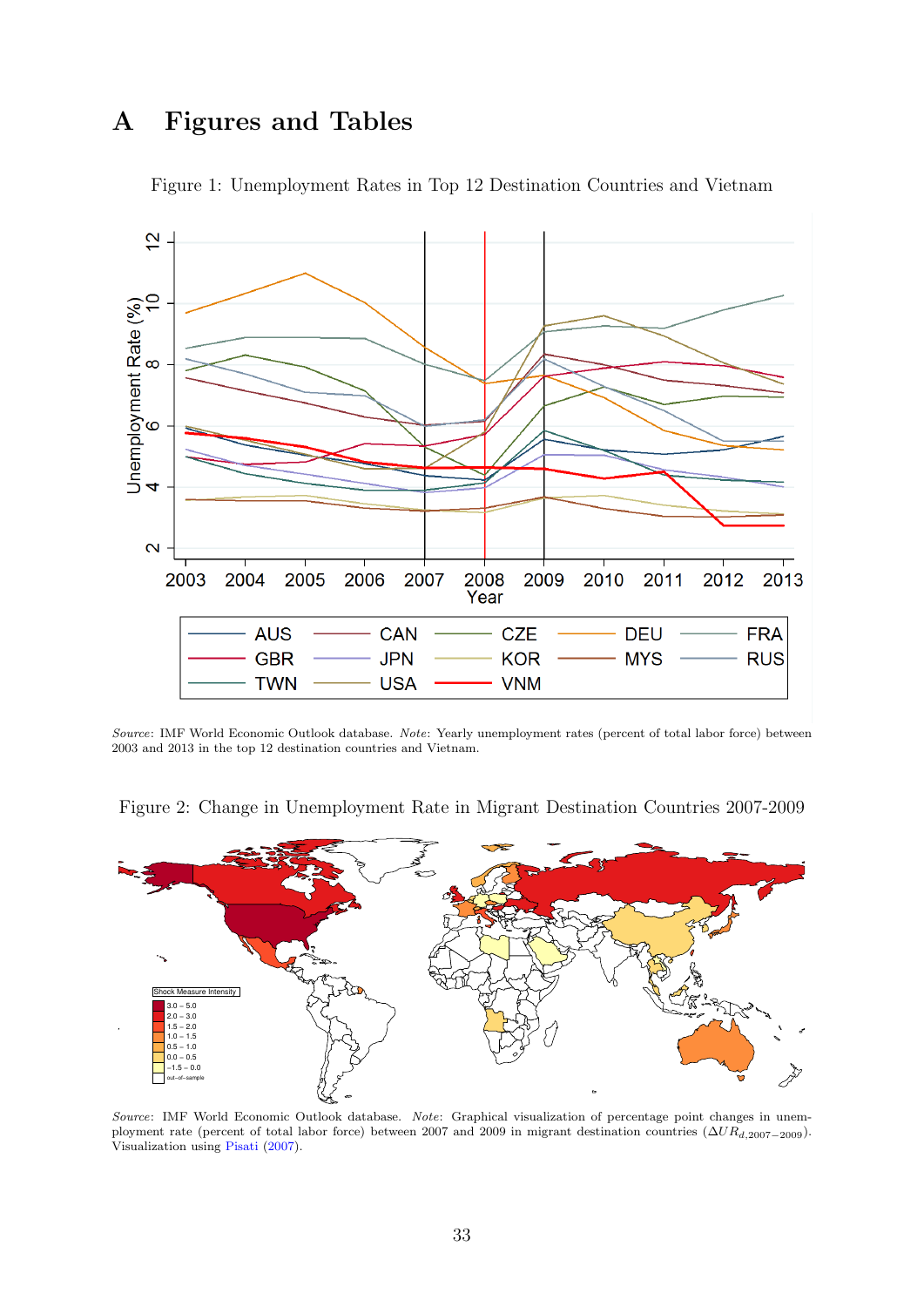<span id="page-33-0"></span>

| <b>Panel A:</b> Migrant Destinations |       |         |                | <b>Panel B:</b> Shock Measure |                                        |              |
|--------------------------------------|-------|---------|----------------|-------------------------------|----------------------------------------|--------------|
|                                      |       |         |                |                               | by education level: $\Delta U R_{d,s}$ |              |
| Country                              | Count | Percent | $\Delta U R_d$ | Primary                       | Secondary                              | Tertiary     |
| United States                        | 185   | 27.7    | 4.67           | $7.3$ [50]                    | 6.0 $[102]$                            | $2.8$ [31]   |
| Taiwan                               | 99    | 14.9    | 1.94           | $1.5$ [45]                    | $2.3$ [52]                             | $1.6 \; [2]$ |
| Malaysia                             | 61    | 9.2     | 0.45           | $0.6 \; [12]$                 | $0.5$ [43]                             | $-0.1$ [4]   |
| Republic of Korea                    | 58    | 8.7     | 0.40           | $0.2$ [10]                    | $0.3$ [43]                             | $-0.6$ [4]   |
| Germany                              | 44    | 6.6     | $-0.91$        | $-1.3$ [5]                    | $-0.9$ [30]                            | $-0.4$ [8]   |
| Russia                               | 42    | 6.3     | 2.20           | $6.9 \; [1]$                  | $3.5 \; [41]$                          |              |
| Australia                            | 28    | 4.2     | 1.20           | $5.9 \; [1]$                  | $1.9$ [19]                             | $0.7$ [8]    |
| Japan                                | 26    | 3.9     | 1.23           | $1.6 \; [1]$                  | $1.4 \; [16]$                          | $0.8$ [8]    |
| Czech Republic                       | 25    | 3.8     | 1.34           | $3.4 \; [5]$                  | $2.3$ [17]                             | $0.6 \; [3]$ |
| Canada                               | 14    | 2.1     | 2.33           | $3.8 \; [3]$                  | $3.2 \; [7]$                           | $0.9 \; [4]$ |
| $Other^{\dagger}$                    | 83    | 12.5    |                |                               |                                        |              |
| Total                                | 665   | 100.0   | 2.01           | $3.5$ [139]                   | $2.5$ [412]                            | $1.2$ [87]   |

Table 1: Top 10 Migrant Destinations in 2008 and Shock Measure

Panel A Source: DOTM data 2008. Note: Distribution of international migrants across destination countries reported for the balanced dataset in 2008, including 665 migrants in 30 destinations. Panel B Source: DOTM data 2008, IMF World Economic Outlook database, ILO statistical database, World Development Indicators, and national statistical offices. Note: The shock measure is the absolute change in the unemployment rate (percent of total labor force) between 2007 and 2009 by destination (column 1) and migrants' educational attainment prior to migration (column 2–4). Measure in column 1 rounded to two digits, columns 2-4 to one. Cell sample size by educational attainment in brackets. Marginal differences in sample sizes between panel A and B due to missing country level or educational attainment data. †: "Other" include Angola, Belgium, China, Finland, France, Hungary, Italy, Laos, Libya, Mexico, Netherlands, Norway, Poland, Qatar, Saudi Arabia, Singapore, Switzerland, Thailand, Ukraine, and United Kingdom.

#### Table 2: Foreign Migrant Individual Characteristics 2008

<span id="page-33-1"></span>

| Number of observations: 665                                        | Mean | SD   |
|--------------------------------------------------------------------|------|------|
| Age                                                                | 31.3 | 11.7 |
| Year of departure                                                  | 2004 | 4.4  |
| Gender (=female) $(indictionary)$                                  | 0.56 |      |
| Marital status is married <i>(indicator)</i>                       | 0.62 |      |
| Highest educational attainment before departure <i>(indicator)</i> |      |      |
| $\langle p\rightleftharpoondown$                                   | 0.44 |      |
| secondary                                                          | 0.43 |      |
| > secondary                                                        | 0.13 |      |
| Reasons for departure <i>(indicator)</i> *                         |      |      |
| economic                                                           | 0.55 |      |
| family                                                             | 0.43 |      |
| <i>education</i>                                                   | 0.17 |      |
| Frequency of communication with origin <i>(indicator)</i>          |      |      |
| $\leq$ weeklu                                                      | 0.40 |      |
| $weakly mathly$                                                    | 0.42 |      |
| $\geq$ monthly                                                     | 0.18 |      |

Source: DOTM data 2008. Note: Descriptive statistics reported for the balanced panel, including 665 migrants in 30 destinations. ? Three most frequently reported motives for migrant departure: Multiple answers allowed, reasons not mutually exclusive. Economic includes "easier to get a steady job", "earn more money", and "send money back". Family includes "mutual family decision", "left to get married", and "joined family abroad". Education includes "study and get additional qualifications" and "learn to speak another language".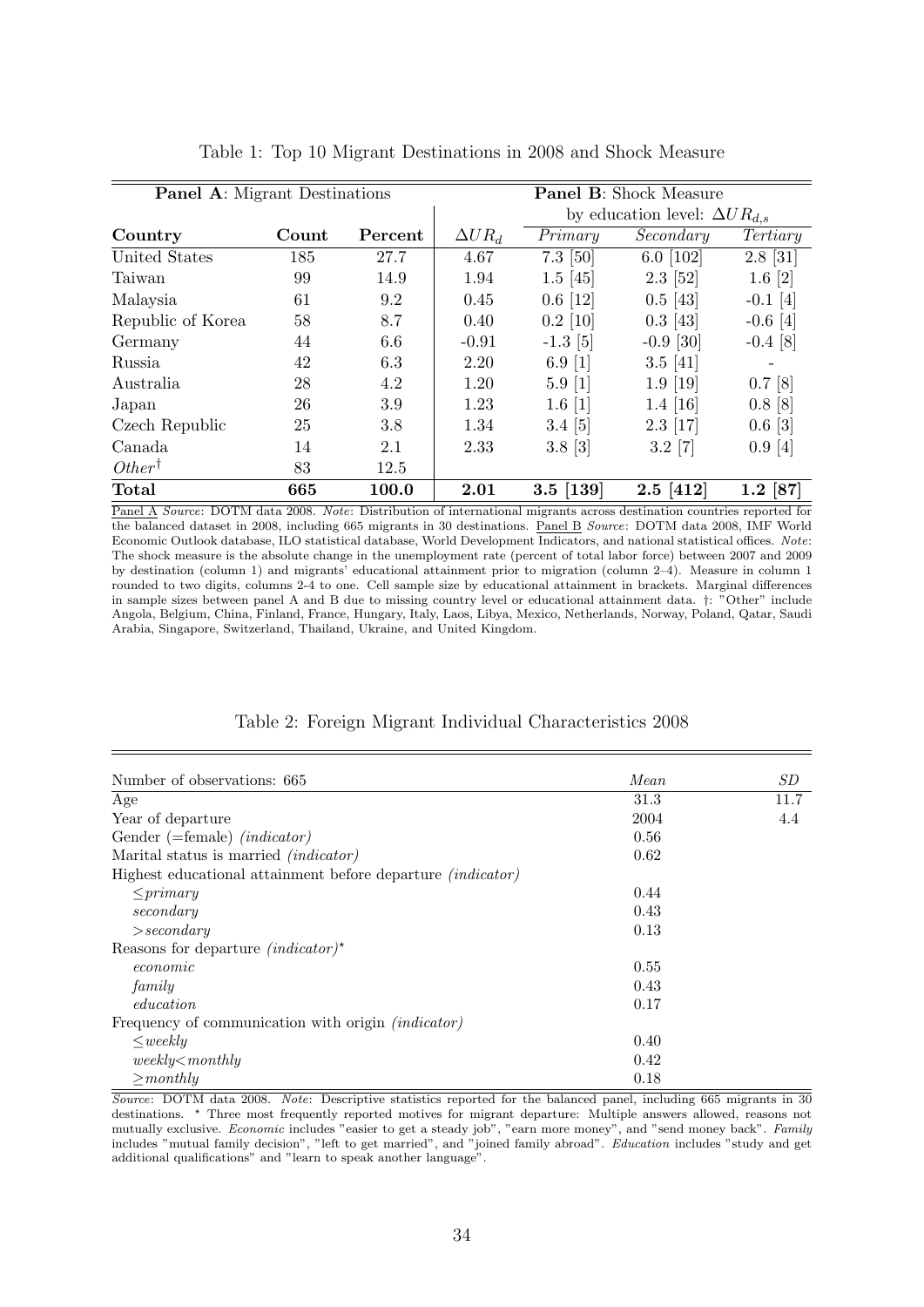<span id="page-34-0"></span>

| Number of observations: 507                               |                  |          | 2008             |        | $\overline{2013}$                   |          |          |       |
|-----------------------------------------------------------|------------------|----------|------------------|--------|-------------------------------------|----------|----------|-------|
| <b>Skills</b>                                             | Low              |          |                  | High   |                                     | Low      |          | High  |
|                                                           | Mean             | SD       | Mean             | SD     | Mean                                | SD       | Mean     | SD    |
|                                                           |                  |          |                  |        | $Demography*$                       |          |          |       |
| Total household size                                      | 4.93             | 1.86     | $3.5\,$          | 1.65   | 4.84                                | 2.23     | 3.69     | 1.75  |
| <i>thereof</i> : working                                  | $2.30\,$         | 1.33     | 1.75             | 1.11   | 1.98                                | 1.19     | 1.68     | 1.19  |
| Urban location (indicator)                                | 0.48             |          | 0.63             |        | 0.48                                |          | 0.63     |       |
|                                                           |                  |          |                  |        | $\overline{\text{Finance}^{\star}}$ |          |          |       |
| Domestic income                                           | 1,432            | 1,102    | 2,525            | 2,652  | 1,894                               | 1,909    | 2,674    | 3,171 |
| Net remittances                                           | $\rm 492$        | 1,013    | $558\,$          | 1,856  | $\,296$                             | 681      | $250\,$  | 2,660 |
| Total expenditure                                         | 1,659            | 589      | 5,734            | 3,383  | 2,663                               | 2,595    | 4,740    | 3,720 |
| Foreign                                                   |                  |          |                  |        | $Migration^{\dagger}$               |          |          |       |
| Probability(migrant)                                      | $\mathbf{1}$     |          | $\mathbf{1}$     |        | 0.66                                |          | 0.71     |       |
| Total no. migrants                                        | $1.2\,$          | 0.53     | 1.36             | 0.81   | 0.95                                | 0.97     | 1.13     | 1.12  |
| thereof: Labor                                            | $0.87\,$         | $0.65\,$ | 0.93             | 0.77   | 0.72                                | 0.73     | 0.86     | 0.88  |
| conditional on migrant                                    | $1.2\,$          | 0.53     | 1.36             | 0.81   | 1.44                                | 0.85     | 1.59     | 1.02  |
| No. migrants <i>(indicator)</i>                           |                  |          |                  |        |                                     |          |          |       |
| $\theta$                                                  | $\boldsymbol{0}$ |          | $\boldsymbol{0}$ |        | $0.34\,$                            |          | 0.29     |       |
| $\mathcal{I}% _{M_{1},M_{2}}^{\alpha,\beta}(\varepsilon)$ | 0.84             |          | 0.78             |        | 0.48                                |          | 0.48     |       |
| $2+$                                                      | 0.16             |          | 0.22             |        | 0.18                                |          | 0.33     |       |
| No. destinations <i>(indicator)</i>                       |                  |          |                  |        |                                     |          |          |       |
| 0                                                         | $\overline{0}$   |          | $\overline{0}$   |        | 0.34                                |          | 0.29     |       |
| 1                                                         | 0.96             |          | 0.96             |        | 0.63                                |          | 0.67     |       |
| $2+$                                                      | 0.04             |          | 0.04             |        | 0.03                                |          | 0.04     |       |
| Migrant education <i>(indicator)</i>                      |                  |          |                  |        |                                     |          |          |       |
| $pre-primary$                                             | $0.01\,$         |          | 0.02             |        | 0.00                                |          | 0.00     |       |
| primary                                                   | 0.27             |          | 0.13             |        | 0.35                                |          | 0.16     |       |
| lower secondary                                           | 0.29             |          | 0.17             |        | 0.26                                |          | 0.18     |       |
| upper secondary                                           | $0.26\,$         |          | 0.39             |        | 0.23                                |          | 0.39     |       |
| $post\text{-}secondary$                                   | 0.08             |          | 0.09             |        | 0.05                                |          | $0.05\,$ |       |
| tertiary first stage                                      | $0.09\,$         |          | 0.18             |        | 0.11                                |          | 0.19     |       |
| tertiary second stage                                     | $0.00\,$         |          | 0.02             |        | 0.00                                |          | 0.03     |       |
| Domestic                                                  |                  |          |                  |        |                                     |          |          |       |
| Probability(migrant)                                      | 0.17             |          | 0.22             |        | 0.37                                |          | 0.28     |       |
| Total no. migrants                                        | 0.22             | 0.56     | 0.41             | $0.97$ | 0.76                                | 1.24     | $0.50\,$ | 1.03  |
| thereof: Labor                                            |                  |          |                  |        | 0.41                                | 0.80     | $0.29\,$ | 0.62  |
|                                                           |                  |          |                  |        | <b>Shock Measure</b>                |          |          |       |
| Destination-specific                                      |                  |          |                  |        | 1.75                                | 1.73     | 2.03     | 1.86  |
| Destination-Skill-specific                                |                  |          |                  |        | 2.21                                | $2.50\,$ | 2.52     | 2.40  |

Table 3: Household Descriptive Statistics 2008/2013 by Skill Level

Source: DOTM panel data 2008–2013. Note: Descriptive statistics by the households level relative to the consumption per capita median in 2008. <sup>∗</sup> Working: Members reported employed or self-employed. ? All monetary variables are expressed in real USD per capita.  $\dagger$  Foreign labor migration includes former household members being reported to having left the country to work abroad or for one of the following motives: "easier to get a steady job", "earn more money", and "send money back". Migrant educational attainment prior to departure according to International Standard Classification of Education 1997 levels. Domestic labor migration includes former household members being reported to having migrated domestically and were either employed or self-employed during the reference period. ‡ Conditional on the household head being employed or self-employed.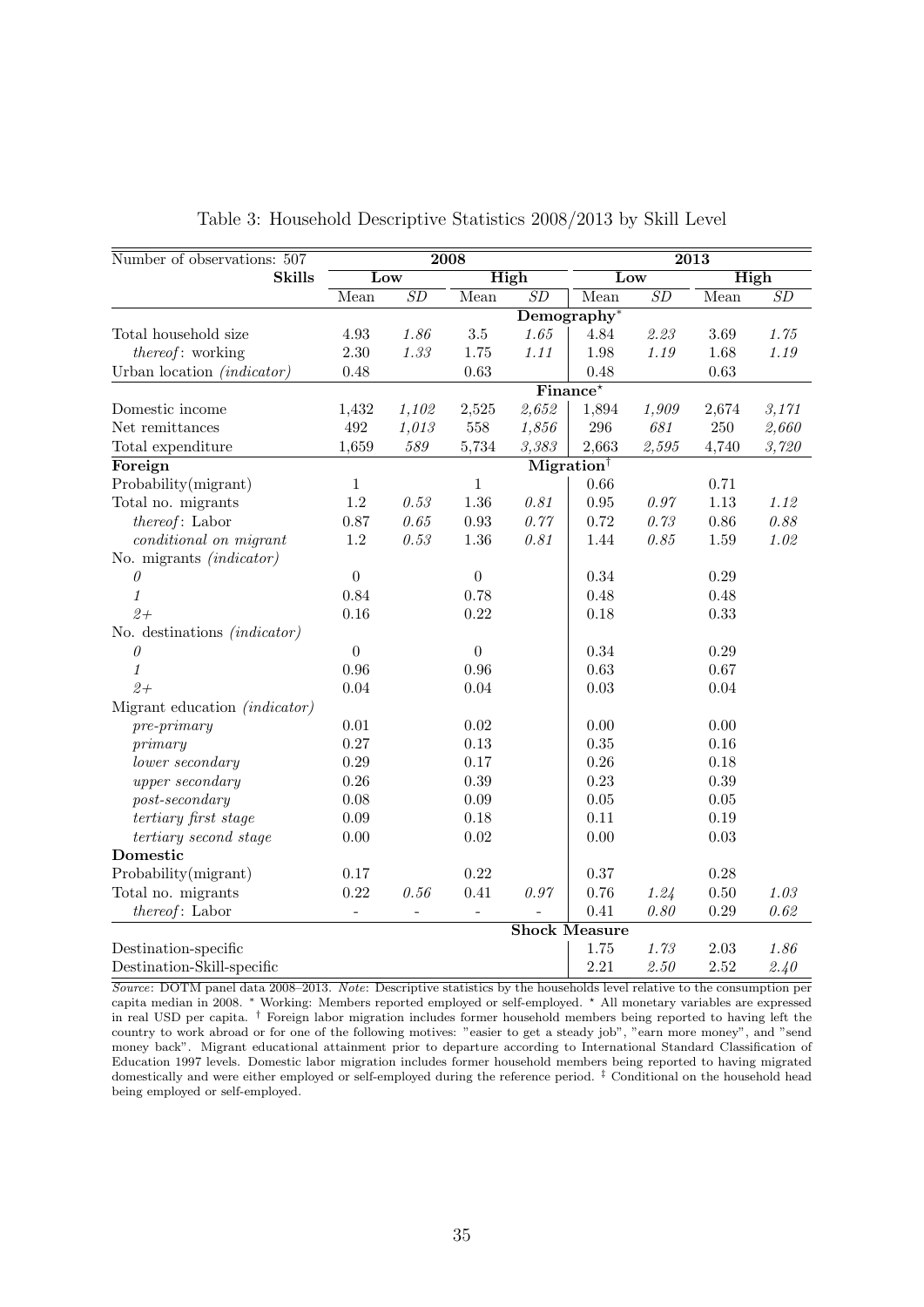<span id="page-35-0"></span>

|                           |              | Number of Household Nucleus Members |          |                                   |                   |                                     |  |  |
|---------------------------|--------------|-------------------------------------|----------|-----------------------------------|-------------------|-------------------------------------|--|--|
|                           |              | All                                 | Working  |                                   | Children $(0-5y)$ |                                     |  |  |
|                           | $\mathbf{1}$ | $\left( 2\right)$                   | (3)      | (4)                               | (5)               | (6)                                 |  |  |
| Shock $\times T(\beta_1)$ | $-0.00449$   | $0.125**$                           | 0.0472   | $0.102**$                         | 0.0005            | $0.0583***$                         |  |  |
| Shock×T×High $(\beta_2)$  | (0.0730)     | (0.0633)<br>$-0.221**$<br>(0.0906)  | (0.0365) | (0.0502)<br>$-0.0955$<br>(0.0956) | (0.0177)          | (0.0196)<br>$-0.103***$<br>(0.0311) |  |  |
| Household FE              |              |                                     |          |                                   |                   |                                     |  |  |
| Destination FE            |              |                                     |          |                                   |                   |                                     |  |  |
| Province-Year FE          |              |                                     |          |                                   |                   |                                     |  |  |
| Observations              | 1,014        | 1,014                               | 1,014    | 1,014                             | 1,014             | 1,014                               |  |  |
| Households                | 507          | 507                                 | 507      | 507                               | 507               | 507                                 |  |  |
| Cluster                   | 26           | 26                                  | 26       | 26                                | 26                | 26                                  |  |  |
| $R^2$                     | 0.103        | 0.121                               | 0.090    | 0.101                             | 0.073             | 0.108                               |  |  |
| Mean Dep. Var.            | 4.20         | 4.20                                | 2.02     | 2.02                              | 0.25              | 0.25                                |  |  |
| $F-test (p-value)$        |              | 0.003                               |          | 0.48                              |                   | 0.002                               |  |  |

Table 4: Origin Household Demographics

Source: DOTM panel data 2008–2013. Note: Each column displays the result of a separate regression based on equation [5.](#page-16-4) I only report the Difference-in-Difference coefficients, i.e. the shock coefficient interacted with a time dummy for the follow-up wave 2013  $(\beta_1)$  and a triple interaction with a dummy for the specifications on the subgroup of high-skilled households with above median consumption in the baseline respectively  $(\beta_2)$ . The F-test p-value is for the null hypothesis of the net effect for high-skilled households being zero  $(\beta_1 + \beta_2 = 0)$ . Wild bootstrapped standard errors based on 2,000 replications in parentheses. \*\*\* p<0.01, \*\* p<0.05, \* p<0.1.

|  | Table 5: Domestic Migration |  |
|--|-----------------------------|--|
|--|-----------------------------|--|

<span id="page-35-1"></span>

|                          | Number of Domestic Migrants |                          |                         |                          |                          |                          |  |  |  |
|--------------------------|-----------------------------|--------------------------|-------------------------|--------------------------|--------------------------|--------------------------|--|--|--|
|                          |                             | All                      |                         | Labor                    |                          | Labor Long-Distance      |  |  |  |
|                          | $\left(1\right)$            | $\left( 2\right)$        | $\left( 3\right)$       | (4)                      | (5)                      | $\left( 6\right)$        |  |  |  |
| Shock×T $(\beta_1)$      | $-0.0230*$<br>(0.0130)      | $-0.0712***$<br>(0.0216) | $-0.0242**$<br>(0.0123) | $-0.0640***$<br>(0.0194) | $-0.0315***$<br>(0.0109) | $-0.0654***$<br>(0.0198) |  |  |  |
| Shock×T×High $(\beta_2)$ |                             | $0.0846**$<br>(0.0403)   |                         | $0.0711***$<br>(0.0172)  |                          | $0.0600***$<br>(0.0167)  |  |  |  |
| Household FE             |                             |                          |                         |                          |                          |                          |  |  |  |
| Destination FE           |                             |                          |                         |                          |                          |                          |  |  |  |
| Province-Year FE         |                             |                          |                         |                          |                          |                          |  |  |  |
| Observations             | 1,014                       | 1,014                    | 507                     | 507                      | 507                      | 507                      |  |  |  |
| Households               | 507                         | 507                      | 507                     | 507                      | 507                      | 507                      |  |  |  |
| Cluster                  | 26                          | 26                       | 26                      | 26                       | 26                       | 26                       |  |  |  |
| $R^2$                    | 0.102                       | 0.130                    | 0.177                   | 0.220                    | 0.174                    | 0.226                    |  |  |  |
| Mean Dep. Var.           | 0.32                        | 0.32                     |                         |                          |                          |                          |  |  |  |
| $F-test (p-value)$       |                             | 0.50                     |                         | 0.59                     |                          | 0.71                     |  |  |  |

Source: DOTM panel data 2008–2013. Note: There are two the different specifications of domestic migration in this table: levels of aggregate domestic migration in columns (1) and (2) and of domestic migration conditional on migrants' occupation and destination in columns (3) through (6). The latter variables have only cross-sectional character and are, therefore, not fully identified. For this reason, they should be interpreted as suggestive evidence, reflecting correlations only instead of causal effects. Each column displays the result of a separate regression based on equation [5.](#page-16-4) I only report the Difference-in-Difference coefficients, i.e. the shock coefficient interacted with a time dummy for the follow-up wave 2013 ( $\beta_1$ ) and a triple interaction with a dummy for the specifications on the subgroup of high-skilled households with above median consumption in the baseline respectively  $(\beta_2)$ . The F-test p-value is for the null hypothesis of the net effect for high-skilled households being zero  $(\beta_1 + \beta_2 = 0)$ . Wild bootstrapped standard errors based on 2,000 replications in parentheses. \*\*\* p<0.01, \*\* p<0.05, \* p<0.1.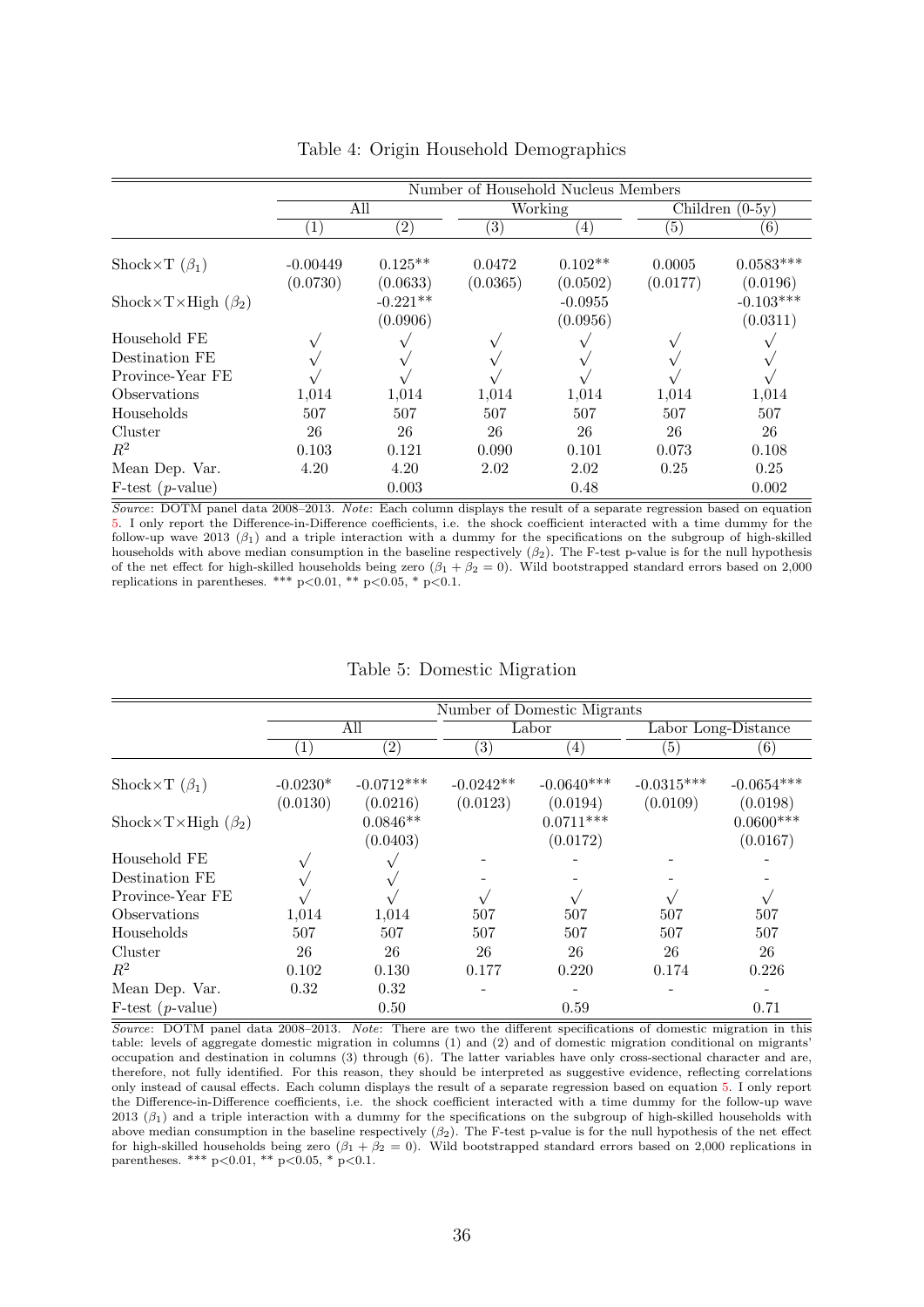<span id="page-36-0"></span>

|                                                        | Number of Foreign Migrants |                                   |          |                                    |                    |                                   |  |  |
|--------------------------------------------------------|----------------------------|-----------------------------------|----------|------------------------------------|--------------------|-----------------------------------|--|--|
|                                                        | All                        |                                   |          | Labor                              | Destination Change |                                   |  |  |
|                                                        | $\left(1\right)$           | $\left( 2\right)$                 | 3)       | (4)                                | (5)                | (6)                               |  |  |
| Shock $\times T(\beta_1)$                              | $0.0491***$                | $0.0533**$                        | 0.0084   | $0.0774***$                        | $-0.0113$          | 0.0041                            |  |  |
| $\text{Shock}\times\text{T}\times\text{High}(\beta_2)$ | (0.0149)                   | (0.0230)<br>$-0.0120$<br>(0.0240) | (0.0241) | (0.0268)<br>$-0.120**$<br>(0.0509) | (0.0104)           | (0.0052)<br>$-0.0270$<br>(0.0210) |  |  |
| Household FE                                           |                            |                                   |          |                                    |                    |                                   |  |  |
| Destination FE                                         |                            |                                   |          |                                    |                    |                                   |  |  |
| Province-Year FE                                       |                            |                                   |          |                                    |                    |                                   |  |  |
| Observations                                           | 1,014                      | 1,014                             | 1,014    | 1,014                              | 507                | 507                               |  |  |
| Households                                             | 507                        | 507                               | 507      | 507                                | 507                | 507                               |  |  |
| Cluster                                                | 26                         | 26                                | 26       | 26                                 | 26                 | 26                                |  |  |
| $R^2$                                                  | 0.285                      | 0.286                             | 0.163    | 0.176                              | 0.075              | 0.118                             |  |  |
| Mean Dep. Var.                                         | 1.28                       | 1.28                              | 0.90     | 0.90                               |                    |                                   |  |  |
| $F-test (p-value)$                                     |                            | 0.02                              |          | 0.25                               |                    | 0.14                              |  |  |

Table 6: Foreign Migration

Source: DOTM panel data 2008–2013. Note: Each column displays the result of a separate regression based on equation [5.](#page-16-4) I only report the Difference-in-Difference coefficients, i.e. the shock coefficient interacted with a time dummy for the follow-up wave 2013  $(\beta_1)$  and a triple interaction with a dummy for the specifications on the subgroup of high-skilled households with above median consumption in the baseline respectively  $(\beta_2)$ . The F-test p-value is for the null hypothesis of the net effect for high-skilled households being zero  $(\beta_1 + \beta_2 = 0)$ . Wild bootstrapped standard errors based on 2,000 replications in parentheses. \*\*\*  $p < 0.01$ , \*\*  $p < 0.05$ , \*  $p < 0.1$ .

<span id="page-36-1"></span>

| LOG US\$ PC               |                    | Home Income           |                   | Net Remittances      |                      | $\triangle$ Assets  |                       | Total Expenditure       |
|---------------------------|--------------------|-----------------------|-------------------|----------------------|----------------------|---------------------|-----------------------|-------------------------|
|                           |                    | $^{\left( 2\right) }$ | $\left( 3\right)$ | $\left(4\right)$     | $\left( 5\right)$    | $^{\rm (6)}$        |                       | (8)                     |
| Shock $\times T(\beta_1)$ | 0.0161<br>(0.0747) | $-0.0274$<br>(0.0778) | 0.0445<br>(0.185) | $-0.191$<br>(0.269)  | $-0.0863$<br>(0.133) | $-0.221$<br>(0.135) | $-0.0049$<br>(0.0152) | $-0.0432**$<br>(0.0210) |
| Shock×T×High $(\beta_2)$  |                    | 0.0708<br>(0.213)     |                   | $0.421**$<br>(0.209) |                      | 0.229<br>(0.211)    |                       | $0.0624*$<br>(0.0344)   |
| Household FE              |                    |                       |                   |                      |                      |                     |                       |                         |
| Destination FE            |                    |                       |                   |                      |                      |                     |                       |                         |
| Province-Year FE          |                    |                       |                   |                      |                      |                     |                       |                         |
| Observations              | 1.014              | 1.014                 | 1,014             | 1,014                | 1,014                | 1,014               | 1,014                 | 1,014                   |
| Households                | 507                | 507                   | 507               | 507                  | 507                  | 507                 | 507                   | 507                     |
| Cluster                   | 26                 | 26                    | 26                | 26                   | 26                   | 26                  | 26                    | 26                      |
| $R^2$                     | 0.045              | 0.068                 | 0.233             | 0.245                | 0.046                | 0.063               | 0.132                 | 0.189                   |
| $F-test (p-value)$        |                    | 0.97                  |                   | 0.10                 |                      | 0.98                |                       | 0.47                    |

Table 7: Household Financial Outcomes

Source: DOTM panel data 2008–2013. Note: All variables are expressed in logarithmic US\$ (PPP) per capita, i.e., adjusted by the number of permanent household members excluding migrants. Income is from labor activities within the household of origin only and net of informal transfers, such as remittances. Remittance receipts from overseas migrants are net of any remittances sent by the household. Assets are the stock of savings in cash and kind. Each column displays the result of a separate regression based on equation [5.](#page-16-4) I only report the Difference-in-Difference coefficients, i.e. the shock coefficient interacted with a time dummy for the follow-up wave 2013  $(\beta_1)$  and a triple interaction with a dummy for the specifications on the subgroup of high-skilled households with above median consumption in the baseline respectively  $(\beta_2)$ . The F-test p-value is for the null hypothesis of the net effect for high-skilled households being zero  $(\beta_1 + \beta_2 = 0)$ . Wild bootstrapped standard errors based on 2,000 replications in parentheses. \*\*\* p<0.01, \*\* p<0.05, \* p<0.1.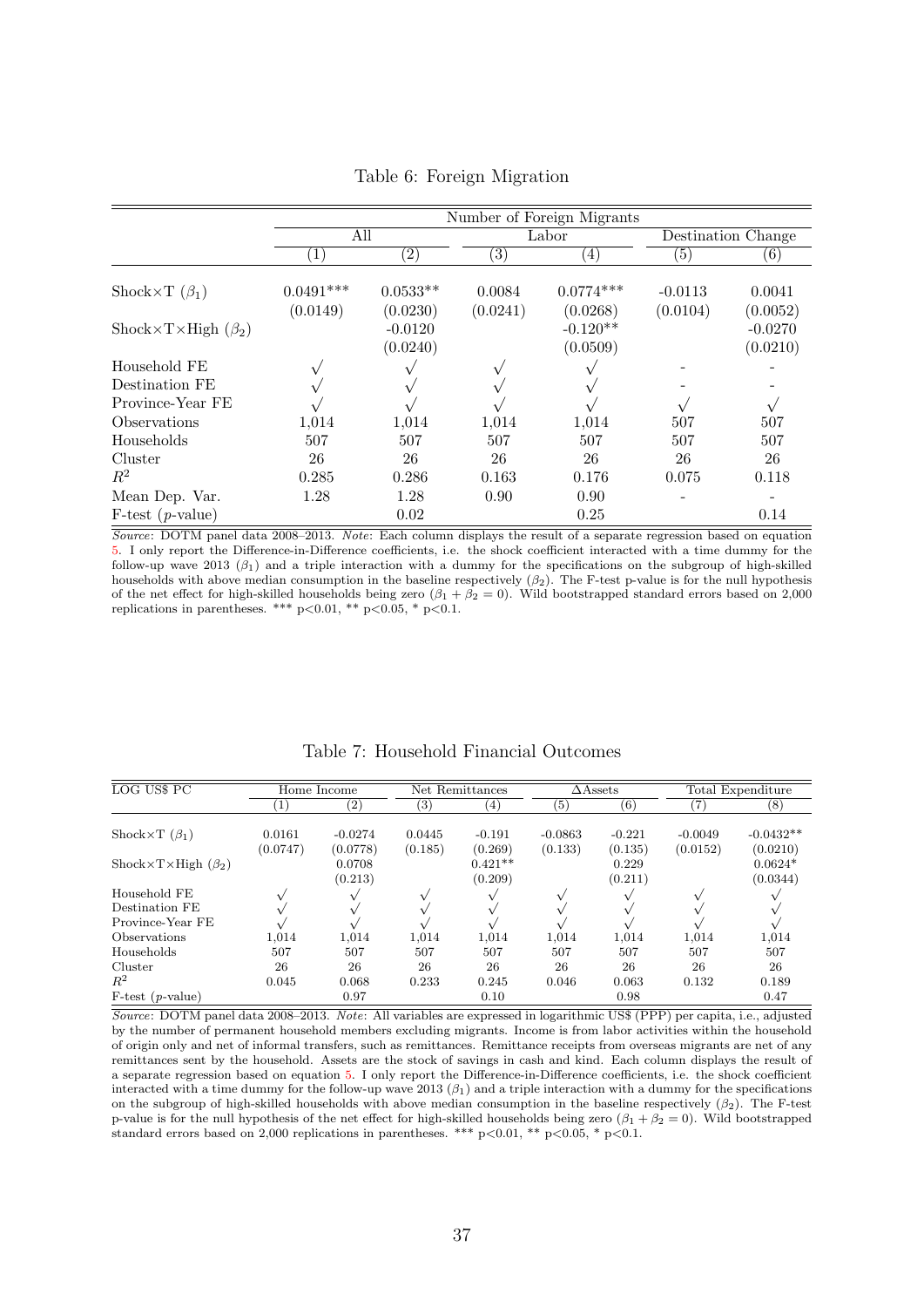## B Appendix (For Online Publication)

### <span id="page-37-0"></span>B.1 Robustness Checks

| Panel A                     |                  |                  | Number of Household |                     |           |                   |  |  |
|-----------------------------|------------------|------------------|---------------------|---------------------|-----------|-------------------|--|--|
| <b>Pretreatment Trends</b>  |                  | <b>Members</b>   |                     | Domestic Migrants   |           | Foreign Migrants  |  |  |
|                             | $\overline{(1)}$ | $\overline{(2)}$ | (3)                 | (4)                 | (5)       | (6)               |  |  |
|                             |                  |                  |                     |                     |           |                   |  |  |
| Shock×T $(\beta_1)$         | 0.0018           | 0.0266           | 0.0036              | 0.0063              | $-0.0010$ | $-0.0459$         |  |  |
|                             | (0.0192)         | (0.0574)         | (0.0171)            | (0.0410)            | (0.0108)  | (0.0395)          |  |  |
| Shock×T×High $(\beta_2)$    |                  | $-0.0478$        |                     | $-0.0032$           |           | $0.0822*$         |  |  |
|                             |                  | (0.0467)         |                     | (0.0320)            |           | (0.0456)          |  |  |
| Household FE                | $\sqrt{}$        | $\sqrt{}$        | $\sqrt{}$           | $\sqrt{}$           | $\sqrt{}$ | $\sqrt{}$         |  |  |
| Destination FE              | $\sqrt{}$        | $\sqrt{}$        | $\sqrt{}$           | $\sqrt{}$           |           | $\sqrt{}$         |  |  |
| Province-Year FE            | $\sqrt{}$        | $\sqrt{}$        | $\sqrt{}$           | $\sqrt{}$           | $\sqrt{}$ | $\sqrt{}$         |  |  |
| Observations                | 1,014            | 1,014            | 1,014               | 1,014               | 1,014     | 1,014             |  |  |
| Households                  | 507              | 507              | 507                 | 507                 | 507       | 507               |  |  |
| Cluster                     | 26               | 26               | 26                  | 26                  | 26        | 26                |  |  |
| $R^2$                       | 0.435            | 0.439            | 0.076               | 0.078               | 0.518     | 0.523             |  |  |
| Panel B                     |                  |                  |                     | Number of Household |           |                   |  |  |
| Non-migrant Sample          |                  | <b>Members</b>   |                     | Domestic Migrants   |           | Foreign Migrants  |  |  |
|                             | (1)              | $\overline{(2)}$ | (3)                 | (4)                 | (5)       | (6)               |  |  |
|                             |                  |                  |                     |                     |           |                   |  |  |
| Shock $\times T(\beta_1)$   | $-0.0120$        | $-0.117$         | 0.0722              | 0.0896              | 0.0002    | $-0.0020$         |  |  |
|                             | (0.0422)         | (0.181)          | (0.0506)            | (0.134)             | (0.0016)  | (0.0052)          |  |  |
| Shock×T×High $(\beta_2)$    |                  | 0.138            |                     | $-0.0165$           |           | 0.0030            |  |  |
|                             |                  | (0.197)          |                     | (0.106)             |           | (0.0048)          |  |  |
| Household FE                | $\sqrt{}$        | $\sqrt{}$        | $\checkmark$        | $\sqrt{}$           | $\sqrt{}$ | $\sqrt{}$         |  |  |
| Destination FE              | $\sqrt{}$        | $\sqrt{}$        |                     | $\sqrt{}$           |           | $\sqrt{}$         |  |  |
| Province-Year FE            | $\sqrt{}$        | $\sqrt{}$        |                     | $\sqrt{}$           | $\sqrt{}$ | $\sqrt{}$         |  |  |
| Observations                | 652              | 652              | 652                 | 652                 | 652       | 652               |  |  |
| Households                  | 326              | 326              | 326                 | 326                 | 326       | 326               |  |  |
| Cluster                     | 68               | 68               | 68                  | 68                  | 68        | 68                |  |  |
| $\mathbb{R}^2$              | 0.020            | 0.028            | 0.074               | 0.096               | 0.063     | 0.066             |  |  |
| $\overline{\text{Panel C}}$ |                  |                  |                     | Household           |           |                   |  |  |
| Non-migrant Sample          |                  | Home Income      |                     | Net Remittances     |           | Total Expenditure |  |  |
| LOG US\$ PC                 | $\overline{(1)}$ | $\overline{(2)}$ | (3)                 | (4)                 | (5)       | (6)               |  |  |
|                             |                  |                  |                     |                     |           |                   |  |  |
| Shock×T $(\beta_1)$         | $-0.0471$        | $-0.0808$        | $-0.0115$           | $-0.0515$           | $-0.0265$ | 0.0037            |  |  |
|                             | (0.0770)         | (0.121)          | (0.0088)            | (0.0350)            | (0.0490)  | (0.0211)          |  |  |
| Shock×T×High $(\beta_2)$    |                  | 0.0429           |                     | 0.0551              |           | $-0.0342$         |  |  |
|                             |                  | (0.129)          |                     | (0.0357)            |           | (0.0299)          |  |  |
| Household FE                |                  | $\sqrt{}$        |                     | $\sqrt{}$           |           | $\sqrt{}$         |  |  |
| Destination FE              |                  | $\sqrt{}$        |                     |                     |           |                   |  |  |
| Province-Year FE            |                  | $\sqrt{}$        |                     |                     | $\sqrt{}$ |                   |  |  |
| Observations                | 652              | 652              | 652                 | 652                 | 652       | 652               |  |  |
| Households                  | $326\,$          | $326\,$          | 326                 | $326\,$             | 326       | 326               |  |  |
| Cluster                     | $68\,$           | $68\,$           | $68\,$              | $68\,$              | $68\,$    | $68\,$            |  |  |
| $\mathbb{R}^2$              | 0.021            | $0.022\,$        | 0.067               | $0.074\,$           | 0.099     | 0.161             |  |  |

Table 8: Placebo Tests

Source: DOTM panel data 2008–2013. Note: Each column displays the result of a separate regression based on equation [5.](#page-16-4) I only report the Difference-in-Difference coefficients, i.e. the shock coefficient interacted with a time dummy for the follow-up wave 2013 ( $\beta_1$ ) and a triple interaction with a dummy for the specifications on the subgroup of high-skilled households with above median consumption in the baseline respectively  $(\beta_2)$ . The F-test p-value is for the null hypothesis of the net effect for high-skilled households being zero  $(\beta_1 + \beta_2 = 0)$ . Wild bootstrapped standard errors based on 2,000 replications in parentheses. \*\*\*  $p<0.01$ , \*\*  $p<0.05$ , \*  $p<0.1$ .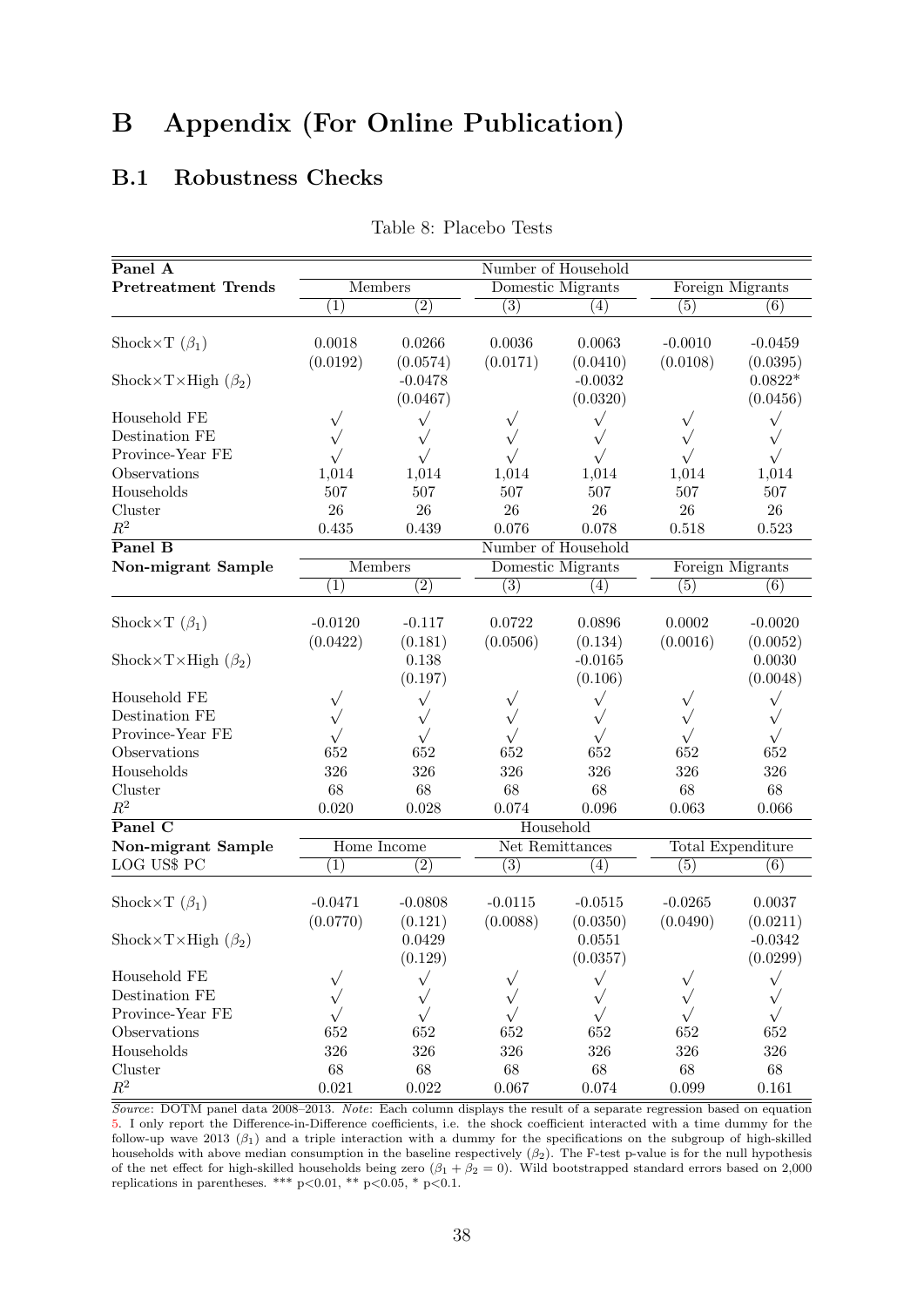<span id="page-38-0"></span>

| Panel A                        |            |                |             | Number of Household |                  |            |  |  |
|--------------------------------|------------|----------------|-------------|---------------------|------------------|------------|--|--|
| <b>Shock Measure 2</b>         |            | <b>Members</b> |             | Domestic Migrants   | Foreign Migrants |            |  |  |
|                                | All        | Working        | All         | Working             |                  | Working    |  |  |
|                                | (1)        | (2)            | (3)         | (4)                 | All<br>(5)       | (6)        |  |  |
|                                |            |                |             |                     |                  |            |  |  |
| Shock $\times T(\beta_1)$      | 0.223      | $0.194**$      | $-0.107$    | $-0.0989$           | $0.128***$       | $0.120***$ |  |  |
|                                | (0.150)    | (0.0876)       | (0.0730)    | (0.0704)            | (0.0348)         | (0.0322)   |  |  |
| Shock×T×High $(\beta_2)$       | $-0.288**$ | $-0.229***$    | 0.112       | $0.122*$            | $-0.0821**$      | $-0.145$   |  |  |
|                                | (0.139)    | (0.0695)       | (0.0714)    | (0.0734)            | (0.0375)         | (0.0974)   |  |  |
| Household FE                   | $\sqrt{}$  | $\sqrt{}$      | $\sqrt{}$   |                     | $\sqrt{}$        | $\sqrt{}$  |  |  |
| Province-Year FE               | $\sqrt{}$  | $\sqrt{}$      | $\sqrt{}$   | $\sqrt{}$           | $\sqrt{}$        | $\sqrt{}$  |  |  |
| Observations                   | 1,032      | 1,032          | 1,032       | 516                 | 1,032            | 1,032      |  |  |
| Households                     | 516        | 516            | 516         | 516                 | 516              | 516        |  |  |
| Cluster                        | 26         | 26             | 26          | $26\,$              | $26\,$           | 26         |  |  |
| $\mathbb{R}^2$                 | 0.060      | 0.092          | 0.124       | 0.223               | 0.193            | 0.156      |  |  |
| Panel B                        |            |                |             | Number of Household |                  |            |  |  |
| Net Number                     |            | <b>Members</b> |             | Domestic Migrants   | Foreign Migrants |            |  |  |
|                                | All        | Working        | All         | Working             | All              | Working    |  |  |
|                                | (1)        | (2)            | (3)         | (4)                 | (5)              | (6)        |  |  |
|                                |            |                |             |                     |                  |            |  |  |
| Shock $\times T(\beta_1)$      | 0.0987     | 0.0993         | $-0.0775**$ | $-0.0648***$        | 0.100            | $0.128**$  |  |  |
|                                | (0.0775)   | (0.0648)       | (0.0343)    | (0.0196)            | (0.0744)         | (0.0611)   |  |  |
| Shock×T×High $(\beta_2)$       | $-0.174*$  | $-0.124$       | 0.0878      | $0.0753***$         | $-0.0950*$       | $-0.197*$  |  |  |
|                                | (0.0940)   | (0.0853)       | (0.0809)    | (0.0288)            | (0.0522)         | (0.117)    |  |  |
| Household FE                   | $\sqrt{}$  | $\sqrt{}$      | $\sqrt{}$   |                     | $\sqrt{}$        | $\sqrt{}$  |  |  |
| Destination FE                 | $\sqrt{}$  | $\sqrt{}$      | $\sqrt{}$   |                     | $\sqrt{}$        | $\sqrt{}$  |  |  |
| Province-Year FE               | $\sqrt{}$  | $\sqrt{}$      | $\sqrt{}$   | $\sqrt{}$           | $\sqrt{}$        | $\sqrt{}$  |  |  |
| Observations                   | 1,014      | 1,014          | 1,014       | 507                 | 1,014            | 1,014      |  |  |
| Households                     | 507        | 507            | 507         | 507                 | 507              | 507        |  |  |
| Cluster                        | 26         | 26             | 26          | $26\,$              | $26\,$           | 26         |  |  |
| $\mathbb{R}^2$                 | 0.192      | 0.050          | 0.073       | 0.217               | 0.443            | 0.328      |  |  |
| $\overline{\text{Panel C}}$    |            |                |             | Number of Household |                  |            |  |  |
| Net Index                      |            | <b>Members</b> |             | Domestic Migrants   | Foreign Migrants |            |  |  |
|                                | All        | Working        | All         | Working             | All              | Working    |  |  |
|                                | (1)        | (2)            | (3)         | (4)                 | (5)              | (6)        |  |  |
|                                |            |                |             |                     |                  |            |  |  |
| Shock $\times T$ ( $\beta_1$ ) | 0.00807    | $0.0526*$      | $-0.0530**$ | $-0.0516***$        | $0.125*$         | $0.141**$  |  |  |
|                                | (0.0338)   | (0.0294)       | (0.0210)    | (0.0156)            | (0.0688)         | (0.0665)   |  |  |
| Shock×T×High $(\beta_2)$       | $-0.0398$  | $-0.0574$      | 0.0324      | $0.0553***$         | $-0.0795$        | $-0.174**$ |  |  |
|                                | (0.0539)   | (0.0362)       | (0.0424)    | (0.0217)            | (0.0598)         | (0.0766)   |  |  |
| Household FE                   | $\sqrt{}$  | $\sqrt{}$      | $\sqrt{}$   |                     | $\sqrt{}$        | $\sqrt{}$  |  |  |
| Destination FE                 | $\sqrt{}$  | $\sqrt{}$      | $\sqrt{}$   |                     | $\sqrt{}$        | $\sqrt{}$  |  |  |
| Province-Year FE               | $\sqrt{}$  |                | $\sqrt{}$   | $\sqrt{}$           | $\sqrt{}$        | $\sqrt{}$  |  |  |
| Observations                   | 1,014      | 1,014          | 1,014       | $507\,$             | 1,014            | 1,014      |  |  |
| Households                     | $507\,$    | 507            | 507         | 507                 | 507              | 507        |  |  |
| Cluster                        | $26\,$     | $26\,$         | $26\,$      | $26\,$              | $26\,$           | 26         |  |  |
| $\mathbb{R}^2$                 | $0.087\,$  | $\,0.091\,$    | $0.049\,$   | 0.173               | 0.498            | 0.419      |  |  |

|  |  |  |  | Table 9: Shock Measure and Outcome Variable Modifications |
|--|--|--|--|-----------------------------------------------------------|
|--|--|--|--|-----------------------------------------------------------|

Source: DOTM panel data 2008–2013. Note: Each column displays the result of a separate regression based on equation [5.](#page-16-4) I only report the Difference-in-Difference coefficients, i.e. the shock coefficient interacted with a time dummy for the follow-up wave 2013  $(\beta_1)$  and a triple interaction with a dummy for the specifications on the subgroup of high-skilled households with above median consumption in the baseline respectively  $(\beta_2)$ . The F-test p-value is for the null hypothesis of the net effect for high-skilled households being zero  $(\beta_1 + \beta_2 = 0)$ . Wild bootstrapped standard errors based on 2,000 replications in parentheses. \*\*\*  $p<0.01$ , \*\*  $p<0.05$ , \*  $p<0.1$ .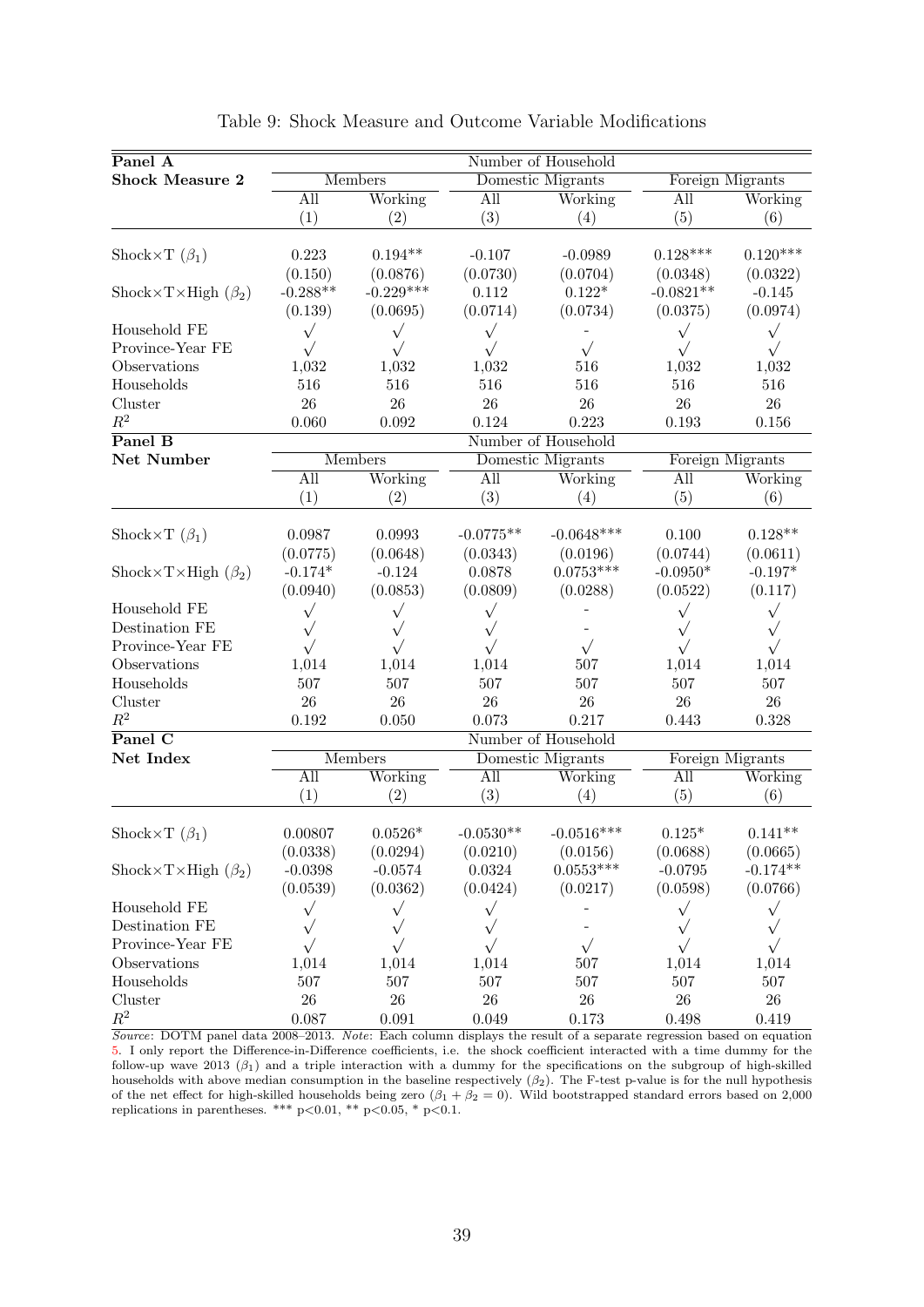#### <span id="page-39-0"></span>B.2 Theoretical Framework: Mathematical Derivation

#### 1. Elasticity of domestic migration w.r.t. foreign wages

• Solve the household size constraint for  $m_h$ ,

$$
m_h = n - m_d - m_f
$$

• the budget constraint for  $m_f$ ,

$$
m_f = \frac{\underline{c} - w_d m_d}{w_f}
$$

 $\bullet\,$  and replace  $m_h$  and  $m_f$  in the maximization problem:

$$
\underset{m_d}{\text{Max}} \quad \left\{ u(n - m_d - (\frac{c - w_d m_d}{w_f})) - \alpha m_d - \beta(\frac{c - w_d m_d}{w_f}) \right\}
$$

 $\bullet$  Differentiation w.r.t.  $m_d,$  yields the first-order condition:

$$
\frac{\mathrm{d}U}{\mathrm{d}m_d^*} = \frac{w_d - w_f}{w_f} u'(m_h) - \alpha + \beta \frac{w_d}{w_f} = 0.
$$

• Total differentiation yields:

$$
\frac{dm_d^*}{dw_f} = -\frac{\frac{d}{dw_f}}{\frac{d}{dm_d^*}} = -\frac{-\frac{w_d}{w_f^2}u'(m_h^*) + \frac{(w_d - w_f)m_d^*}{w_f^2}u''(m_h^*) - \beta \frac{w_d}{w_f^2}}{\frac{dU^2}{dd^2}\Big|_{d=d^*}}.
$$

• Since, by assumption:  $\frac{dU^2}{dm_d^2} < 0$ , the sign of the elasticity of domestic migration w.r.t. foreign wages is determined by the sign of the numerator  $\left(\frac{d}{dw_f}\right)$ :

$$
sgn(\frac{d}{dw_f}) = sgn(-\frac{w_d}{w_f^2}u'(m_h^*) + \frac{(w_d - w_f)m_d^*}{w_f^2}u''(m_h^*) - \beta \frac{w_d}{w_f^2}).
$$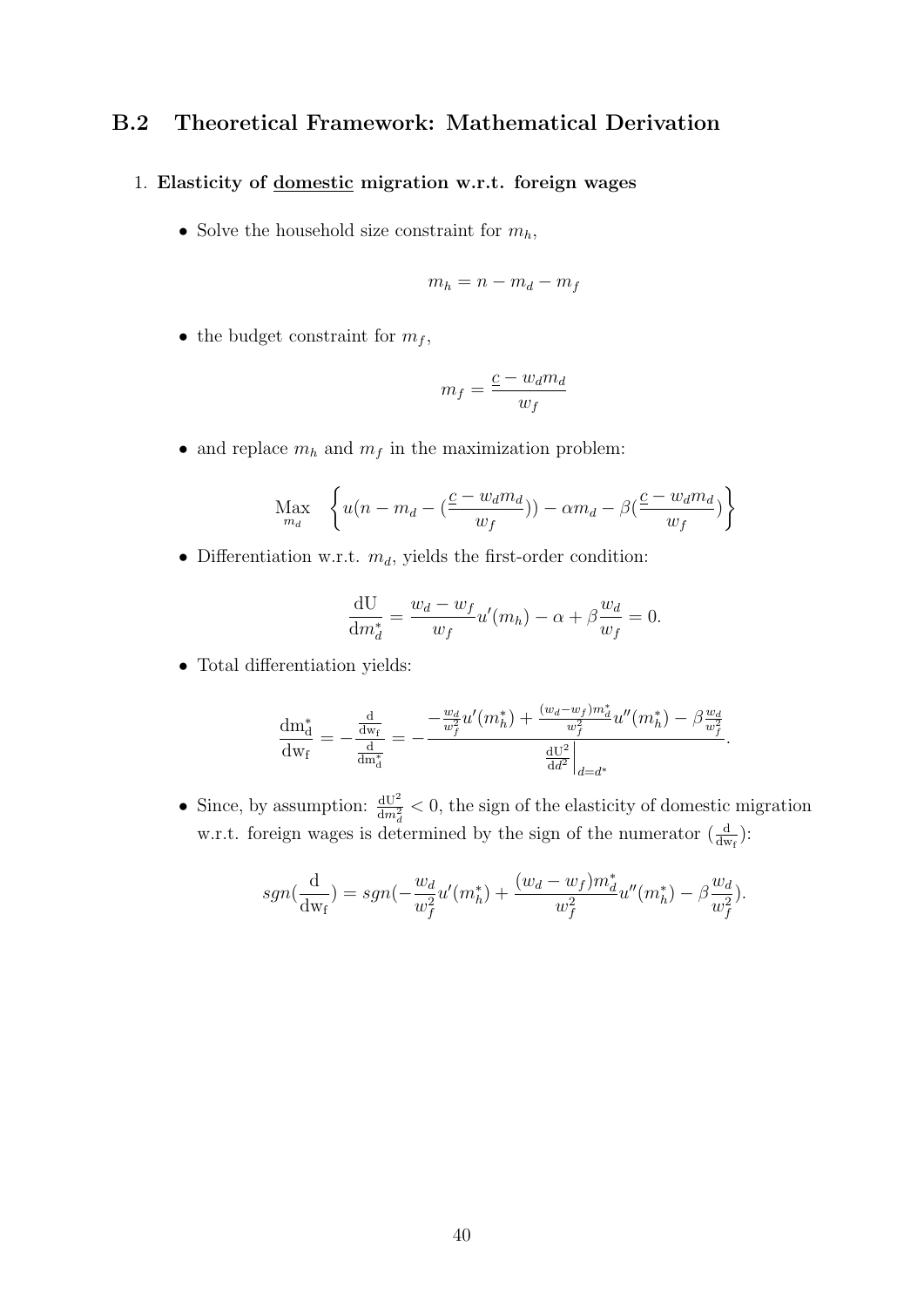#### 2. Elasticity of foreign labor migration w.r.t. foreign wages

• Solve the household size constraint for  $m_h$ ,

$$
m_h = n - m_d - m_f
$$

• the budget constraint for  $m_d$ ,

$$
m_d = \frac{\underline{c} - w_f m_f}{w_d}
$$

• and replace  $m_h$  and  $m_d$  in the maximization problem:

$$
\operatorname*{Max}_{m_f} \left\{ u(n - (\frac{c - w_f m_f}{w_d}) - m_f) - \alpha(\frac{c - w_f m_f}{w_d}) - \beta m_f) \right\}
$$

• Differentiation w.r.t.  $m_f$ , yields the first-order condition:

$$
\frac{\mathrm{d}U}{\mathrm{d}m_f^*} = \frac{w_f - w_d}{w_d} u'(m_h) + \alpha \frac{w_f}{w_d} - \beta = 0.
$$

• Total differentiation yields:

$$
\frac{dm_f^*}{dw_f} = -\frac{\frac{d}{dw_f}}{\frac{d}{dm_f^*}} = -\frac{\frac{1}{w_d}u'(m_h^*) + \frac{(w_f - w_d)m_f^*}{w_d^2}u''(m_h^*) + \alpha\frac{1}{w_d}}{\frac{dU^2}{dm_f^2}\Big|_{m_f = m_f^*}}
$$

.

• Since, by assumption:  $\frac{dU^2}{dm_f^2} < 0$ , the sign of the elasticity of foreign migration w.r.t. foreign wages is determined by the sign of the numerator  $\left(\frac{d}{dw_f}\right)$ :

$$
sgn(\frac{d}{dw_f}) = sgn(\frac{1}{w_d}u'(m_h^*) + \frac{(w_f - w_d)m_f^*}{w_d^2}u''(m_h^*) + \alpha \frac{1}{w_d}).
$$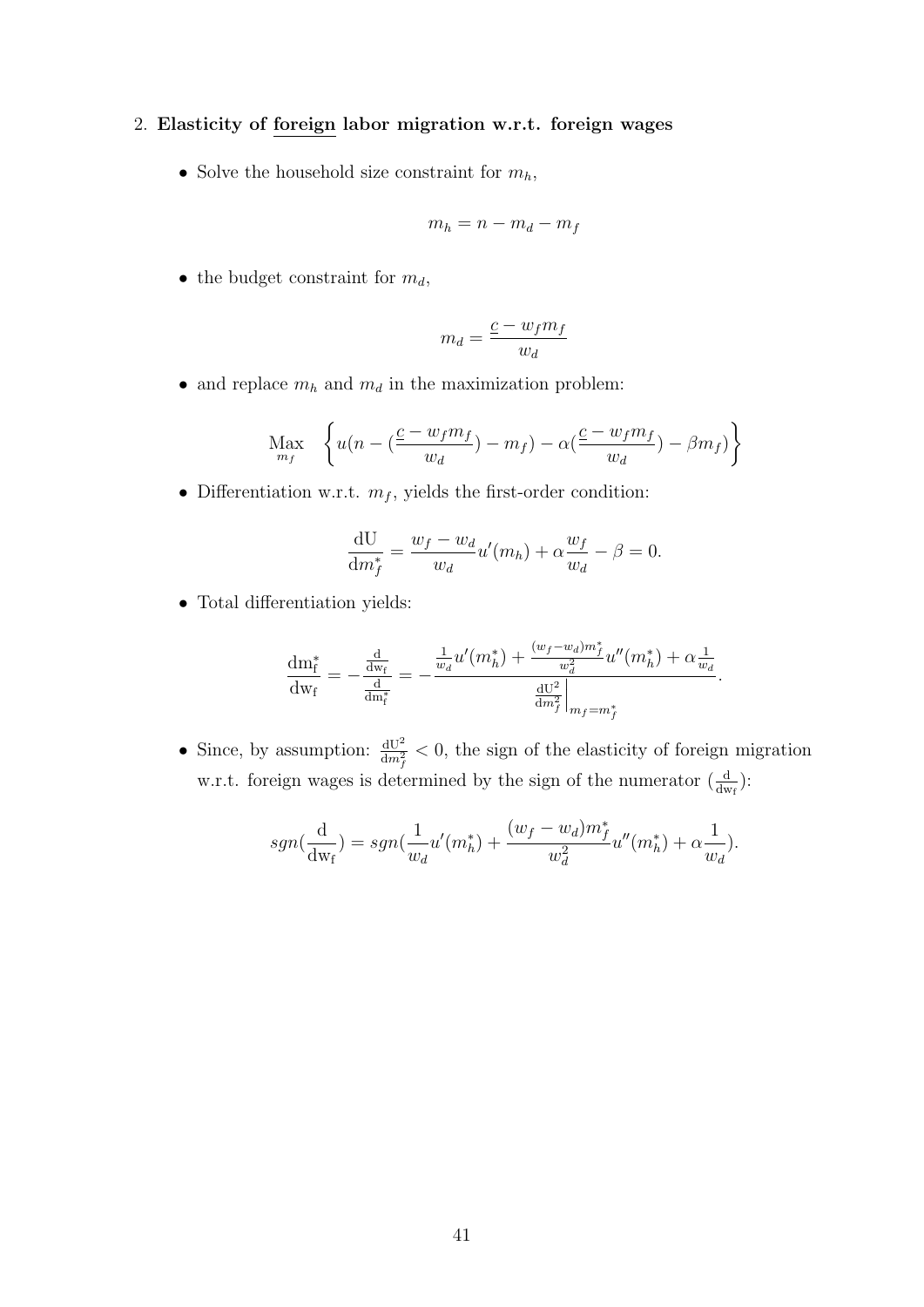#### <span id="page-41-0"></span>B.3 Theoretical Framework: Calibration Exercise

In order to illustrate the heterogeneous predictions of this model for the discrete case of my sample households, I conduct a simple parametrization exercise. Table [10](#page-41-1) summarizes the parameters used in this exercise for a hypothetical low and high-skilled household, comparing two periods, before  $(t_0)$  and after  $(t_1)$  the occurrence of an economic shock abroad. I assume that the household optimally distributes  $n = 5$  members across home, domestic, and foreign locations, which corresponds approximately to the mean household size in my sample, including migrants. Discrete optimization is important in this context because households' migration decisions are binary and the set of potential migration candidates is strictly finite.

<span id="page-41-1"></span>

|                                    |                 | <b>Period 0</b> (before) | Period 1  | (atter) |
|------------------------------------|-----------------|--------------------------|-----------|---------|
| Parameters — Skills                | $_{\text{LOW}}$ | High                     | Low       | High    |
| Domestic wage $(w_d)$              | 2               |                          | '2        |         |
| Foreign wage $(w_f)$               |                 |                          |           |         |
| Foreign wage shock $(\Delta w_F)$  |                 |                          | -2        | -2      |
| Domestic cost parameter $(\alpha)$ | 0.1             | 0.1                      | $(1)$ . 1 | (0.1)   |
| Foreign cost parameter $(\beta)$   | 0.3             | 0.3                      | 0.3       | 0.3     |
|                                    |                 |                          | Results   |         |
| Members at home $(m_h^*)$          |                 |                          |           |         |
| Domestic migrants $(m_d^*)$        |                 |                          |           |         |
| Foreign migrants $(m_f^*)$         |                 |                          |           |         |
| Consumption $(\underline{c}^*)$    | 10              | 13                       |           |         |

Table 10: Parametrization of Household Migration Model

Note: Minimum consumption,  $c = 10$  units, utility function:  $u(m_h) = ln(m_h) - \alpha m_d - \beta m_f$ .

Households' skill distribution is normalized and ranges between 0 and 1, with low-skilled households earning the minimum wage for unskilled labor  $(s = 0)$  and high-skilled ones  $(s = 1)$  receive the maximum returns to schooling additionally. Domestic wages are determined by:  $w_f = 2 + 2s$ , which implies returns to skills of 100% for the high-skilled. Comparing the case of an unskilled worker with the one of a college graduate with 15 years of education, this translates into yearly returns to schooling of approximately 6.67%. This figure corresponds quantitatively to the estimated returns to schooling for Vietnam by [World Bank](#page-30-13) [\(2008\)](#page-30-13) (5.5.%) and [Montenegro and Patrinos](#page-29-5) [\(2014\)](#page-29-5) for South Asia (7.7%). Foreign migrants, on the other hand, earn  $w_f = 8 + 1s$ , which implies that the foreign minimum wage is fourfold compared to the domestic one. On average, this is consistent with the estimated wage ratios for observably identical workers between Vietnam and the US (3.92) by [Clemens et al.](#page-27-11) [\(2008\)](#page-27-11). In respect to the returns to schooling, this implies a 12.5% mark-up for the high-skilled in foreign destinations, which is considerably lower compared to the domestic one, as hypothesized in the general framework. Furthermore, I assume that foreign migration causes three times more disutility than the domestic one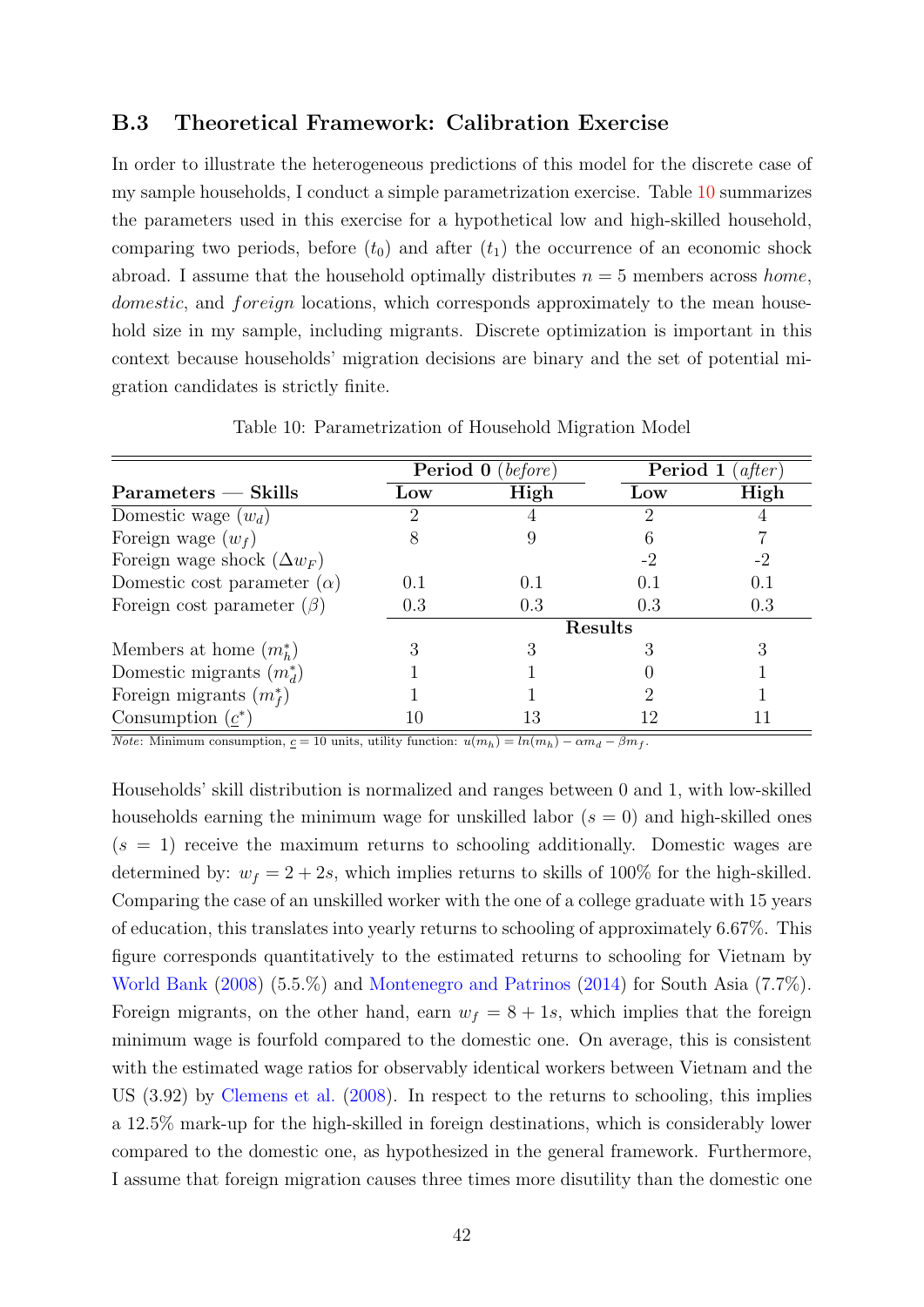$(\alpha = 0.1 \text{ and } \beta = 0.3).$ 

In period 1, a negative economic shock occurs, which leads to a uniform reduction in the foreign wage by 2 units ( $\Delta w_f = -2$ ), such that the foreign wage equation turns into  $w_f = 6 + 1s$ . This absolute wage shock translates into a 25% decrease in the foreign wage of low-skilled and 22% for the high-skilled workers, respectively. The relative magnitude of this shock parameter is in line with the estimates by González and del Pino  $(2012)$ for the accumulated change in remittances from the USA to Mexico between 2007 and 2009 (-19%). It also corresponds to their lower bound estimate for the change in earnings by non-citizen Mexican immigrant workers in the US with post-secondary, non-tertiary education level (-21.7%) during the same period. This subgroup is most comparable to the migrants in my sample, who usually don't have citizenship in their host country and who predominantly posses a secondary educational degree. Since we are interested in the reaction of migrant households, i.e. the ones with  $d, f > 0$ , the minimum consumption level is assumed to be greater or equal to the earnings of a low-skilled household with one domestic and foreign migrant each ( $c \geq 10$ ).

Under these assumptions, comparative statics of this simple model generate the following predictions. Given the ex-ante migration decisions in period  $t_0$ , low-skilled households realize exactly the consumption minimum, while high-skilled ones earn somewhat more than  $c$ , due to the household's choice set being discrete. When the shock strikes in  $t_1$ and foreign wages decrease, low-skilled households fall below the minimum consumption level, while high-skilled households remain unaffected: they can compensate the shock from their excess earnings, such that their initial portfolio remains optimal.<sup>[36](#page-42-0)</sup> Low-skilled households, on the other hand, are forced to re-optimize their migration decisions and do so by increasing the allocation of labor to foreign markets by one member as the marginal wage abroad is still superior compared to the domestic one they face. As additional foreign migration occurs and the household's budget constraint is satisfied once again, the income from the remaining domestic migrant does not provide any more utility. Due to the household's home bias of locational preferences, they derive positive utility from calling the domestic migrant back home, such that the allocation of members to domestic destinations decreases to zero.

In summary, this simple discrete optimization exercise demonstrates that, for lowskilled households with the given parameters, the model predicts that the elasticity of domestic migration with respect to foreign wages is positive and the one of foreign migration is negative. In other words, for low-skilled households, the income effect dominates the substitution effect. The optimal shock coping strategy for low-skilled households in this example is to trade-off domestic migrants with foreign ones. High-skilled households'

<span id="page-42-0"></span><sup>&</sup>lt;sup>36</sup>Note that the probability of the budget constraint becoming binding as a result of any income shock for any given consumption minimum is generally larger for low- compared to high-skilled households in the discrete case due to their lower wage levels.